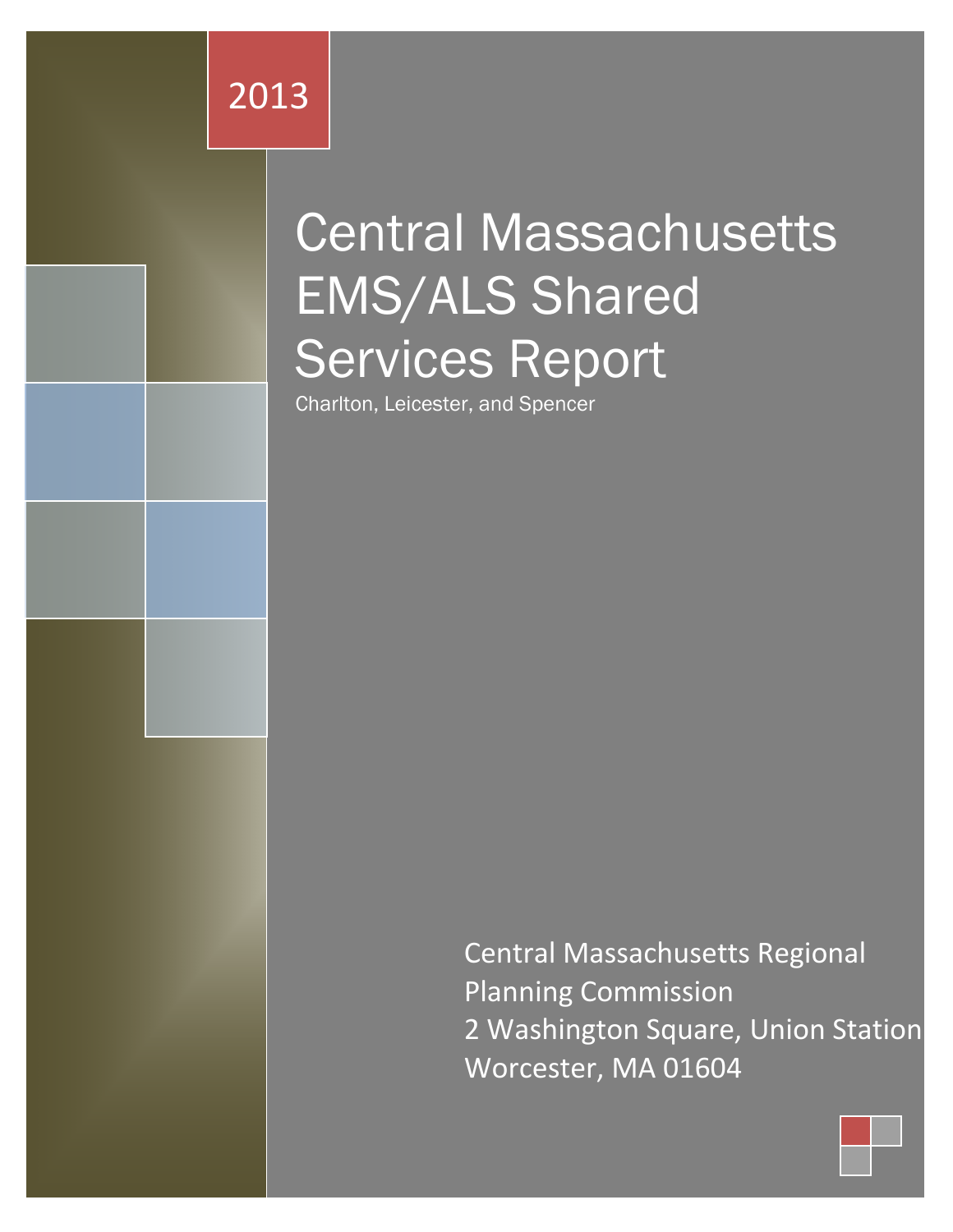

## **CENTRAL MASSACHUSETTS REGIONAL EMS/ALS SHARED SERVICES REPORT**

(CHARLTON, LEICESTER, AND SPENCER)

#### **TABLE OF CONTENTS**

| A. EXECUTIVE SUMMARY           |                |
|--------------------------------|----------------|
|                                |                |
|                                | 3              |
|                                | $\overline{4}$ |
|                                | 6              |
| <b>B. KEY CONCEPTS</b>         | 9              |
| C. EXISTING CONDITIONS         |                |
|                                |                |
|                                | 13             |
| D. REGIONAL EMS/ALS ANALYSIS   |                |
|                                |                |
|                                |                |
|                                |                |
|                                | 24             |
| E. OPTIONS AND RECOMMENDATIONS |                |
|                                | 25             |
|                                | 27             |
|                                | 32             |
|                                | 33             |
| <b>F. SUMMARY</b>              | 40             |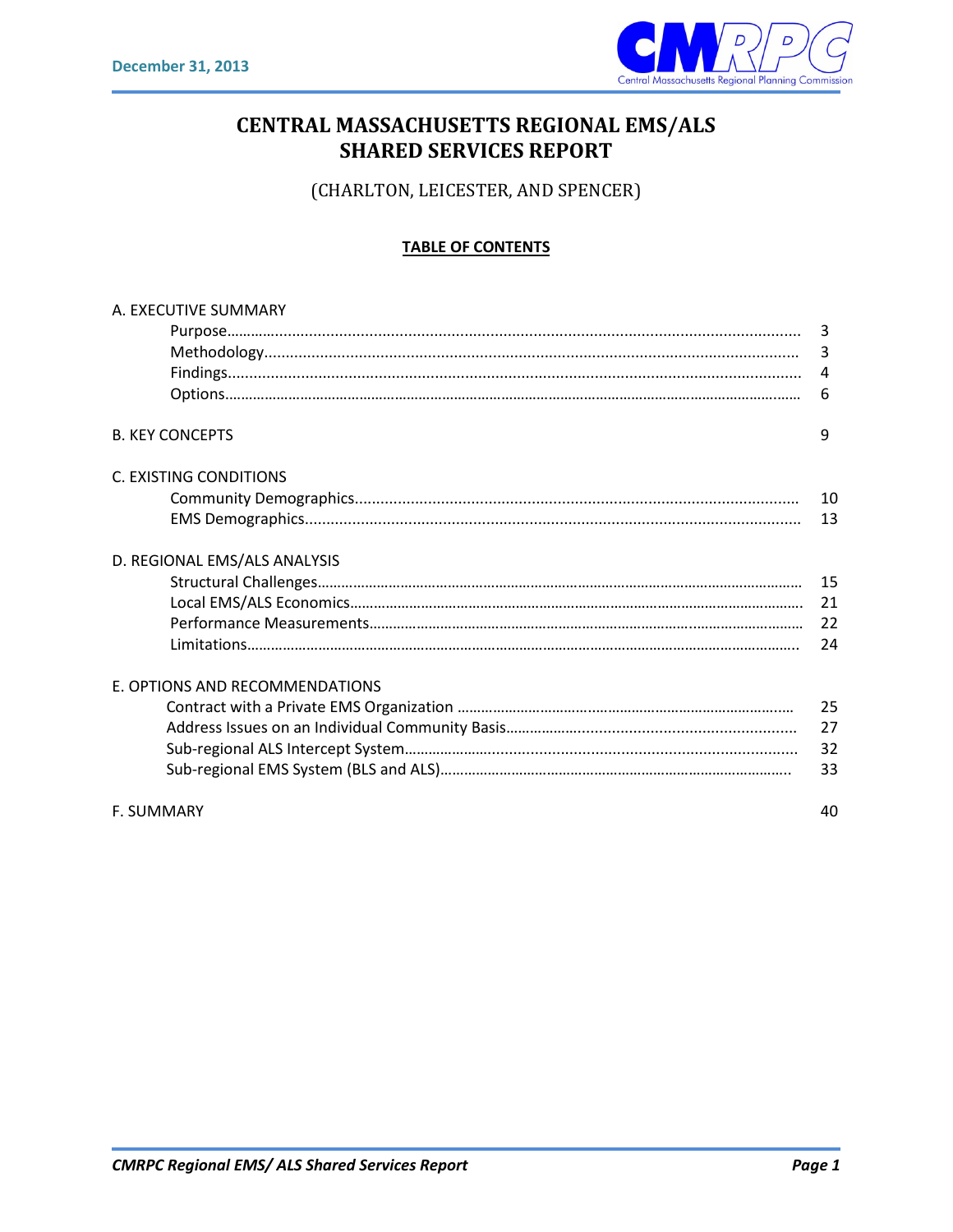

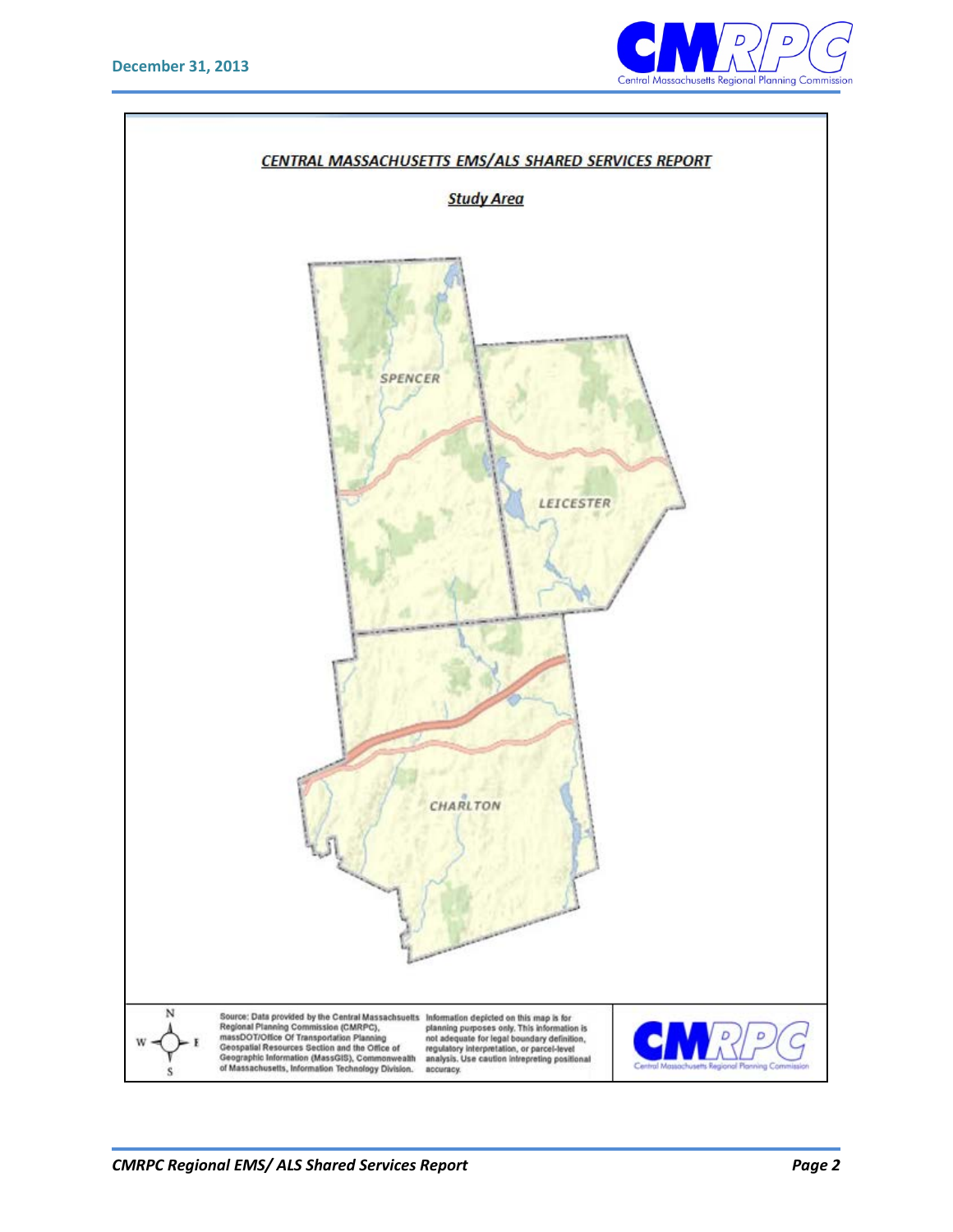

## **A. EXECUTIVE SUMMARY**

#### **I. PURPOSE:**

In 2013, the Central Massachusetts Regional Planning Commission (CMRPC) awarded District Local Technical Assistance (DLTA) funding to its Regional Services Department for the purpose of evaluating shared Emergency Medical Service (EMS) and Advanced Life Support (ALS) in 3 towns (Charlton, Spencer, and Leicester). The following report summarizes the Department's findings and poses various means of addressing issues. We find that pre-hospital and para-medicine have been affected by structural changes at the local, state and federal levels. Of these, increased labor-costs resulting from declining volunteerism pose the greatest threat to EMS systems. In conjunction with other structural shifts, this change has made it increasingly difficult for rural, standalone EMS organizations to remain viable. Locally, changes in EMS partnership agreements have further upset already fragile provider organizations. Without strategic redress, these challenges will likely result in the closure of one or more EMS providers in the three-town sub-region. To ensure the organizations' continued viability, CMRPC recommends the Charlton, Leicester, and Spencer pursue a sub-regional approach to EMS/ALS service and dispatch. Additionally, we present strategies that will strengthen existing services in the short-term.

#### **II. METHODOLOGY**

The evaluation comprised four phases:

- Phase 1 consisted of an examination of existing conditions in each community.
- Phase 2 entailed a thorough review of structural challenges affecting rural EMS/ALS.
- Phase 3 involved analysis of existing EMS and ALS services, and
- Phase 4 consisted of an evaluation of potential options and provision of recommendations on such basis.

**Phase 1:** Existing conditions were established through discussion with EMS/ALS stakeholders and through independent data collection and analysis. CMRPC hosted inter-municipal and one-to-one dialogue sessions with stakeholders. These included municipal administrators and officials, EMS/ALS service providers, regional coordinators, and state agencies. Working with these groups, CMRPC identified and reviewed factors known to affect performance, staffing, and operating economies. Included within this review were:

- Existing relationships between departments
- Budgetary information
- Community demographics
- EMS/ ALS demographics
- Equipment needs
- Service response times and call distributions
- Available manpower

**Phase 2:** CMRPC conducted a comprehensive literature review of emergency medical systems. This included government publications, unpublished white papers, academic journals, and a variety of other media. The Agency spoke with stakeholders, veteran emergency medical practitioners, and policymakers from the region and beyond to identify the greatest challenges facing rural EMS/ALS organizations. Synthesizing these materials, CMRPC identified the following challenges: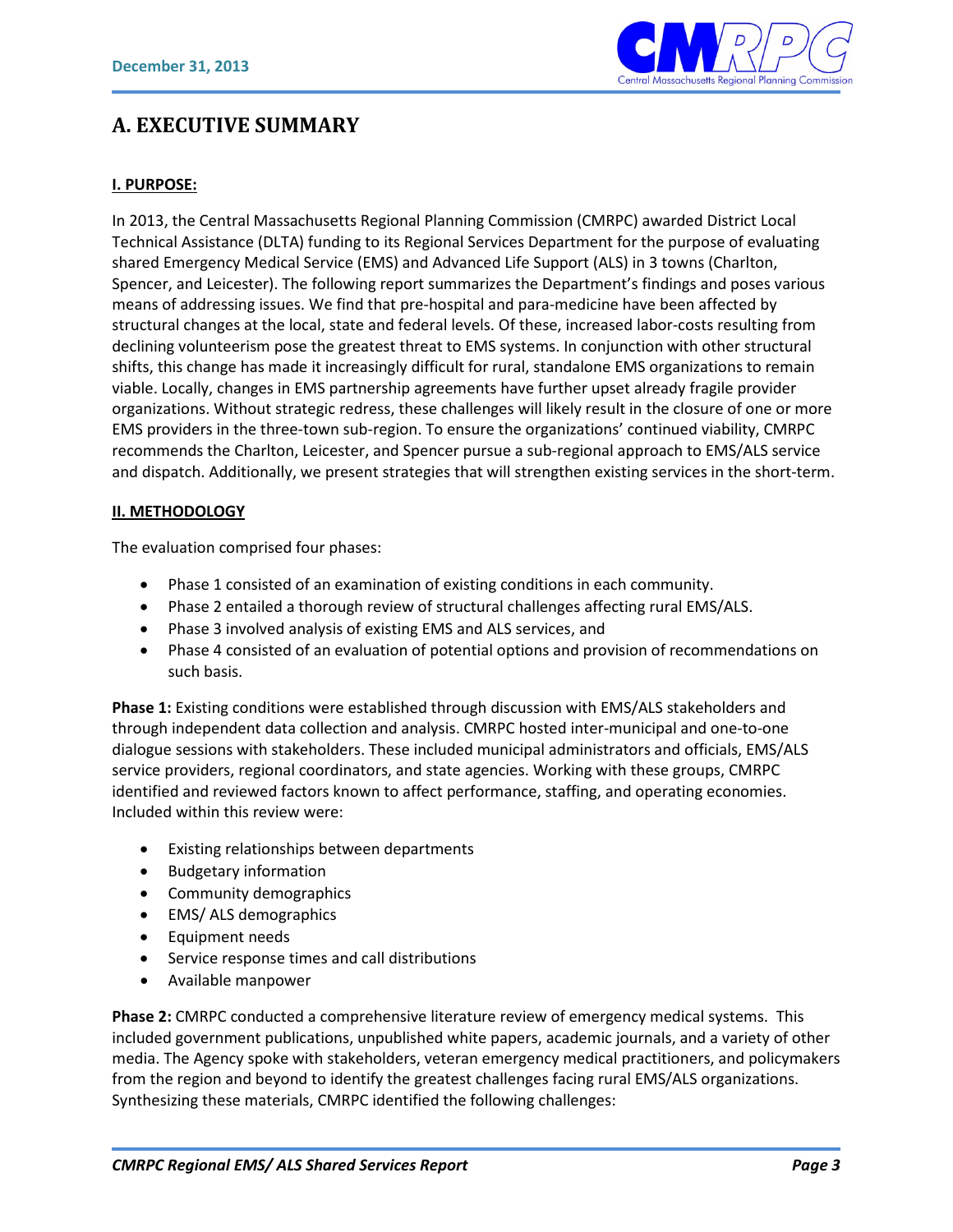

- Call volumes/ road miles
- Changes in the volunteer base
- Turnover
- Training costs
- National Standards
- The Patient Protection and Affordable Care Act
- Frequent Flyers
- Collection rates
- Health insurance payment/reimbursement policies

**Phase 3:** The regional EMS analysis examined the economics of EMS/ ALS and performance measurements. This included:

- Payer insurance profiles
- Gross billables
- Clinical excellence
- Response time reliability.

**Phase 4:** Options and recommendations were determined following examination of: existing conditions; regional, state, and national EMS/ALS policy and practices; information collected from stakeholder meetings and discussions; and collected data. CMRPC evaluated the benefits and deficits of each option, and made recommendations based on feasibility, economics, and performance measurements.

#### **III. FINDINGS:**

Budget shortfalls and a scarcity of trained personnel are threatening EMS organizations throughout Massachusetts. A lack of funding, high fixed expenses, and changes in the field are making it increasingly difficult for EMS providers- municipal or nonprofit- to remain afloat. As a result of Massachusetts' adoption of the National Standards for EMS certification (effective July 1, 2013), training and equipment costs are increasing. Changes in Massachusetts General Law (111C, Sect 25) eliminated dual paramedic transport requirements, but have increased regulations and provider expenses. Changes in insurance billing have reduced provider organizations' net incomes. Passage of the Patient Protection and Affordable Care Act is expected to further decrease EMS revenue, increase training costs, and entail new quality controls that will require enhanced performance and new administrative duties. Equipment costs continue to run high. Together, these changes have and will continue to reduce EMS providers' net operating incomes. Yet, if not for declining rates of volunteerism, these changes might have been manageable.

Historically, EMS has relied on on-call, volunteer labor. This reduced-cost labor - provided by volunteers in the name of public service- subsidized EMS provision. This is rapidly changing. American civic and social engagement has decreased since peaking in the 1960s. Changing attitudes about societal oblige, as well as shifting familial demographics, have reduced the aggregate volunteer base. There are more single-parent households. Wages are stagnant. The dollar buys less than it did in the 1970s. Consequently, Americans are less able or willing to volunteer. Given these structural changes, public service organizations that have historically relied on volunteers- from the NAACP to local food banksare struggling to make ends meet. EMS is no exception. Yet, in EMS, these changes are compounded by changing conceptions of the field. Since the 1960s, EMS has undergone steady progress towards professionalization. The amount of training and certification required for practice has increased. In terms of prestige and professional legitimacy, EMS has made substantial gains. Cost of attainment has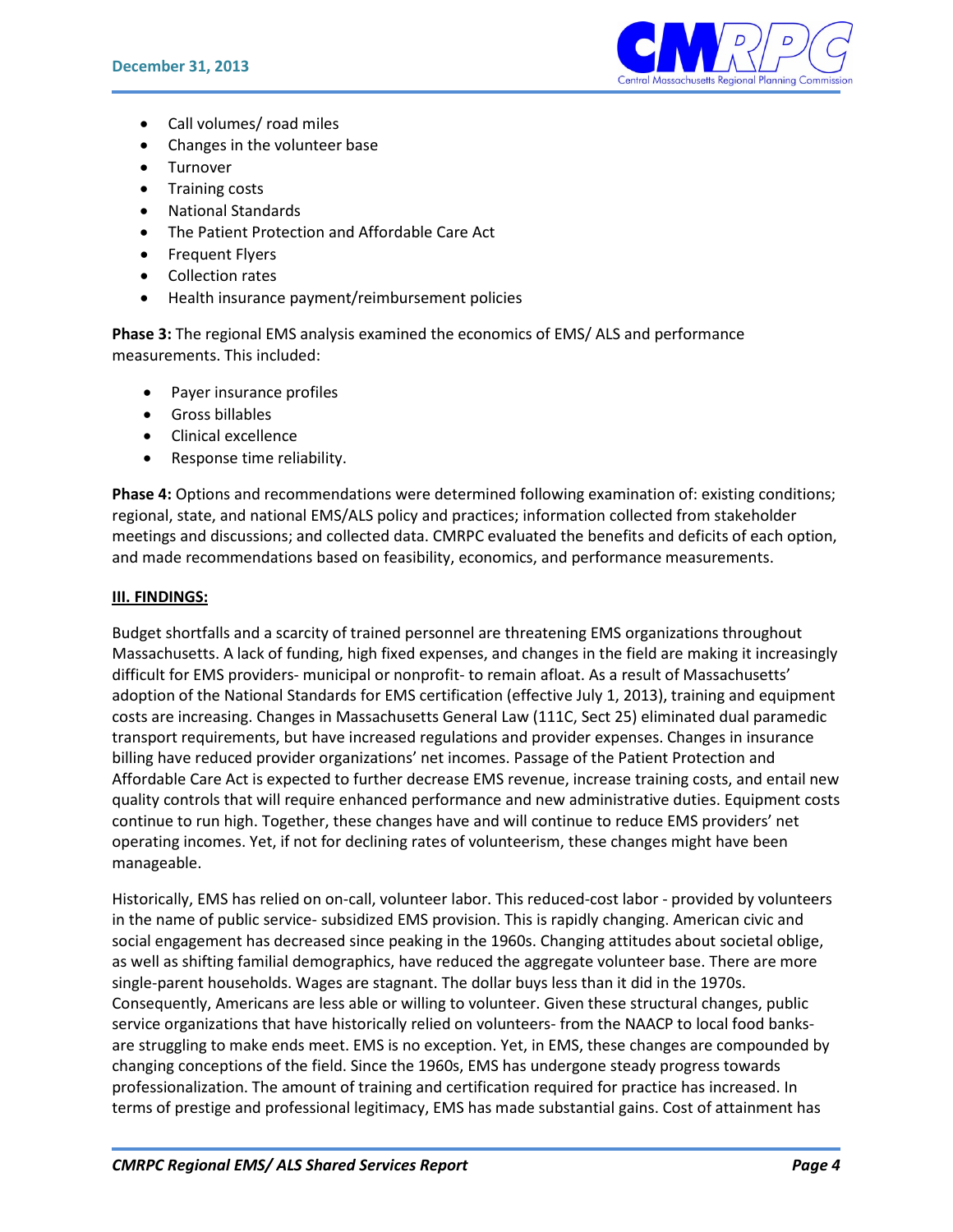

increased accordingly. Consequently, potential practitioners are likely to view EMS as a career path, rather than a social responsibility. The loss of volunteer subsidy as a result of these changes is the key challenge facing EMS organizations. For pre-hospital and para-medical service to persist long-term, municipalities and providers need to tackle this structural change.

Unfortunately, these challenges further compound in rural communities. Low call volumes and long distances from training further reduce net incomes and increase costs. Competitive pay rates are rarely (if ever) feasible. Opportunities to maintain and hone EMS skills are meager. In Central Massachusettswhich is characterized by its small, rural towns- many EMS providers are operating at a loss and suffering from a shortage of qualified staff. Organizations operating at a positive net income are barely doing so, and only through the use of subsidized labor. These constraints impede training beyond minimum standards, resulting in reduced patient care. Having exhausted funding sources, many EMS providers are seeking line-item increases or a municipal subsidy. In this era of fiscal constraint such concessions are rare. Although constituents view EMS as a core service, like fire, police, and infrastructure, municipalities are not accustomed to fully covering the cost of EMS. Consequently, the Region is experiencing a scale-back of EMS/ALS service and an increased dependence on mutual aid. In a region where multiple providers are in precarious financial condition, heavy dependence on mutual aid could yield systemic failure; closure or scale-back of any one EMS/ALS organization affects multiple communities, each of whom are dependent upon that provider. The sub-region's three communities are no exception.

A piece-meal, per-community solution will not solve the Region or sub-region's impending EMS crisis. Compensating for lost volunteer subsidy requires structural overhaul. Barring changes of such magnitude, CMRPC expects service scale-back or closure by multiple local EMS providers. This will likely include one of the sub-region's three providers. The Spencer Rescue Squad- a 501(c) 3- is actively seeking ways to improve financial solvency. The Squad's FY12 billing receipts totaled approximately \$523,000; its expenses totaled just over \$807,000. In spring of 2013, the Squad requested (and received) \$150,000 from the Town of Spencer to help close the gap. However, in fall of 2013, it lost a longstanding contract with the Town of Paxton. It has yet to secure a compensatory revenue stream. In Leicester, EMS services are municipally operated and afloat as a result of municipal subsidy. In 2012, the Town of Leicester's ambulance generated \$260,408 in billing revenue. It expended a reported \$341,990. This deficit will continue to grow with increased training requirements, new standards of care, and insurance changes. In Charlton- which also runs a municipal EMS- income and expense figures were unavailable. If Charlton's income and expenses are in keeping with the norm, the Town is using general funds to address a shortfall in ambulance billing revenue. This can be presumed because the standard EMS operating model do not address for the aforementioned changes affecting EMS operating economies. It has not been reworked to address the loss of volunteer subsidy, increased standards of care, or new training costs. Even at high call volumes, the model is not self-sustaining. The state of nearby EMS organizations highlights the fragility of the system as a whole.

Nearby, the Hardwick Rescue Squad (a certified 501c3) is operating without municipal subsidy and experiencing significant staffing challenges. The organization, whose 2013 request for municipal subsidy was denied, is finding it increasingly difficult to fill rosters and cover shifts at its current rate of pay. The North Brookfield Rescue Squad (also a certified 501c3) eliminated ALS service in 2009. Without town contracts or subsidy, its many revenue streams proved insufficient to cover ALS operating costs. Luckily, the Town of North Brookfield agreed to subsidize the Squad's BLS service at \$45,000 for each of the next three years. However, the sum is insufficient to cover increased expenses and the loss of low-cost labor long-term. Most nearby EMS providers are able to offer only Basic Life Support (BLS). For ALS, they rely on mutual aid from Barre, Brookfield, Ware, East Brookfield, Spencer and Rutland (see Exhibit A).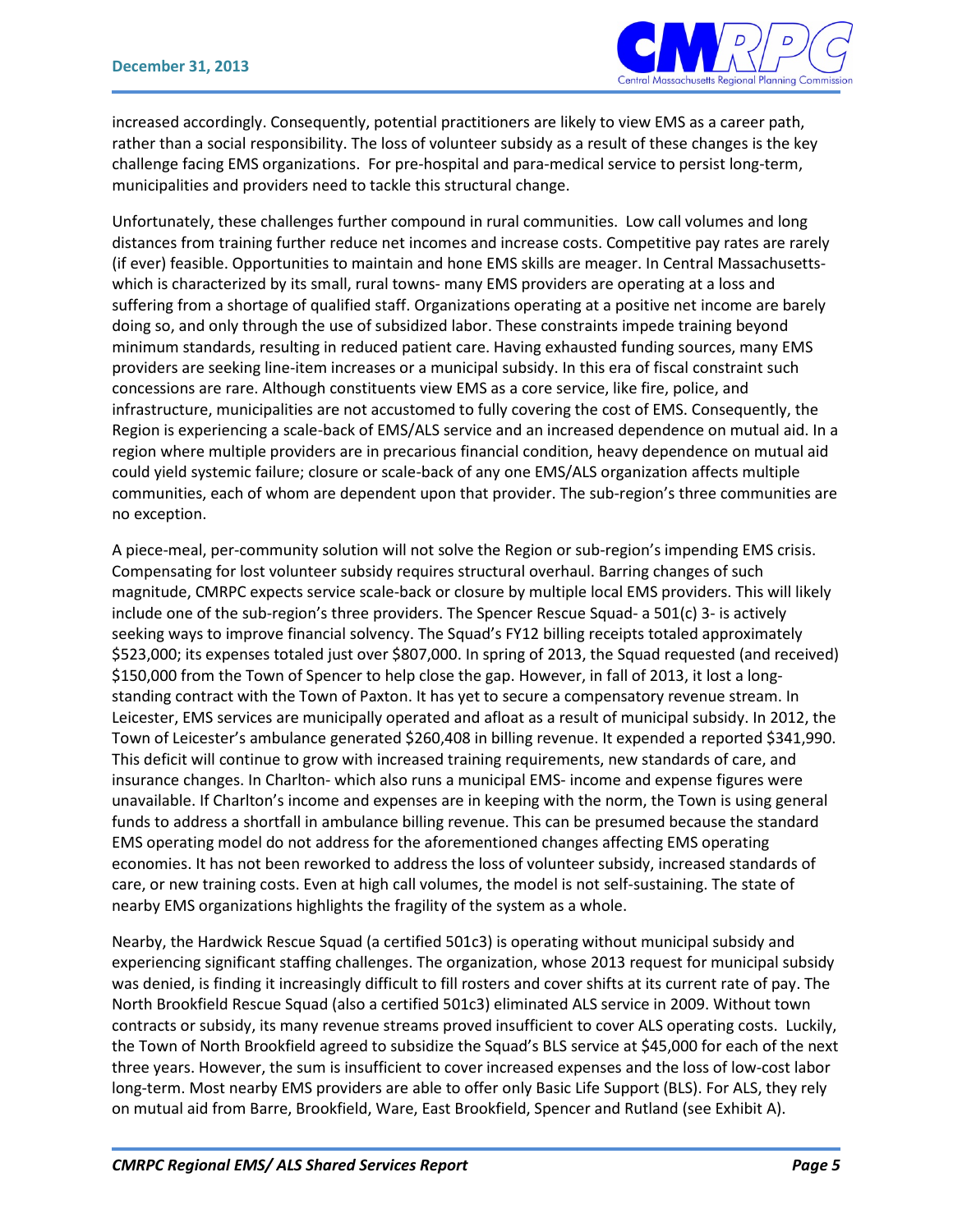

However, many of these organizations are also in fragile economic condition. Closure of any nearby EMS organizations will further strain local providers, who will need to stretch staff and equipment to cover additional calls at greater distances. Additional billing reimbursements will not necessarily compensate for increased output. Large EMS providers elsewhere in United States are operating at a deficit. CMRPC staff is intimately familiar with a well-run provider conducting 16,000 transports annually, yet still operating at a deficit. Hence, it is not simply a matter of increased call volume, but of structural realignment.

#### **Exhibit A: Service levels**

|                   | Level          | Federal     | Area         |
|-------------------|----------------|-------------|--------------|
|                   | of             | Census 2010 | Square       |
| Participant       | <b>Service</b> | Population  | <b>Miles</b> |
|                   |                |             |              |
| <b>Barre</b>      | <b>ALS</b>     | 5,398       | 44.61        |
| <b>Brookfield</b> | <b>ALS</b>     | 3,390       | 16.57        |
| <b>Charlton</b>   | <b>ALS</b>     | 12,981      | 43.95        |
| East Brookfield   | <b>ALS</b>     | 2,183       | 10.37        |
| <b>Hardwick</b>   | <b>BLS</b>     | 2,990       | 40.84        |
| Hubbardston       | <b>ALS</b>     | 4,382       | 42           |
| Leicester         | <b>ALS</b>     | 10,970      | 24.68        |
| New Braintree     | <b>BLS</b>     | 999         | 20.85        |
| North Brookfield  | <b>BLS</b>     | 4,680       | 21.72        |
| Oakham            | <b>BLS</b>     | 1,902       | 21.53        |
| Paxton            | <b>BLS</b>     | 4,386       | 34.05        |
| Rutland           | <b>ALS</b>     | 7,976       | 36.41        |
| <b>Spencer</b>    | <b>ALS</b>     | 11,688      | 34.05        |
| West Brookfield   | <b>BLS</b>     | 3,701       | 21.12        |
|                   |                |             |              |
| Total:            |                | 77,626      | 412.75       |

#### **IV. OPTIONS**

CMRPC evaluated the feasibility and potential impacts of four courses of action. The communities can: (1) continue addressing EMS/ALS provision on a per-community, per-year basis; (2) jointly hire a forprofit EMS/ALS organization; (3) establish a shared ALS intercept system through the use of an ALS "chase car"; or (4) establish a sub-regional BLS/ALS system, meeting the three communities complete EMS needs. Analysis of data and discussion with EMS/ALS stakeholders, municipal personnel, elected officials, and state agencies indicated that the towns would be best served by a sub-regional EMS system that provides both BLS and ALS to all three towns.

| <b>Option</b> | <b>Description</b>                                  | <b>Endorsement</b> |
|---------------|-----------------------------------------------------|--------------------|
| $\mathbf{1}$  | Jointly hire an outside service provider            | Not recommended    |
| 2             | Address issues on an individual community basis     | Not recommended    |
| 3             | Establish a shared ALS intercept system / chase car | Not recommended    |
| 4             | Establish a sub-regional EMS system (BLS and ALS)   | Recommended        |

| Recommended     |
|-----------------|
| Not recommended |
| Not recommended |
| Not recommended |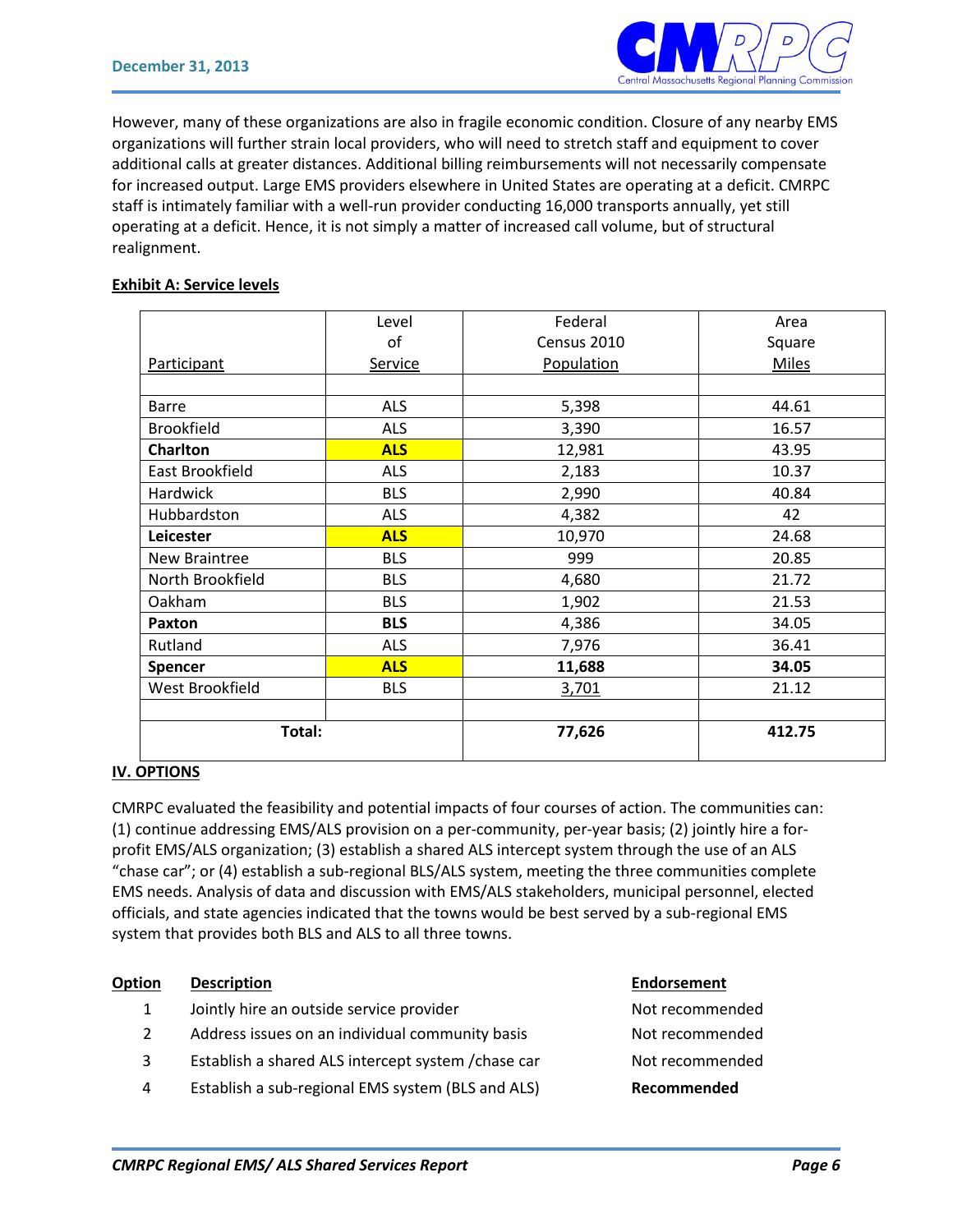

Implementing the recommended strategy entails:

- Disbandment of existing EMS services
- Establishment of a new, sub-regional emergency dispatch system
- Establishment of a new, sub-regional BLS/ALS system
- Engagement of potential partners to improve payer-mix/ call volume
- Creation of a joint committee to oversee the system, manage agreements, and address EMS issues collectively
- Implementation of supportive measures (outlined in Option 2)

Barring a sub-regional approach, the communities can continue addressing EMS on a per-community per-year basis. Under that scenario, there are actions that can potentially improve patient care, reduce expenses, and increase revenue. These general strategies will improve efficiency and operations, whether the communities restructure EMS operations or continue individually. Foremost, the organizations should address staffing-related performance issues that impact patient care. The first necessary step entails establishing the capability to support a program like an Emergency Communications Nurse System (ECNS) at a local or regional Emergency Dispatch Center. Not every emergency call needs a lights-and-siren response. In fact, not every call even needs a COLD (nonemergency) ambulance response. The ECNS system is comprehensive and simple.

First, a call comes into the emergency dispatch center and answered by the Emergency Medical Dispatcher™ (EMD). If, after EMD questioning, the patient is assigned a pre-determined and locallydefined "non-emergency status ", the call is transferred to the Emergency Communication Nurse (ECN). This specially-trained ECNS-certified Registered Nurse assesses the patient. It is imperative that the ECN be co-located within the communication center. After verifying there are no priority symptoms, additional information is gathered such as past medical conditions, medications, and allergies etc.

Based on the caller's answers, a Recommended Care Level is determined, which includes tiered response levels from Send an Ambulance Now to Self-Care Instructions. The ECNS has an integrated Directory of local services to help determine a Point of Care or a community local resource/ provider and possibly a transportation alternative, if necessary. This process can also schedule appointments in real time as well.

The ECNS has been designed to specifically meet the following goals:

1. Appropriately manage and support caller access to an increasingly burdened healthcare system by better allocating resources to meet their non-emergent, non-life-threatening health situations

2. Help EMS communication centers, ambulance services, hospitals and all EMS providers optimize their resources and outcomes by sending, when necessary, the

- •right personnel, to the
- •right place, at the
- •right time, with the
- •right equipment, using the
- •right resources, to get the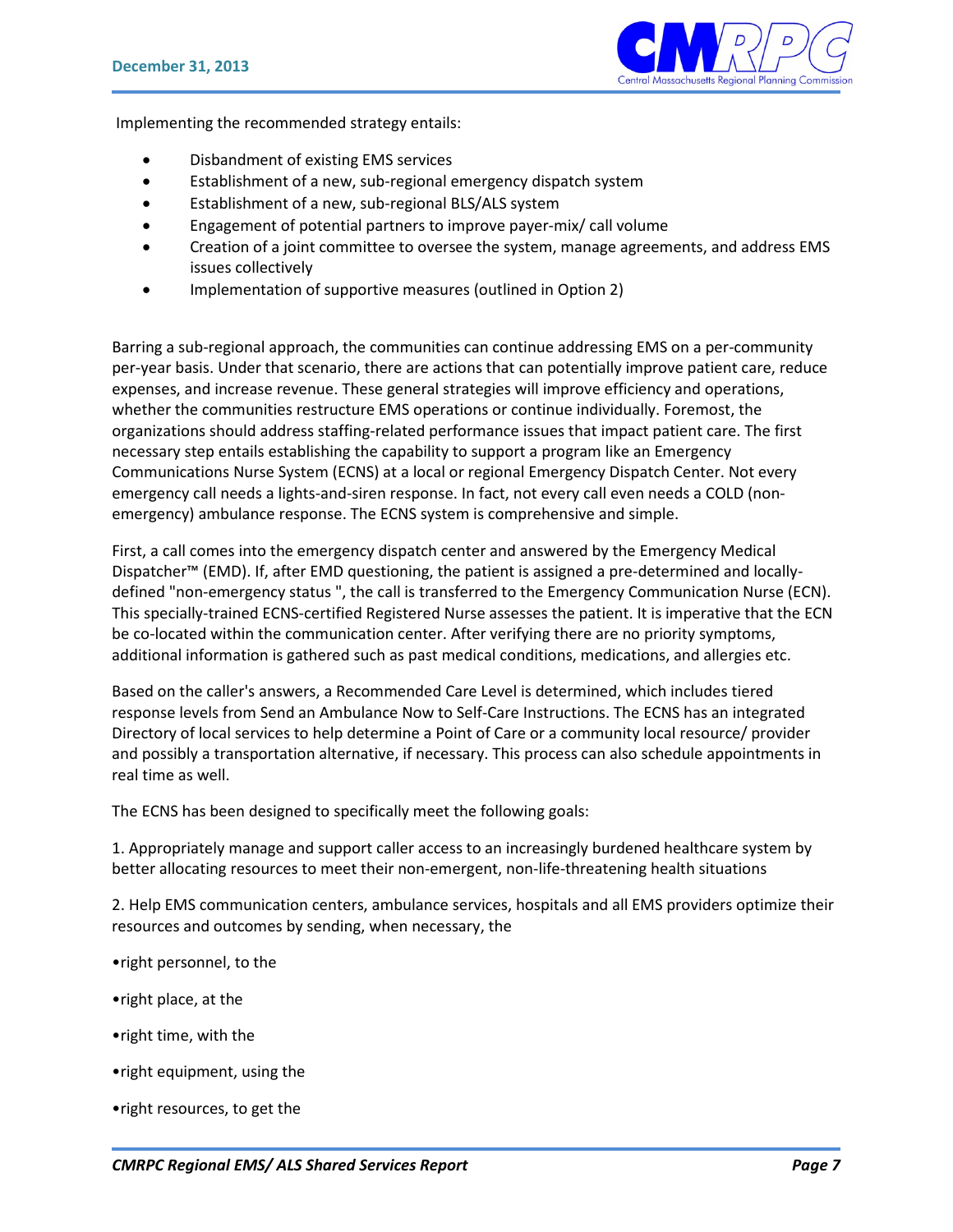

•right care, in the most clinically appropriate way; thereby facilitating the

•right cost, to patients, providers, and payers

The problem is the ECNS system can be expensive to implement and maintain. The "Nurse Dispatch" type systems can greatly reduce non-emergency ambulance calls and unneeded emergency room visits. In the future Accountable Care Organizations (ACO) and Patient Home providers will help defer cost of nurse dispatching systems, but record keeping and "Evidence Based" performance indicators will be imperative. Much smaller dispatch centers, because of call volume or personnel, will not be able to implement or sustain these advanced types of dispatch services.

Regional or sub-regional dispatch centers should be considered to not only take advantages of operating economies of scale but also to position communities for the implementation of future advanced dispatch programs and systems.

Secondly, the communities can reduce fixed expenses through newly available programs. In 2013, CMRPC, in conjunction with 15 EMS providers, applied for a Community Innovation Challenge (CIC) grant trying to establish a Regional Emergency Medical Services Training initiative. Although the initiative was not funded, a similarly-modeled joint-training initiative could reduce training expenses and increase EMT capacity. CMRPC is also implementing a joint procurement consortium for EMS supplies. The consortium will allow the Region's 40 communities and various non-profit agencies to leverage their collective purchasing power, thereby reducing the cost of medical supplies and equipment by 20% to 50%. These opportunities will provide economies of scale otherwise unavailable to individual towns.

Lastly, the organizations should support and position themselves to capitalize on forthcoming legislation. Changes in pre-hospital medicine to include community para-medicine are imminent, and present a potential revenue stream. Judicious use of billing per call, regardless of transport ("notransport billing"), would also increase revenue. The sub-region's providers should address changes in insurance reimbursement policies, either through joining networks as necessary or supporting legislation that would bar direct patient reimbursement. Providers utilizing subscription drives should reevaluate the benefit of doing so; such revenue varies from year to year, and its inclusion in financial statements obscures financial realities. Finally, the organizations should continue to pursue municipal subsidy. Given the increased structural expenses and loss of volunteer subsidy, free municipal EMS is no longer feasible. Policymakers, elected officials, municipal employees, and voters must be educated about the challenges facing rural EMS organizations. This will require a concerted, sustained effort on the part of EMS actors.

Barring implementation of a broader sub-regional EMS system, establishment of a sub-regional ALS intercept system through the use of a "chase car" may offer some financial relief to the provider organizations. Together, the three providers conducted 1,628 ALS transports in FY 13. If the providers eliminated independent ALS services, instead opting for a sub-regional intercept approach, the collective call volume might approach a level yielding self-sufficiency (or at least smaller deficits). The cost of maintaining and operating an ALS chase car- which would not conduct transports, but meet BLS ambulance crews en-route- is approximately \$25,300 per year. The total cost (direct and indirect) of maintaining one-paramedic on staff at all times (at \$23/ hour) is \$333,000. The total cost of operating a 24/7 ALS intercept vehicle is therefore approximately \$358,300. The total revenue generated as a result of ALS intercept fees (\$250 per call) is approximately \$407,000. However, this does not account for nonpayments and negotiated rates, which are certain to reduce the total net income.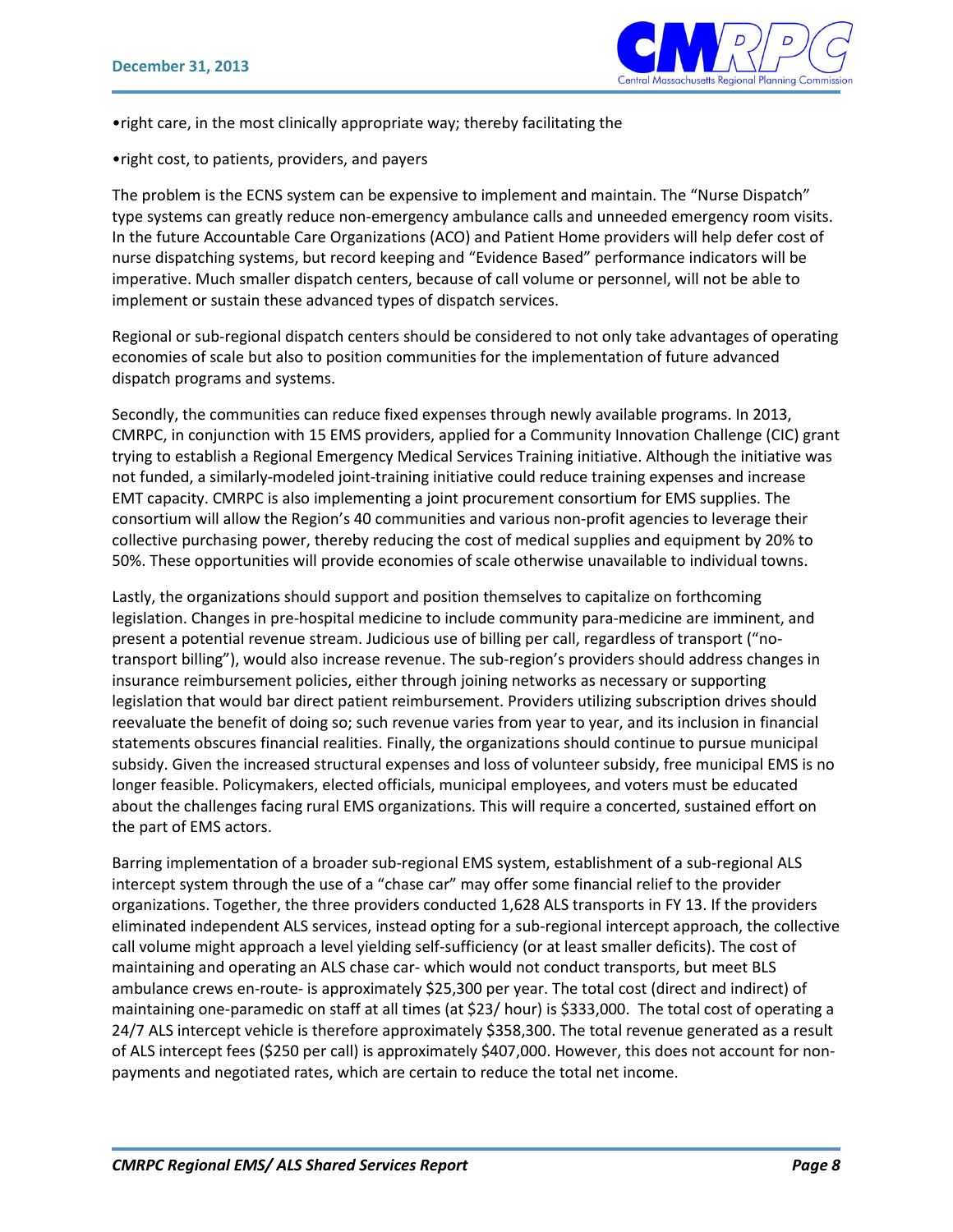

Hiring a private organization is an alternative to the aforementioned strategies. Alone, the sub-region's ALS call volume is insufficient to support privatization. In aggregate, BLS and ALS calls may be sufficient to support a for-profit operation (Rose, 2013). American Medical Response (AMR) is interested in expanding its coverage area to include the sub-region. The company believes it can provide equitable service for less than the communities currently pay. However, the land area (102.68 sq. miles) is not easily served by a single ambulance. Prior to issuing a firm commitment, AMR would need to conduct a gap analysis and meet with stakeholders to discuss communities' economic and service goals. A viable contract will likely entail provision of ALS and BLS services. This approach may solve the sub-region's immediate EMS/ALS concerns; however, it entails some risk. Many private ambulance companies have failed to make good on their municipal service agreements, or requested large post-agreement subsidies. In such cases, Towns must acquiesce to provider demands or reestablish municipal EMS/ALS, often with little to no notice.

## **B. KEY CONCEPTS**

#### **Funding**

*Ambulance services can be operated through a variety of means, including municipal emergency medical departments, Fire and Police Departments, 501c3 nonprofit ambulance companies, or for-profit ambulance contractors. Funding can come from municipal taxes, pre-payment of co-pays ("subscription drives"), grant funds, insurance reimbursements, and fee-for-service charges. Most ambulance organizations use some combination of the above funding streams. Organizations using ambulance transport are required to affiliate with a hospital-based physician, who serves as Medical Control Physician. The Medical Controller authorizes and implicitly certifies all pre-hospital care conducted by the organization.* 

#### **Basic Life Support**

*Basic life support (BLS) is defined as a variety of noninvasive emergency procedures performed to assist in the immediate survival of a patient, including cardiopulmonary resuscitation, hemorrhage control, stabilization of fractures, spinal immobilization, and basic first aid. Some of these procedures can be lifesaving and are often important to implement early. Specifically in the case of cardiopulmonary resuscitation (CPR) and defibrillation with automatic external defibrillators (AEDs), BLS procedures can have a significant impact on survival, and are typically delivered by initial responders until more advanced and definitive medical care can be implemented. –Encyclopedia of Intensive Medical Care*

#### **Emergency Medical Technicians**

*BLS is typically provided by either first responders or emergency medical technician (EMT)-basics. EMTS provide basic emergency medical services to patients during transport to primary care facilities, and determine whether treatment requires intervention by EMTs certified to provide Advanced Life Support (paramedics or AEMTS). –Encyclopedia of Intensive Medical Care*

#### **Advanced Life Support, Paramedics, and Advanced Emergency Medical Technicians**

*Advanced life support (ALS) refers to the medical procedures for sustaining life including the advanced diagnosis and protocol-driven treatment of a patient in the field such as defibrillation, airway*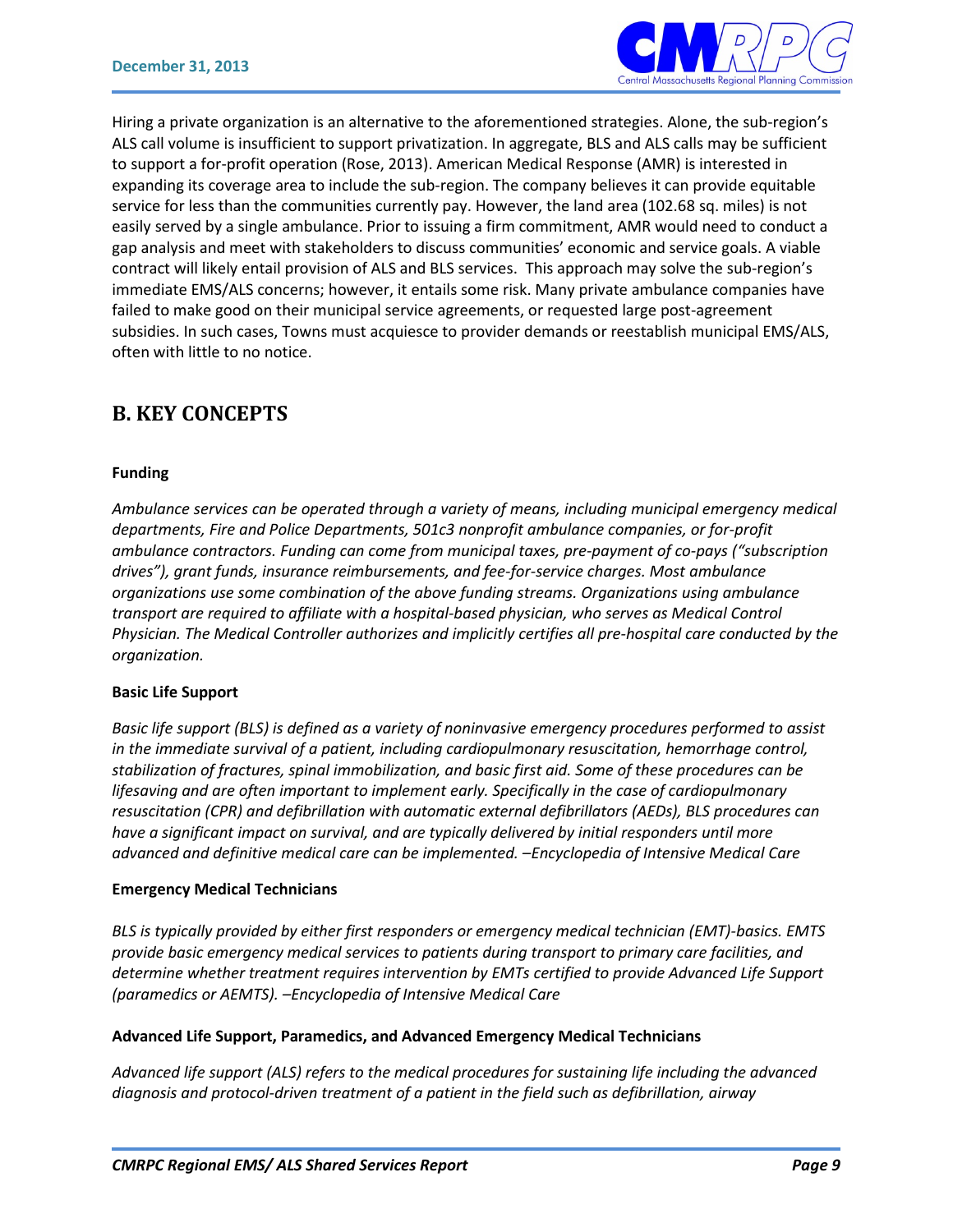

*management, and administration of medications. Generally, ALS is performed by emergency medical technicians-paramedics and other qualified health professionals. ALS is performed by designated ALS ambulances or through intercept with BLS ambulances.* –US Legal

#### **ALS Intercept**

*An ALS intercept is an authorized and staffed ALS unit, dispatched by request or protocol, meeting a BLS unit while it is en route to the nearest appropriate hospital. A BLS unit assesses the patient, determines the need for and requests ALS, packages and begins patient transport. The BLS unit does not wait on the scene for the ALS unit's arrival. -NY State Department of Health*

#### **Staffing Requirements**

*Massachusetts requires that ambulances have two staff available 24 hours per day, 7 days per year. BLS ambulances must have 2 EMT-basics available at all times, including during transport. ALS ambulances are required to have one paramedic and one EMT-basic available and on-board during transport. The ALS requirement reflects a 2010 change to Massachusetts General Law (111C, Sect 25), which formerly required two paramedics or a waiver.* 

#### **Payer Mix**

*Payer-mix refers to the percentage of transported patients with Medicare, Medicaid, private, or no insurance. Because insurance companies reimburse service organizations at varying and often predetermined rates, the payer-mix affects the operating economies of EMS organizations. Of the various insurance agencies, Medicare and Medicaid provide the lowest reimbursement rates- often 50 percent or less than actual billings.* 

## **C. EXISTING CONDITIONS**

#### **COMMUNITY DEMOGRAPHICS**

Located in western/ southwestern Central Massachusetts, the towns of Charlton, Leicester, and Spencer are largely rural. Together, the municipalities comprise 102.68 square miles, 73.23 of which are categorized as open space. The remaining area is home to 35,639 residents, residing in 4,154 housing units (see Exhibit B). Residents 62 years and above comprise 16.46 percent of the population, slightly below the state average of 17.1. The region has an increased seasonal population, with many second homes/camps on the nearby lakes. Tourism is popular in the area due to recreational opportunities, historical sites, and agro-tourism. The increased seasonal population requires additional infrastructure, but does not significantly expand the labor pool or tax base. Local EMS/ALS organizations serve these residents, as well as: employees working in the communities; seasonal residents; tourists; and commuters.

The area's combined median household income is \$74,515, well in excess of the state average (\$65,981). Similarly, the area's mean poverty level is 5.7 percent, significantly less the state mean of 10.7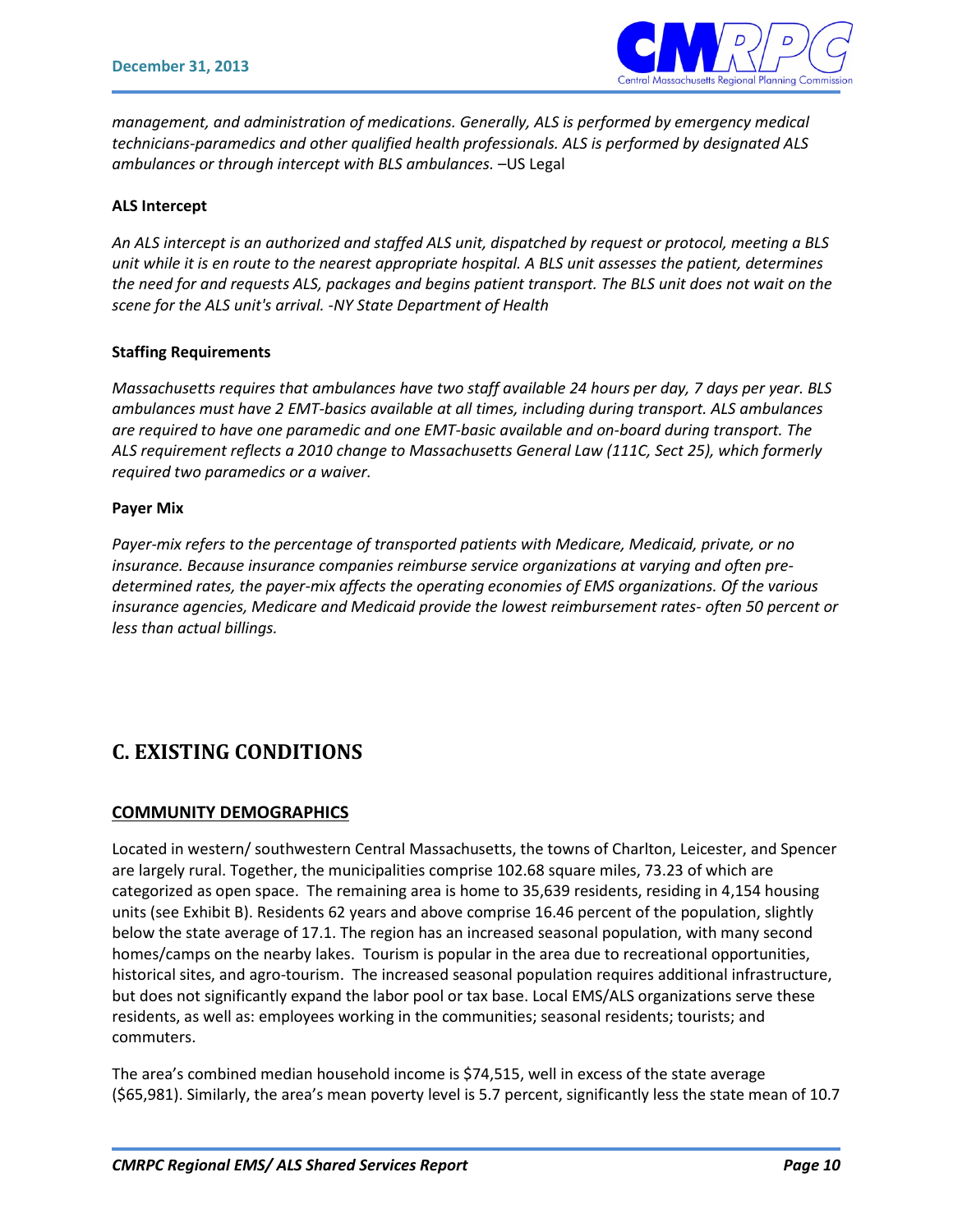

percent. Despite this portrait of affluence, income indicators differ dramatically between the towns. In Charlton, the median household income is \$91,653- 21 percent higher than that of Leicester (\$72,471), and 35 percent greater than that of Spencer (\$54,930). Income demographics are of particular importance to EMS organizations. Lower-income communities have higher percentages of Medicare and Medicaid recipients. Such insurers reimburse healthcare providers at lower rates than their private counterparts. As such, the sub-regional median income bodes well for EMS organizations. The median household income of Spencer does not.

Of the three communities, only Charlton is served by the Interstate Highway System. Route 20 bisects the municipality, providing easy access to Worcester, which is 17 miles away. Charlton, along with Leicester and Spencer, also benefits from access to Route 9. Spencer, which is 11 miles from Worcester, also benefits from the presence of Route 31. While Leicester borders Worcester, Spencer is 11 miles further away. Southbridge, MA- the area's second largest metro area (population 17,214) is located seven to fourteen miles from each of the three towns. With limited Interstate access, and no hospitals within the three townships, residents suffer from a lack of first-class medical facilities. Instead, they rely on EMS services for transport into Worcester or Southbridge. For Leicester residents, Saint Vincent's Hospital in Worcester is the nearest such facility, at 7.2 miles or 18 minutes (by car). In Charlton, Harrington Memorial Hospital in Southbridge is the nearest hospital, at 14 minutes or 7.8 miles. Harrington Memorial is also the hospital closest to Spencer, at 13.6 miles or 23 minutes.

#### **Exhibit B: Community Demographics**

| <b>Community</b>                                                                            | <b>Population</b> | <b>Unemployment</b> | Med. Household                                                                 | <b>Housing Units</b> | <b>Geo Size</b> |
|---------------------------------------------------------------------------------------------|-------------------|---------------------|--------------------------------------------------------------------------------|----------------------|-----------------|
|                                                                                             |                   | Rate                | <b>Income</b>                                                                  |                      |                 |
| Charlton                                                                                    | 12,981            | 7.1                 | 91,653                                                                         | 4,154                | 43.95 sq. mi    |
| Leicester                                                                                   | 10,970            | 7.1                 | 72,471                                                                         | 4,720                | 24.68 sq. mi    |
| Spencer                                                                                     | 11,688            | 8.0                 | 59,420                                                                         | 2,798                | 34.05 sq. mi    |
| <b>Totals</b>                                                                               | 35,639            | $7.4$ (avg)         | 74,515 (avg)                                                                   | 11,672               | 102.68 sq. mi   |
| Data Source: Population, Housing Units, and Med. Household Income are from the 2007-2011 US |                   |                     |                                                                                |                      |                 |
| Census Bureau American Community Survey. Unemployment Rate is from the Massachusetts        |                   |                     |                                                                                |                      |                 |
|                                                                                             |                   |                     | Labor and Workforce Development (March 2013). Geo size is from CMRPC database. |                      |                 |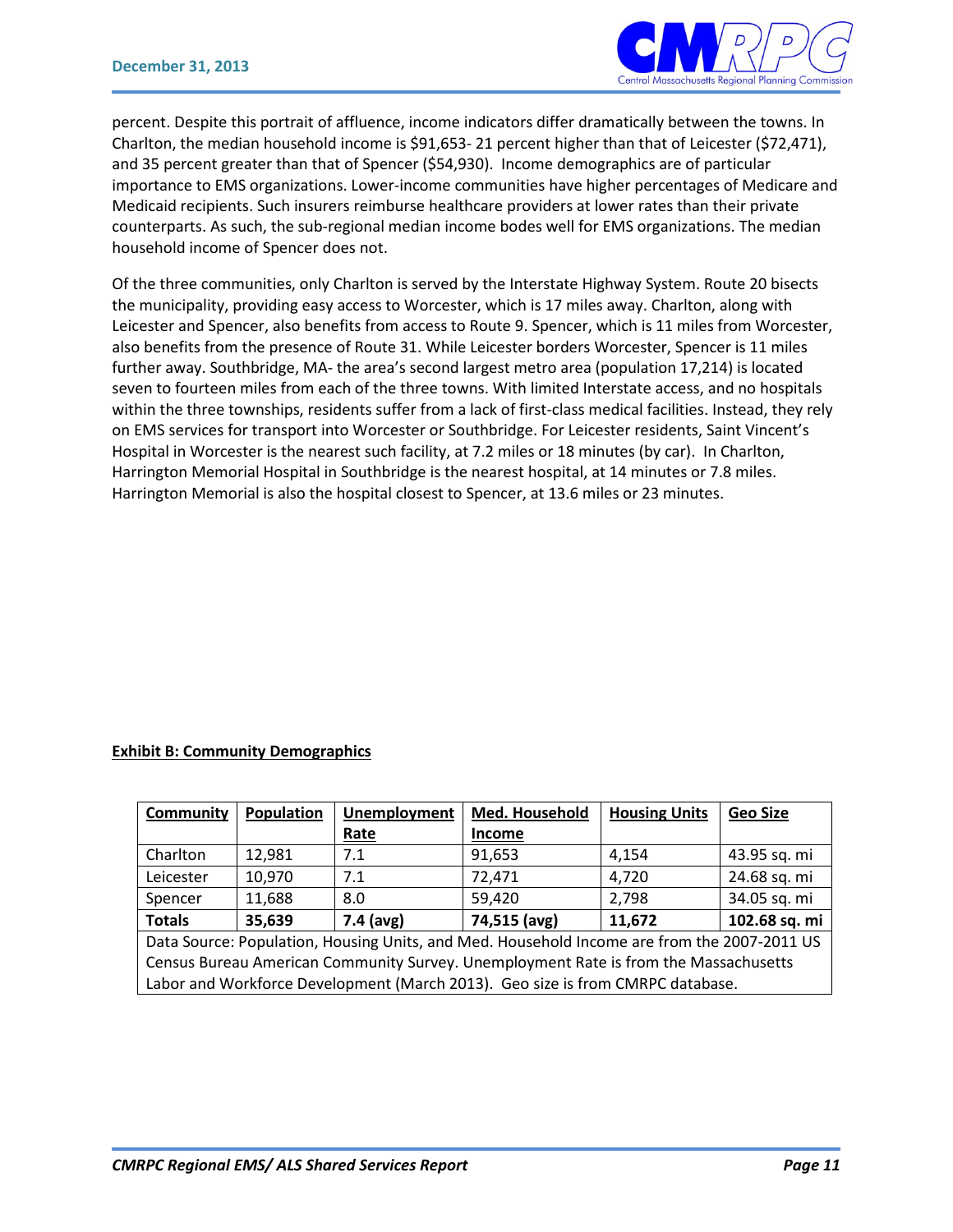

### **Exhibit C: Median Household Incomes**

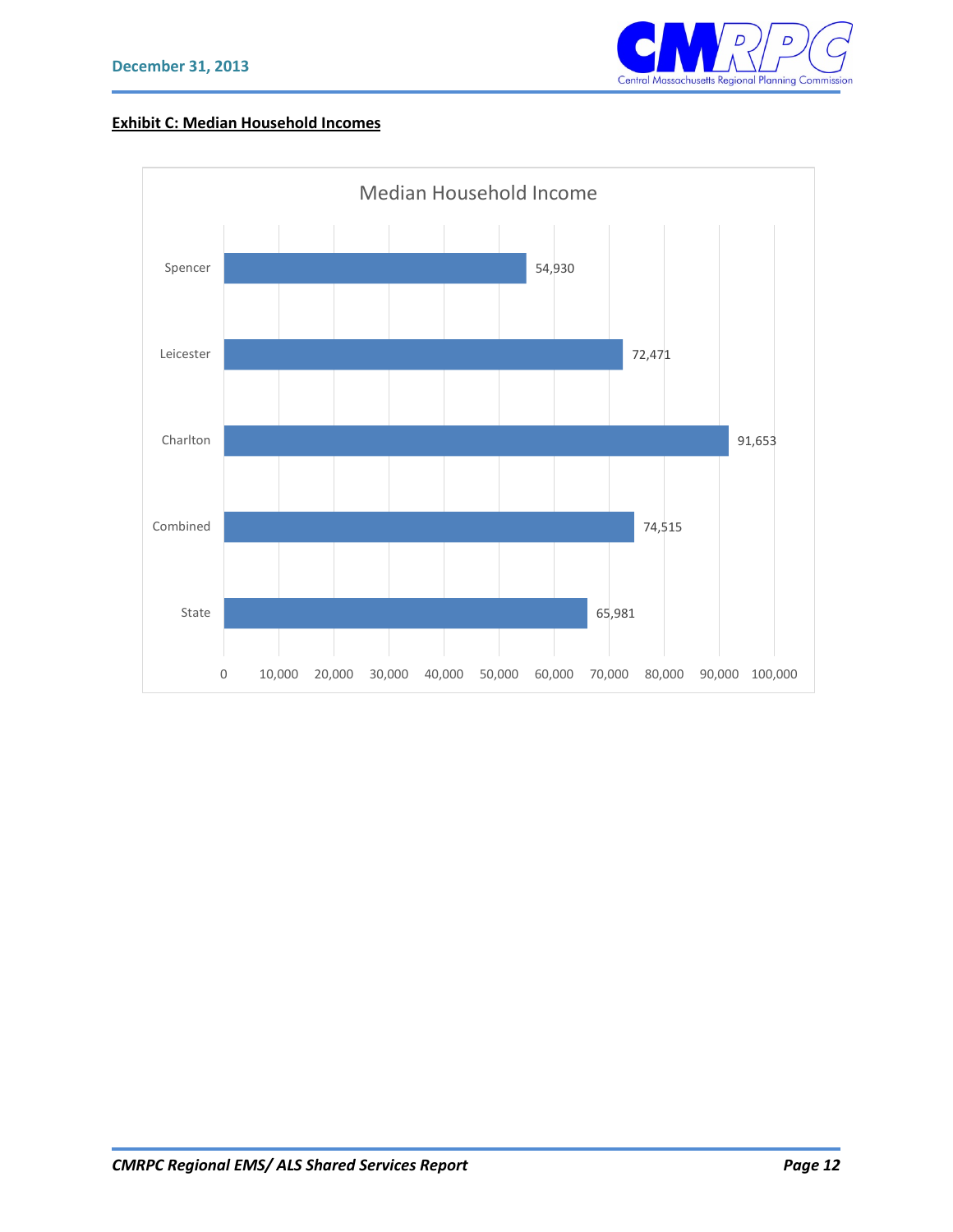

#### **Exhibit D: Population Density**



#### **EMS DEMOGRAPHICS:**

Each of the three communities is home to an EMS organization that provides both BLS and ALS service. In Charlton and Leicester, the services are municipally operated via the local Fire Departments. Spencer's EMS needs are met by the Spencer Rescue Squad, a private non-profit ambulance service. The Spencer Rescue Squad has provided service to the Town and mutual aid to nearby communities since 1959. The Squad provided ALS service to the Town of Paxton until 2013, when the Paxton ended a seven-year agreement.

In FY13 the organizations conducted approximately 3,066 transports, equating to 8.4 transports per day. Of these, 2,842 (7.7 per day) were emergent; the remainder were scheduled. 1,628 (57%) of the emergent calls required ALS (see Exhibit D); the remainder required only basic life support. In Spencer, Medicare and Medicaid recipients represent 67% of all transports. Leicester is a relatively affluent community, with patients on public insurance representing 25% of all callers. Data on Charlton's payermix was not unavailable but interpolated from revenue data. Given that the Town's median household income is well in excess of Leicester's, Charlton's, and the State as a whole, it can be presumed that Charlton's payer-mix includes low percentages of Medicare and Medicaid recipients and a greater number of privately insured individuals. The Town of Leicester reported \$400 average reimbursement per transport, 722 transports, and a total billing revenue of \$260,408.45. The Spencer Rescue Squad reported \$568 average reimbursement per transport, 1,124 transports, and a total billing revenue of \$523,453. Charlton reported 996 transports in FY13.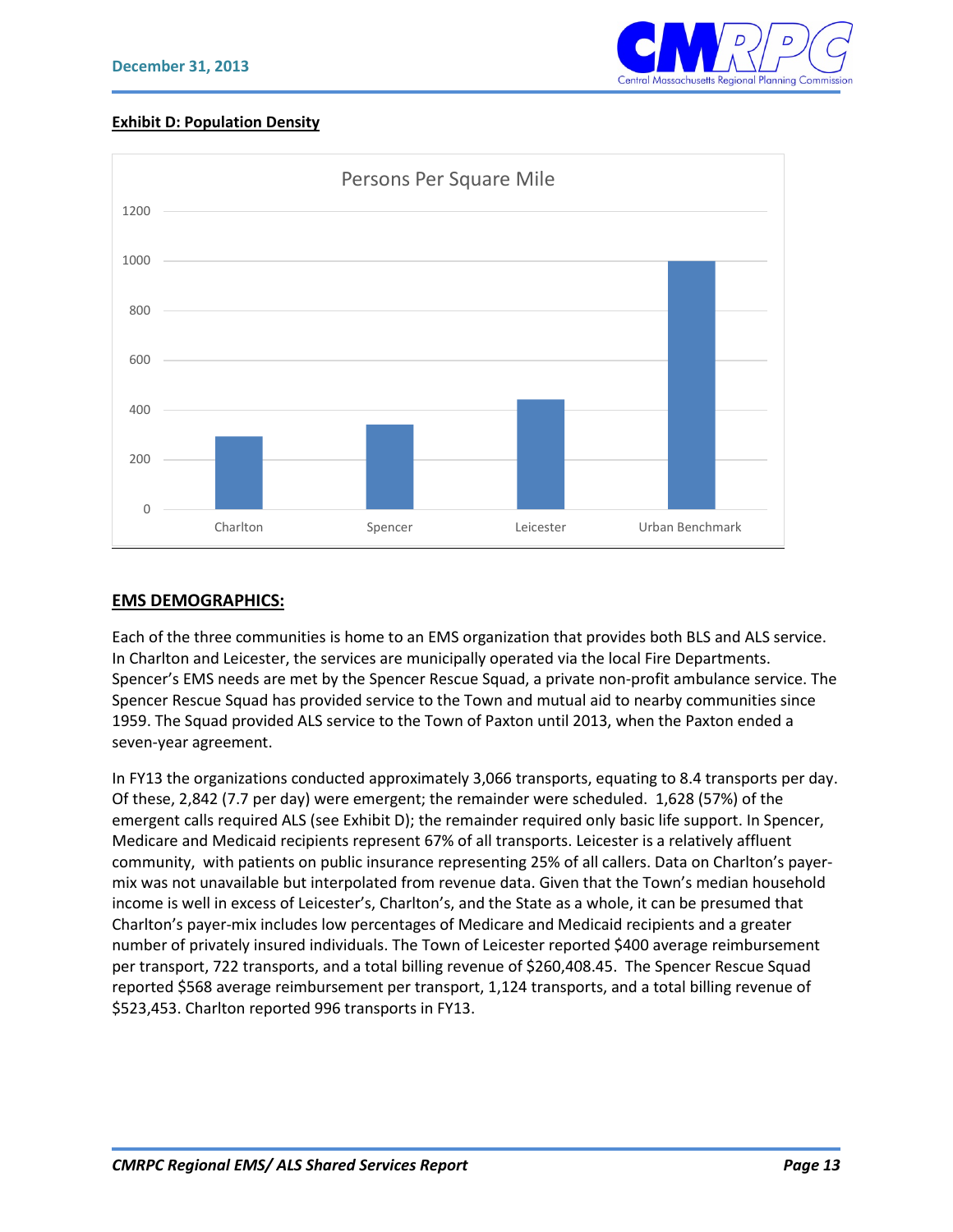

#### **Exhibit E: Call Volume**

| <u>Town</u>                    | <b>Emergent Transports</b> | <b>Scheduled Calls</b>   | <b>BLS</b> | <b>ALS</b> |
|--------------------------------|----------------------------|--------------------------|------------|------------|
| Charlton                       | 996                        | 13                       | 416        | 580        |
| Leicester                      | 722                        | 211                      | 382        | 340        |
| Spencer                        | 1,124                      | $\overline{\phantom{0}}$ | 416        | 708        |
|                                | 2,842                      | 224                      | 1,214      | 1,628      |
| <b>Total Transports: 3,066</b> |                            |                          |            |            |

#### **Exhibit F: Payer Mix**

|           | Medicare    | Medicaid   | Private     | Self-Pav    |
|-----------|-------------|------------|-------------|-------------|
| Charlton  | 13.0% (Est) | 3.0% (Est) | 56.0% (Est) | 28.0% (Est) |
| Leicester | 19.0%       | $6.0\%$    | 51.0%       | 24.0%       |
| Spencer   | 49.75%      | 17.99%     | 28.04%      | 4.22%       |

Collectively, the organizations own eight ambulances- six Class Ones, one Class Two, and one Class Three. The additional ambulances serve as ready reserve vehicles in the event of repairs or overlapping calls. However, four of the ambulances (including three Class Ones) are fully depreciated and in need of replacement (see Exhibit G). The remaining four ambulances are new or fairly new. Class One ambulance replacement costs average \$210,000 (Baxter and Associates, 2007). Replacing the three Class One vehicles would therefore cost \$630,000. Replacing a Class Two or Three would entail \$450,000. Typical supply fit-out costs average \$100,000 (Baxter and Associates, 2007). The providers can therefore anticipate between \$550,000 to \$730,000 in near-future ambulance replacement/ equipment expenses.

#### **Exhibit G: Ambulances**

| Town          | # Ambulances | Year      | <b>Class</b> |
|---------------|--------------|-----------|--------------|
| Spencer       | 3            | 2006/2010 |              |
| Leicester     |              | 2006      |              |
| Charlton      |              | 2007/2012 | III/II       |
| <b>Totals</b> | ጸ            |           |              |

The three organizations comprise 92 EMTs/Paramedics, a great majority of whom are part-time or on call. In Spencer, EMT-basics are compensated at an average of \$13.50 per hour. Paramedics receive an average of \$21.50 per hour. In Leicester, EMT-basics receive \$15.81 per hour, while paramedics receive an average hourly rate of \$18.43. Staffing rates were not available for Charlton; however, it can be presumed that pay is consistent with that of the Fire Fighter-EMTs conducting ambulance transports. Organizations offering pay consistent with the for-profit sector have fewer staffing challenges than their lower-paying counterparts. This bodes well for the sub-region's providers, whose pay rates are competitive or above average. In the nearby Town of North Brookfield, EMTs receive a base rate of \$12 per hour. The organization is fully staffed, and able to provide "set" schedules- a difference that it attributes to its relatively high rate of pay. By contrast, the Hardwick Rescue Squad compensates EMTs at a base rate of \$20 per 12 hour shift-the equivalent of \$1.66 per hour. Hardwick's call volume is 61%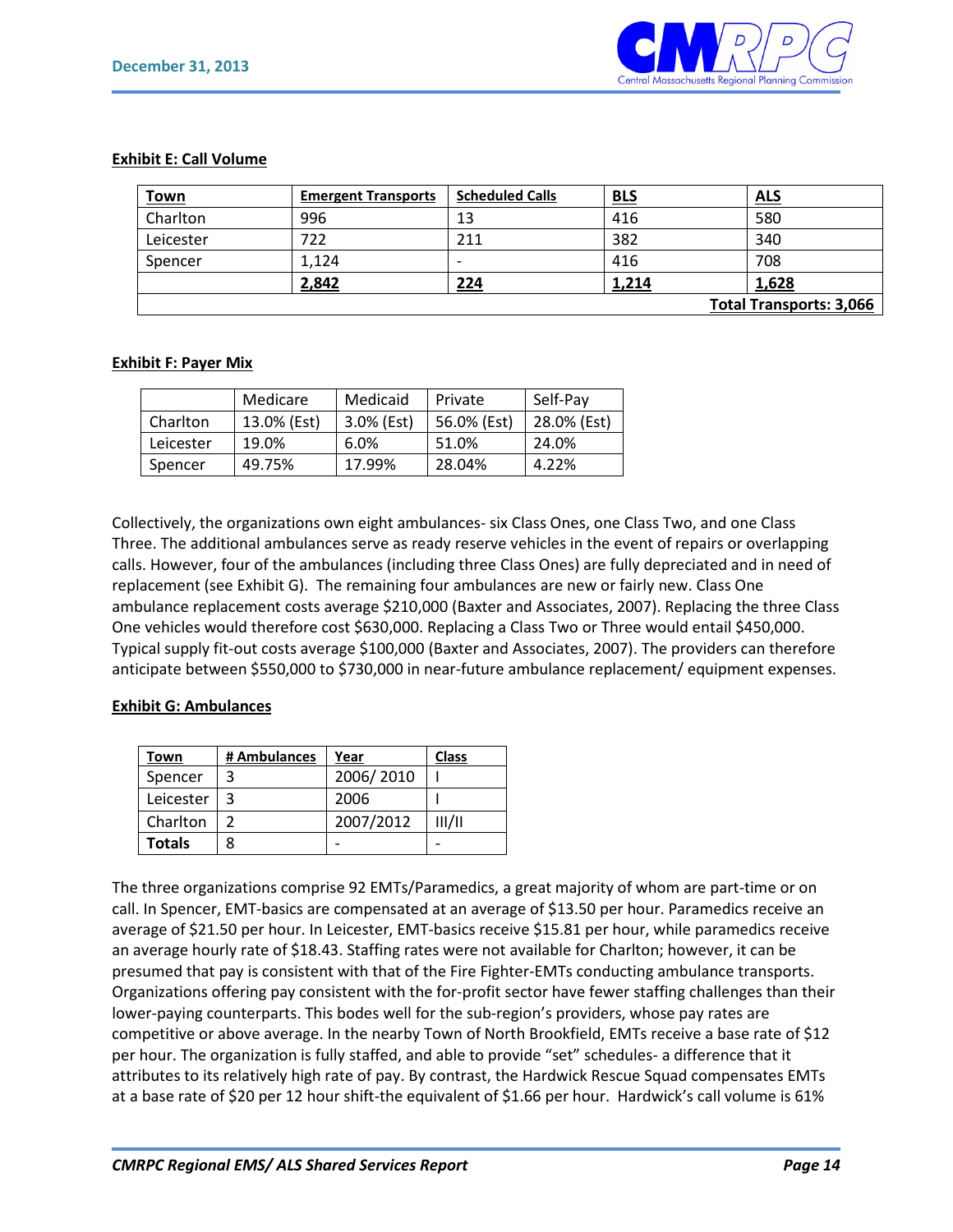

of North Brookfield's, yet it is staffed at 36 percent of its counterpart in North Brookfield. According to the organization, its staffing levels are inadequate and a result of low EMT compensation. Such issues negatively impact patient care.

Well-paid EMTs are often willing to work out of a station, rather than from home. With relatively generous pay rates, the sub-region's rosters likely include many out-of-town EMTs. Typically, such EMTs will routinely choose to work from the station even when on call. The effect on response time is dramatic. In Charlton, the average "out of chute" time is two minutes. The Spencer Rescue Squad's out of chute time is three minutes, its average dispatch to arrival time is seven minutes, and it arrives on scene within 13 minutes 90% of the time. In Leicester, EMTs are on scene within 5.7 minutes 90% of the time. By contrast, the Hardwick Rescue Squad- which has major staffing issues as a result of low pay- is out of chute within 7 minutes 99 percent of the time, and has an average chute to scene time of 25 minutes. However, EMS response time analysis is fraught with challenge. Variations in measurement technique, which are typical to the field, complicate comparative analysis.

|  | <b>Exhibit H: Staffing Levels</b> |  |
|--|-----------------------------------|--|
|  |                                   |  |

| Town      | EMT-basic        | <b>Paramedics</b> | <b>Hourly BLS</b> | Hourly ALS | <b>Total Salary</b> |
|-----------|------------------|-------------------|-------------------|------------|---------------------|
|           |                  |                   |                   |            | Expenses            |
| Charlton  | 13               |                   | Unknown           | Unknown    | Unknown             |
| Leicester | 19 (1 full-time) | 15 (1 full-time)  | \$15.81           | \$18.43    | \$301,805           |
| Spencer   | 13 (1 full-time) | 23 (3 full-time)  | \$13.50           | \$21.50    | S480,068            |

Provider expenses, where reported, varied greatly. The Spencer Rescue Squad expended \$807,033 in FY 13. Leicester expended \$341,990. In all likelihood, the variance results from different accounting methods (see Section D. II); however, both entail municipal subsidy of some sort. The Spencer Rescue Squad requested and received \$150,000 from the Town of Spencer in 2013. From 2006-2013, it contracted with the Town of Paxton as well. The Leicester Ambulance took in \$260,408 in billing receipts in FY13. Its expenses were \$341,990. Given that the ambulance is municipal, it can be presumed that the difference was made up with money from the Town's general fund. These deficits are the result of both structural changes and local issues.

## **D. REGIONAL EMS/ALS ANALYSIS**

#### **I. STRUCTURAL CHALLENGES**

CMRPC identified multiple factors that are impacting EMS organizations' operating economies. Key among these factors: changes in the labor pool and rural EMS demographics. These factors are compounded by numerous other challenges, such as changes in training requirements, insurance reimbursement policies, standards of care, and systemic abuse. The following section identifies these issues, loosely sorted according to severity of impact.

#### **A. LABOR POOL**

Changes in the labor pool are the most pressing issue facing EMS. Historically, EMS has relied upon a core of committed volunteers. This labor subsidized service provision, allowing provider organizations to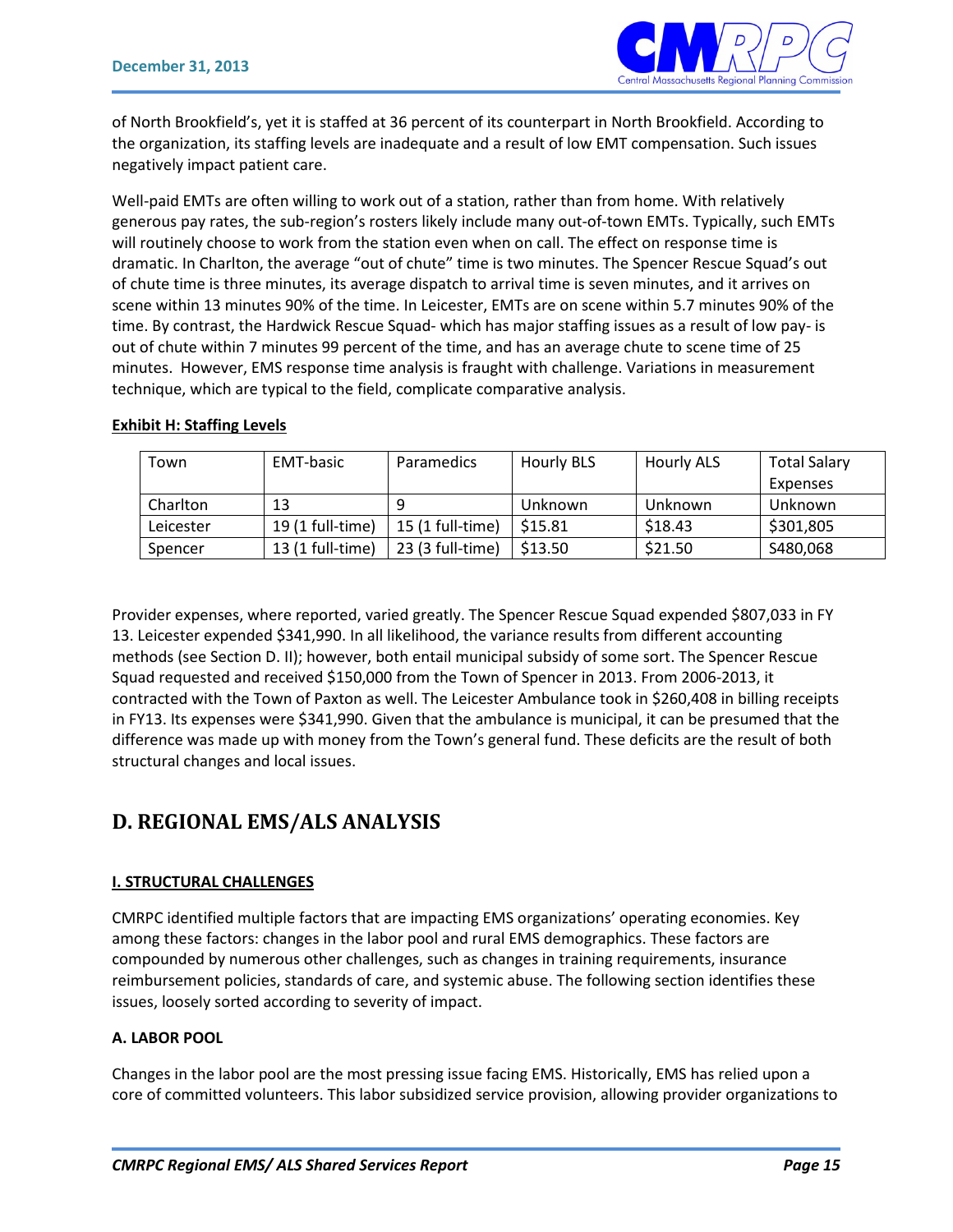

offer free service to communities. However, volunteerism has undergone dramatic changes since peaking in the 1960s. Americans no longer volunteer as frequently or in as great a number as seen in previous decades. De-segregation of the workplace, new employment opportunities for women, declines in organized labor, and socio-political factors negatively impacted volunteerism. Between 1973 and 1993, the number of Americans who attended a town or school meeting declined by 33 percent (Putnam, 1995). Between 1974 and 1989, the number of Americans who volunteered decreased 15 percent (National and Community Service, 2006). During the 1980s and 1990s, volunteerism further declined. For example: between 1980 and 1997, membership in the Organization for Business and Professional Women declined 89 percent. The Parent Teacher Association experienced a 60 percent member reduction. The National Association for the Advancement of Colored People (NAACP) declined 46 percent over the same period (Swanson 1999). Although volunteerism has experienced resurgence in recent years, its form and function have changed. The new volunteer base is not geared towards EMS.

Between 1989 and 2005, volunteerism increased by 32% (National and Community Service, 2006). However, the increase is largely due to baby boomers (ages 45-64), Americans over 65, and teens ages 16-19. The proportion of adults 65 and older who volunteer more than 100 hours per year has doubled. "Older adults are the most likely group to serve 100 or more hours a year. This was not the case in 1974, when all volunteers 20 years old and over had virtually the same percentage of volunteers contributing 100+ hours a year" (National and Community Service, 2006). Consequently, increasing volunteerism does not necessarily translate into increased numbers of volunteer EMTS. Potential volunteer EMTs may not meet the field's age, certification, or physical requirements. Similarly, the socio-economic face of volunteers has changed. Volunteers are increasingly affluent, urban, and highly educated. A 2009 study that sought to identify the cause of declining numbers volunteer firefighters found that firefighters tend to be less affluent, less urban, and less educated (Patterson) than other volunteers. The mismatch between volunteer demographics and firefighter/EMT demographics reduces the likelihood that those willing to volunteer will be drawn to EMS organizations. Adding to these challenges are changing conceptions of EMS as a field.

Over the last few decades, EMS has undergone professionalization. Pre-hospital and para-medicine were once viewed as a public service and as a supplement to work activities. Today, they are regarded as career path. In previous decades, EMS training occurred outside formal educational institutions. Today, community colleges conduct the majority of all EMS trainings and certification. The amount of training, certification, and continuing education has increased. The number of colleges offering Bachelor's degrees in EMS studies grows every year. EMS has experienced increases in all variables used to differentiate professions from occupations, including: professional norms, formal credentialing, and specialized skills and knowledge (Margolis, 2005). The increased prestige and increased requirements have increased the cost of entering and practicing within the field. EMTs necessarily require corresponding increases in compensation. Hence, EMS is affected by not only the general decline in volunteerism, but a decline in industry-specific volunteerism as well. For example: when the Spencer Rescue Squad began operations in 1959, it had an annual budget of \$2,000 and was staffed exclusively by volunteers. Today, it expends more than \$800,000- more than half of which goes to staffing expenses.

In rural communities, these structural changes are compounded by rural demographics. Whereas previous decades are characterized by flight from cities to suburbs, the opposite is true today. Younger populations in particular are relocating to urban centers. With fewer working-age residents and aging populous, rural communities suffer from greater shortages of potential EMTS and a high need for EMS. As SafeTech Solutions, which examined EMS for the North Dakota Rural EMS Improvement Project in 1011, explains: "this [urban-rural shift] has left a shrinking pool of potential volunteers and shrinking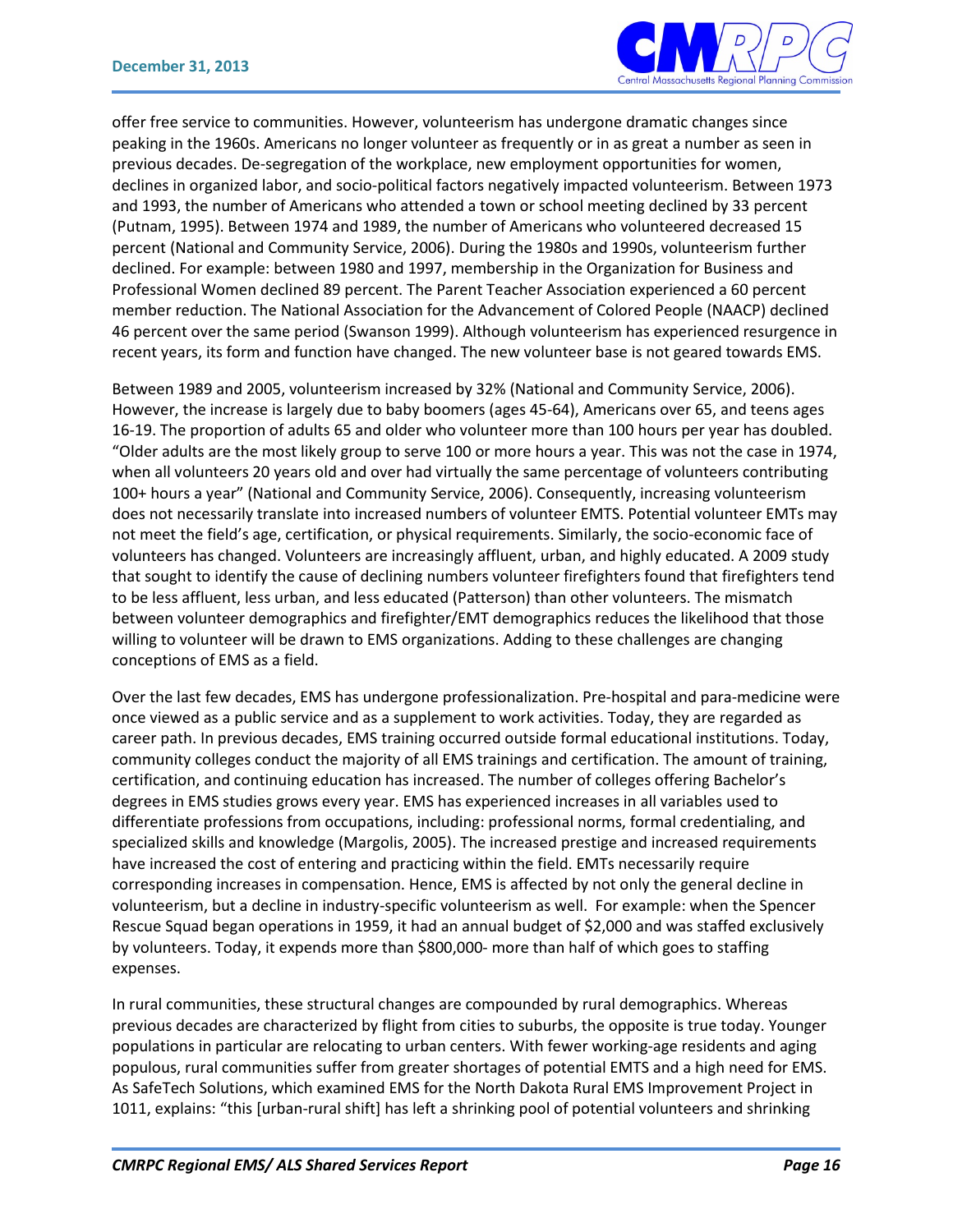

services rosters in many communities. All indicators suggest this shrinking will continue in coming years' (2011). Fewer volunteers will be available to subsidize EMS provision, and fewer paid EMTs will be available to fill their place. This change has already begun to shock the EMS system. The impact is such that only a paradigm shift will sufficiently address its wake.

SafeTech Solutions places the pre- labor costs of maintaining, equipping, and operating one ambulance at \$70,000 per year. As such, the majority of expenses are incurred through labor and training costs. The value of volunteer subsidy can be approximated using the standard IRS formula, which averages "the average hourly earnings of all production and non-supervisory workers on private non-farm payrolls" (Independent Sector, 2012). This formula places Massachusetts' 2012 volunteer labor rates at \$27.43 per hour. In Massachusetts, EMS organizations are required to have 2 staff available 24 hours/ day. If, as in decades past, EMS organizations operated without the use of paid personnel, this would mean a volunteer subsidy of \$480,573 per ambulance per year. Adding the \$70,000 of fixed expenses, we see that the true cost of operating an ambulance in Massachusetts is approximately \$550,573 before training and indirect expenses. Where ambulance providers report lower costs, it is because they are utilizing free or reduced-cost labor or using accounting methods that obscure expenses. With volunteer labor drying up, the cost of doing business is and will continue to increase. Municipalities cannot expect EMS organizations to cover operating deficits resulting from the loss of volunteer subsidy. Town subsidies need to reflect this structural shift. Failure to do so will result in the loss of EMS organizations, placing service burdens on municipal departments or nearby agencies.

#### **B. CALL VOLUMES/ ROAD MILES**

Rural EMS organizations suffer from the dual challenges of low call volume and large service areas relative to urban counterparts. Because transport revenue varies with call volume, such organizations struggle to meet fixed costs and overhead. Throughout Central Massachusetts, EMS organizations are struggling to remain afloat. In recent years, many have requested municipal subsidies for the first time (Spencer and North Brookfield, for example). Others have scaled-back services. Many are operating at a deficit and searching for solutions, short of ceasing to operate. This presents additional challenges to response time and performance.

Severely constrained budgets entail personnel and equipment concessions. In many cases, rural EMS organizations cannot staff stations. Rather, employees are called-in as needed. Similarly, low call volumes often preclude multiple ambulances, which are necessary in the event of simultaneous calls, requests for mutual aid, or vehicle repair. With limited staffing and equipment, rural EMS transports entail longer response times. In such communities, roadway conditions (in terms of maintenance, design, and weather) can further impede transport times.

Rural EMTS also have fewer opportunities to hone and maintain medical skills. In the 3-town sub-region, equitable disbursement of calls would yield 26 emergent transports per EMT per year (2,842 transports, 106 EMTs). This rate is substantially higher than that of a six-town sub-region CMRPC also evaluated, which averaged 18 calls per EMT per year. However, the level of proficiency gained through 26 calls per year is still of concern- particularly given the communities' rural character. Substantial distances from acute care facilities require rural EMS providers to deliver more care to patients than their urban counterparts. When personnel lacking technical ability provide treatment for a sustained duration, patient wellbeing is jeopardized.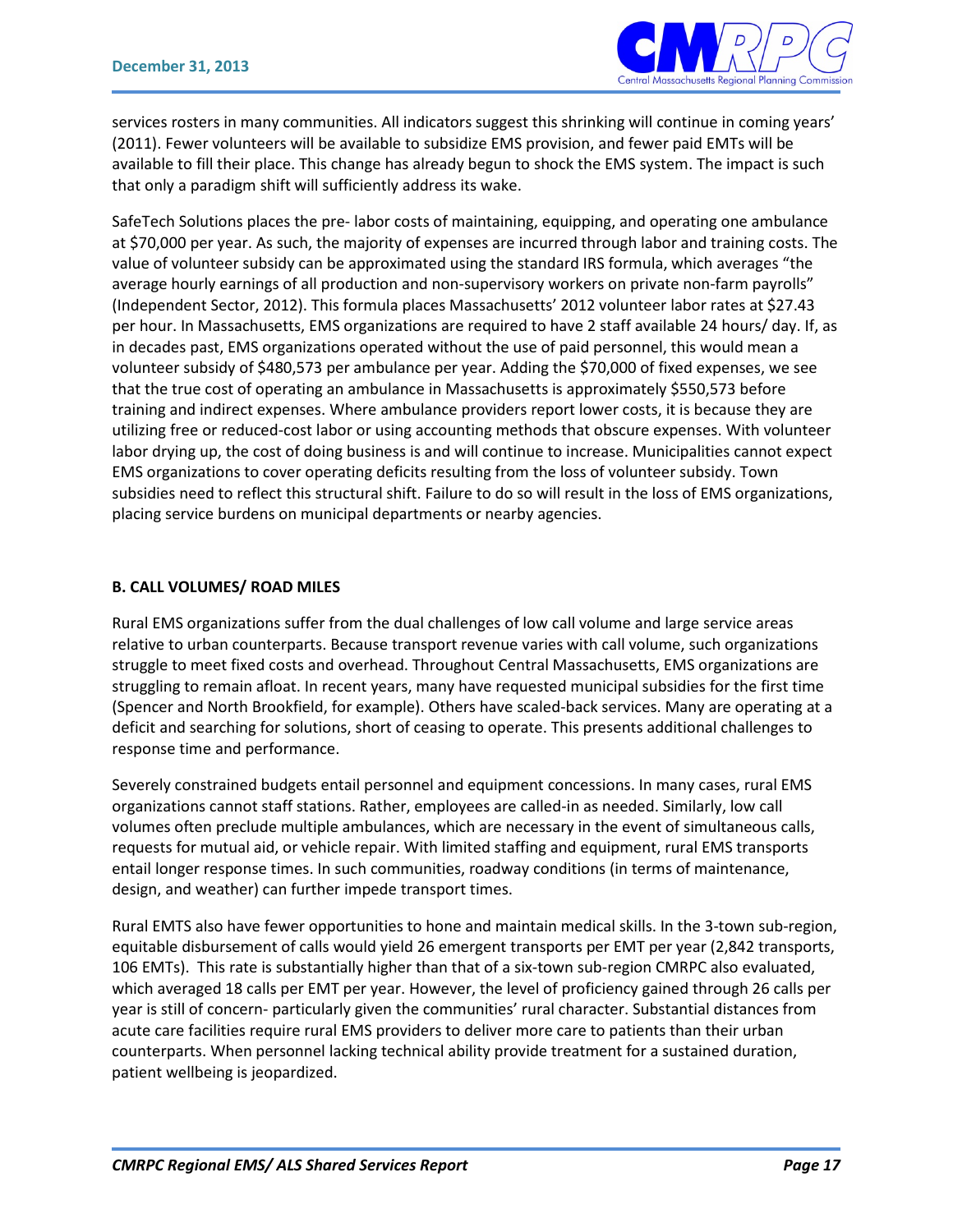

#### **C. TRAINING COSTS**

Training is a significant challenge to rural EMS personnel and organizations. Training costs are higher per employee for rural EMS providers than their urban counterparts. This is largely due to distance from training and the limited availability of training opportunities. The high cost of training, which includes personnel time, travel expenses, back-fill, and fees, is depleting the EMT pool and affecting the bottomline of EMS organizations. Continuing education costs average \$1,091 per EMS provider per year (see Exhibit I). Collectively, the sub-region's 92 EMTS/AEMTS expend approximately \$100,372 on continuing education per year. Some of this expense is borne by personnel; much of it is passed on to EMS organizations. Training standards and expectations of care continue to increase; without redress, these expenses will put added pressure on EMS organizations.

#### **EXHIBIT I: Training Expenses**

| Town                      | # EMTS/AEMTS | Cost   |  |  |  |
|---------------------------|--------------|--------|--|--|--|
| Charlton                  | 22           | 24,002 |  |  |  |
| Leicester                 | 34           | 37,094 |  |  |  |
| Spencer                   | 36           | 29,276 |  |  |  |
| Data Source: Widner, 2013 |              |        |  |  |  |

| <b>Certification Renewal Cost Breakdown</b>                                                                                | <b>Paramedic</b><br>Level | <b>EMT</b><br><b>Intermediate</b><br>Level | <b>EMT</b><br><b>Basic</b><br>Level |
|----------------------------------------------------------------------------------------------------------------------------|---------------------------|--------------------------------------------|-------------------------------------|
| <b>Hours Required for Certification Renewal Every Two Years</b>                                                            | 60                        | 50                                         | 40                                  |
| Allowed to Completer on-line (33%)                                                                                         | 20                        | 17                                         | <u>13</u>                           |
| <b>Number of Required Classroom Training Hours Every Two Years</b>                                                         | 40                        | 33                                         | 27                                  |
| <b>Required CPR Training Hours (must be renewed every two years)</b>                                                       | $\overline{\mathbf{4}}$   | $\overline{4}$                             | $\overline{\mathbf{4}}$             |
| Required ACLS Training Hours (Must be renewed every two years)                                                             | 12                        | $\overline{5}$                             | $\overline{\mathbf{0}}$             |
| <b>Total Classroom Training Hours Required (required every two years)</b>                                                  | $\frac{56}{5}$            | 42                                         | 31                                  |
| <b>Averaged Number of Classes Required to Meet Two Year Certification</b><br>Requirements (average 3 to 4 hours per class) | <u>14</u>                 | <u>12</u>                                  | 10                                  |
| Travel Time Hours Every Two Years to Classes (est. 1 hour each way to class)                                               | 28                        | 24                                         | 20                                  |
| Mileage Traveled Over Two Years to Class (est. at 20 miles each way to class)                                              | 1,120                     | 960                                        | 800                                 |
| Mileage Cost Incurred Every Two Years Traveling to Class (cal. .40 per mile)                                               | \$448.00                  | \$384.00                                   | \$320.00                            |
| <b>Total Training Time Every Two Years (includes classroom time and travel time)</b>                                       | 84                        | 66                                         | $\overline{51}$                     |
| Dollar Value of Volunteer Training Time Every Two Years (MA. value of \$26.84)                                             | \$2,254.56                | \$1,771.44                                 | \$1,368.84                          |
| Dollar Value of Volunteer Training Time Every Year (MA. value of \$26.84)                                                  | \$1,127.28                | \$885.72                                   | \$684.42                            |
| <b>Total Two Year Training Cost for Volunteers to Maintain Certifications (time)</b><br>and travel expenses)               | \$2,702.56                | \$2,155.44                                 | \$1,688.84                          |
| One Year Training Cost for Volunteers to Maintain Certifications (time and<br>travel expenses)                             | \$1,351.28                | \$1,077.72                                 | \$844.42                            |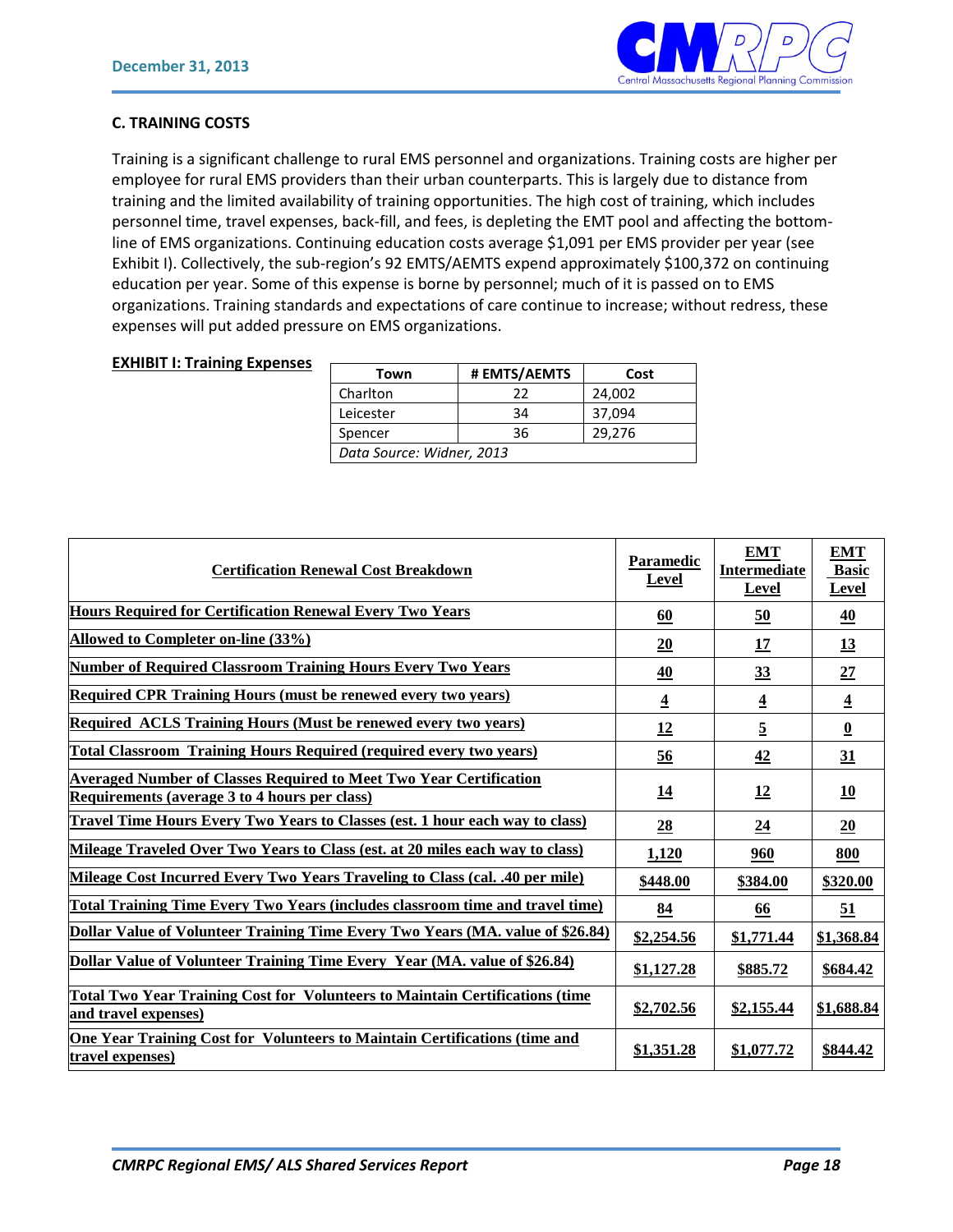

#### **D. TURNOVER**

Rural EMS organizations often serve as stepping stones for new EMS professionals. Many EMTS enter the field by volunteering in rural communities. In order to become career EMTs, personnel invest in training and strive for advanced certification levels. As personnel attain higher certification levels, they seek organizations that can offer greater call volumes and pay. Consequently, newly trained EMTS are routinely hired away. Where this does not happen, EMTs are prone to "rust out"- attrition casualty resulting from boredom and a lack of opportunities to practice skills. The career lifespan of EMTs in rural communities is short. This requires ongoing recruitment and training, which is costly.

#### **E. MEDICAL CONTROL**

In the near future, Massachusetts is expected to move from hospital-based Medical Control Physicians to service-based Controllers. Currently EMS provider organizations follow State Medical Protocols and utilize Medical Control Physicians affiliated with hospitals receiving their patients. In the future the State Office of Emergency Medical Services (OEMS) would like to transition to a service provider medical control physician. Physicians acting as medical directors are important because they provide medical oversight to EMS personnel. Many medical directors want to be assured that continuing education and quality improvement programs are in-place giving them confidence and trust that EMS personnel are competent and will not compromise patient care. Anticipated changes in pre-hospital care to include community para-medicine will expand current paramedics "Scope of Practice" which will not license paramedics for independent medical practice, but rather become more dependent and interactive on a dedicated medical director "physician" delegated clinical practice level. This means greater dependency on education and certification of competency by exam, licensed and credentialed by a state to perform restricted activities outlined by a medical director to practice in a specific setting under his license.

To make these advanced medical processes, programs and systems work each EMS organization will need to retain the services of its own physician. This will increase the costs of doing business but can also generate an alternate form of income needed to keep EMS services viable in rural communities. The concern is the cost of retaining a medical director for an EMS service can cost between \$20K and \$60K per year depending on the size of the organization and if qualified medical doctors would be willing to fill this position. Utilizing regional or sub-regional medical directors would reduce the cost to each jurisdiction and increase the pool of physicians that might take on the responsibility and liability of this position.

#### **F. NATIONAL STANDARDS**

Massachusetts' adoption of the National Standards for EMS certification will have a major impact on EMS in the State. Effective July 1, 2013, the Standards require very specific type of training for credential maintenance. Previously, Massachusetts EMS providers could complete a vast majority of "refresher" courses through Distributive Education (on-line, video, or magazine-based formats). The National Standards limit Distributive Education to 33% of the required hours. This has increased the number of classes EMS providers need to attend. Prior to the State adopting National Standards, local EMS organizations struggled with training expenses. In recent years, budget constraints required that departments conduct split training rotations (half of an organization's personnel attend trainings; the other half wait for the following year). National Standards requirements entail additional training allocations or noncompliance.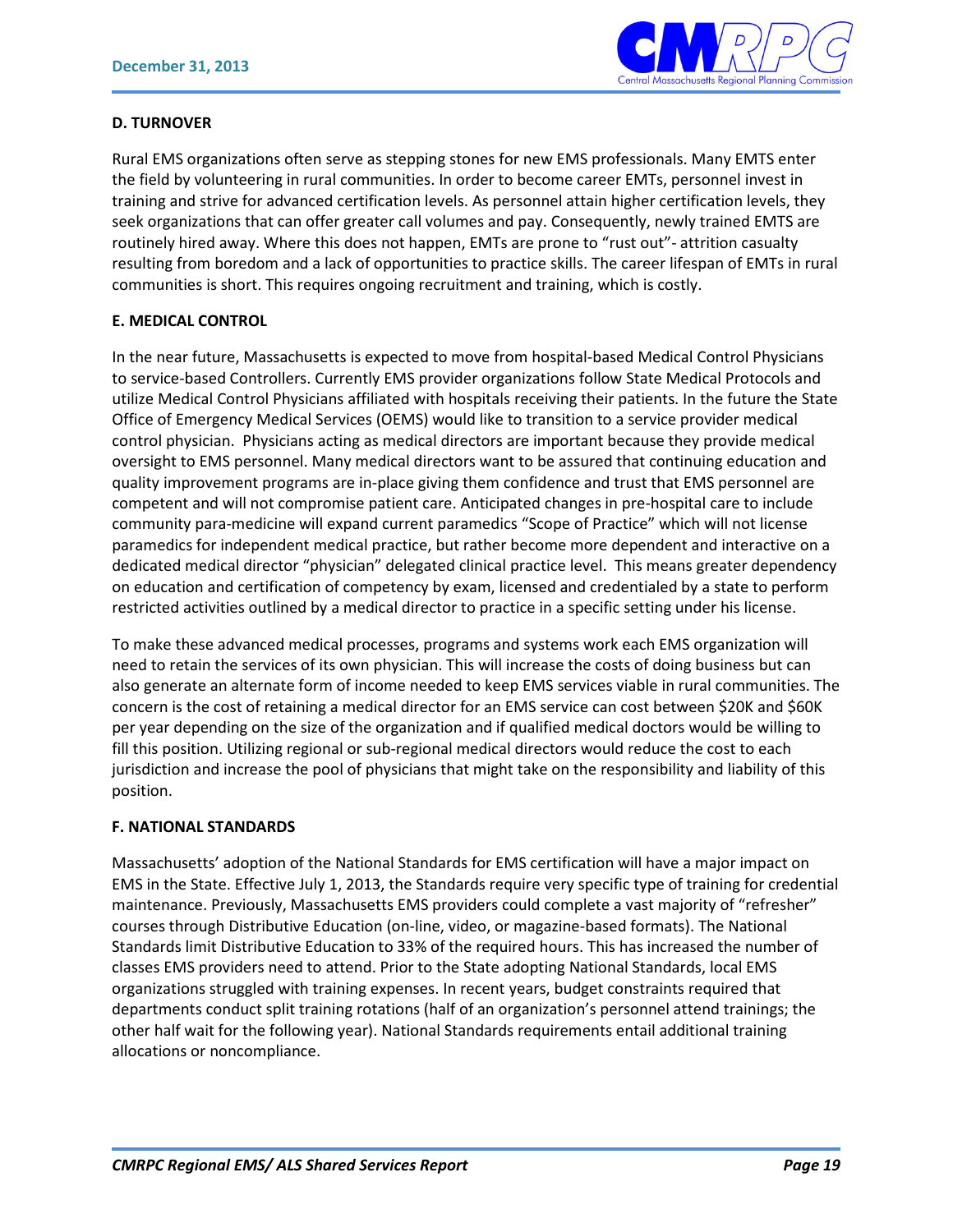

#### **G. PATIENT PROTECTION AND AFFORDABLE CARE ACT**

Signed into law in 2010, the Patient Protection and Affordable Care Act (ACA) will significantly impact EMS organizations. Between 2010 and 2020, numerous healthcare provisions will go into effect. These include a "Pay-for-Performance" model and expansion of Medicaid eligibility guidelines. Pay-for-Performance will entail new metrics and training requirements. Nationally standardized, "evidencedbased" performance indicators will be used to evaluate the effectiveness of training programs. In the near future, EMS providers will need to comply with guidelines that require increased documentation, treatment protocols, research, and quality measurements.

Currently most EMS agencies are not capable of gathering the data needed to do an effective job of benchmarking and improving treatment, training or cost/benefit justifications. EMS providers will need to expend additional resources to meet these requirements, and address any performance shortcomings exposed by the analysis. Smaller jurisdictional EMS agencies may not be able to track and maintain records needed for evidence based compliance which would be easier for a larger regional EMS organization.

The ACA Expansion of Medicaid eligibility to 133% of the poverty level will increase the number of Medicaid reimbursements. Such reimbursements are significantly less than billing rates. The Patient Protection and Affordable Care Act therefore present dual challenges: reduced reimbursements and increased expenses. It is anticipated that in the future a 10% to 25% reduction in ambulance usage will happen due to the pressure of reducing entrance into the medical care system through the EMS system. In the future some ACO's and "Patient Home" type organizations, to reduce cost, may provide their own transportation or contract with private EMS transport services to bring "triaged" or non-emergent patients to their facility bypassing local EMS transports.

#### **H. INSURANCE REIMBURSEMENT**

Changes in private insurance reimbursements compound these problems. In 2012, Blue Cross Blue Shield (BCBS) announced it would no longer directly reimburse EMS providers outside its network. Instead, the company now reimburses patients. The change sought to incentivize joining the BCBS network (which entails negotiated payments). Because service recipients often fail to forward reimbursements, the change reduces the revenue of unaffiliated EMS organizations. Consequently, the issues surrounding frequent flyers and patient reimbursement further compound the already precarious economic stability of rural EMS organizations. Currently Blue Cross Blue Shield is enforcing this reimbursement policy mainly on private agencies and not municipal EMS services. In the future municipal agencies could be forced to deal with insurance providers and ACO pressures to comply with negotiated payments.

#### **I. FREQUENT FLYERS**

Misuse and exploitation of EMS systems presents additional challenges. Most EMS organizations have "frequent flyers"- individuals who routinely request unsubstantiated emergency medical assistance. Commonly, these individuals lack a primary care physician. Instead, they use ambulance transport and emergency rooms for general treatment. Frequent flyers have also been known to use ambulances for general transportation or company. Such misuse affects tax payers as well as EMS organizations. Largely, these patients are Medicaid/ Medicare recipients. With public insurers reimbursing EMS providers at rates below the norm, frequent flyers drain EMS organization's operating funds. Moreover, insurance reimbursement is currently dependent upon transport admittance to emergency rooms. The Patient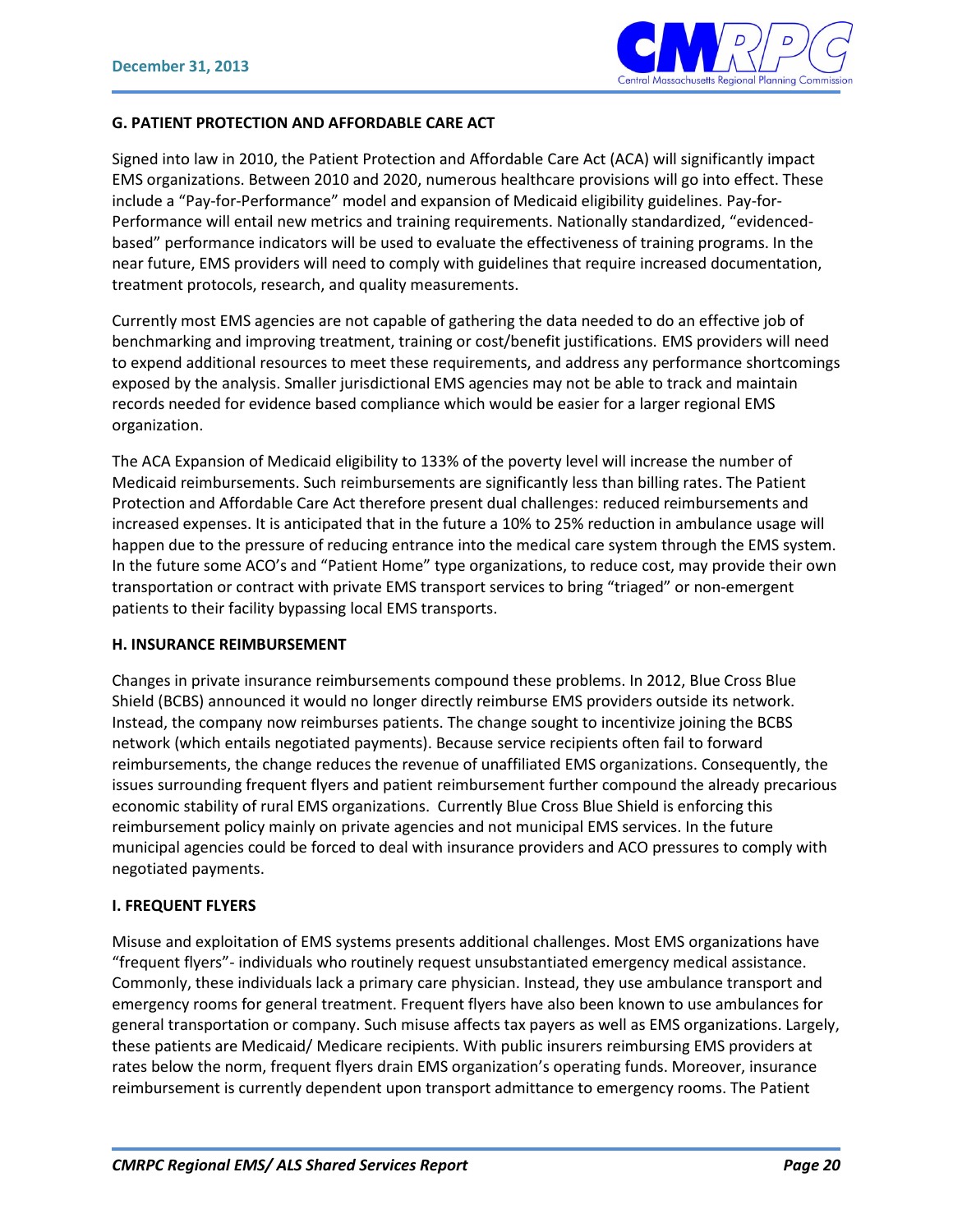

Protection and Affordable Care Act, which sanctions healthcare facilities that treat conditions multiple times, is expected to yield reductions in the number of admitted frequent flyers.

#### **II. LOCAL EMS/ALS ECONOMICS:**

In addition to the structural issues facing all EMS organizations, the sub-region's providers are being affected by microeconomic issues that impact operating economies. The three providers cannot generate sufficient billing revenue to cover operating expenses. This is partially because each of the area's townships is attempting to cover its own EMS needs- thereby inhibiting sufficient per-provider call volumes. However, this is also a result of utilizing the standard, outdated EMS model. CMRPC's research and first-hand experience with large, out-of-state EMS providers indicates that call volumes can break- but not necessarily make- EMS providers. For example: In Kansas City, KS, 16,000 annual transports proved insufficient for self-sufficiency; the local EMS provider required nearly \$1M annually to remain afloat. This is because fixed expenses are relatively small percentage of total expense (\$70,000 per year per ambulance, according to Safe Tech). Rather, it is staffing that accounts for the vast majority of expenses. Increasing call volumes will not solve net income problems if greater call volumes simply entail greater numbers of staff. Rather, a two-pronged approach- centering on regionalizing in order to increase volume and eliminating of redundancy- is necessary. An analysis of local EMS/ALS economics highlights the importance of this strategy (which is detailed in Section E. IV).

As previously stated provider expenses, where reported, varied greatly. The Spencer Rescue Squad expended \$807,033 in FY 13. Leicester expended \$341,990. This difference is noteworthy, given that the organizations operate the same number of ambulances and employ a comparable number of EMTs. However, the variance is not specific to the sub-region. Comparative analysis of EMS organizations is fraught with challenge. According to a 2012 EMS study prepared for the Franklin Regional Council of Governments, variation of cost estimates results from "costs being accounted for in different line items based upon individual communities' approaches to fiscal management" (Baxter and Associates, 2007). In some communities, fire and EMS expenses are not accounted for separately. Banking, legal fees, fuel, and other indirect expenses may or may not be included. As such, the difference between the Spencer and Leicester operations likely results from comparing the financial statements of a 501(c)3 and a municipal department utilizing different accounting standards. Whether Leicester accounted for fuel, insurance, et. al in the figures provided to CMRPC is unknown. What is known is that both organizations require municipal subsidy. The Spencer Rescue Squad requested and received \$150,000 from the Town of Spencer in 2013. This financial need was quantified prior to the Squad losing its contract with the Town of Paxton (2007-2013). The Leicester Ambulance took in \$260,408 in billing receipts in FY13. Its expenses were \$341,990. Given that the ambulance is municipal, it can be presumed that the difference was made up with money from the Town's general fund.

Leicester charges an average of \$950 per call. Medicare's 2013 base reimbursement rate is \$368. The Town reported a payer-mix that includes 25% Medicare and Medicaid, and a \$400 average reimbursement rate (although the Town's transport figures and reported income indicate that reimbursements are actually closer to \$360 per call). In Spencer, the median household income is approximately \$44,000- 37% lower than the state median and 45% lower than the sub-region as a whole. Medicare and Medicaid comprise 67% of Spencer's payer mix; the Squad's combined, average reimbursement rate for ALS and BLS transports is \$575. According to the National EMS Advisory Council (NEMSAC), the average payer mix is: Medicare: 44%, Medicaid: 14%, Private Payer: 14%, Private Insurance: 21%, Other: 7%.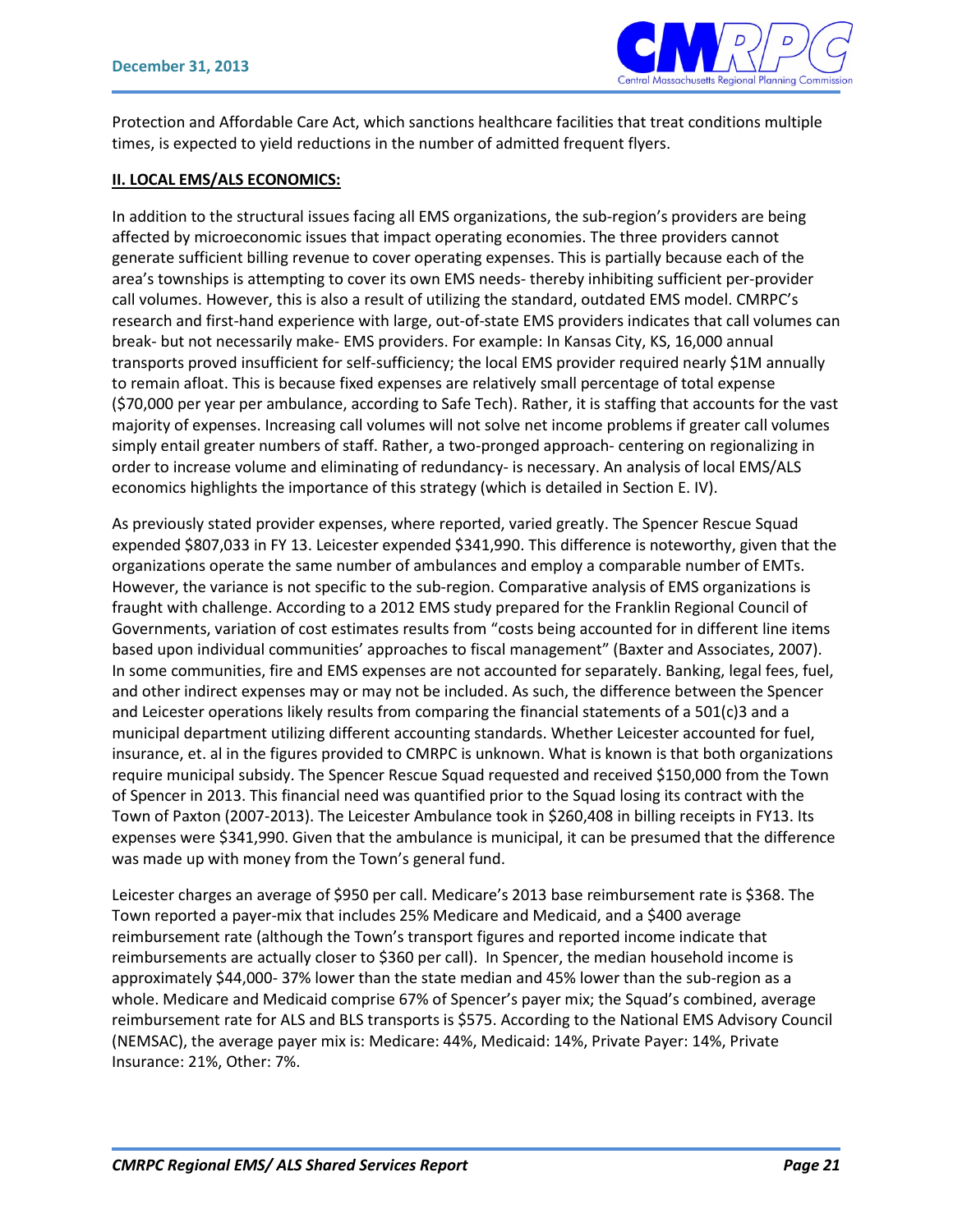

#### **III. PEFORMANCE MEASUREMENT:**

EMS response time analysis is fraught with challenge. Variations in formula, as well as measurement technique, make it difficult to draw comparisons. Some providers calculate mean response time. Such calculations reveal little about what a patient can expect in terms of response; service was less prompt 50% of the time. Consequently, response time methodology has moved from averages towards fractile reporting. Fractile response times are better indicators of service typicality. Generally, providers measure to the 90<sup>th</sup> percentile (i.e., 90% of the time we respond within x minutes). Baxter and associates report that nationally, similarly sized communities strive for response times of 15.59 minutes or less 90% of the time (2007).

Reporting is further complicated by variations in measurement of start and end points. Response time can be calculated from the point that a 9-1-1 dispatch receives the call, the local EMS receives the call, or the ambulance departs the scene. Similarly, end points are usually given as time arrived on scene. However, such end points do not always provide an accurate picture of the time it takes crews to reach patients. rural landscapes, with farms, large open spaces, distant spaces between houses, and parks, can contribute to the amount of time it takes EMS staff to reach those in need of care.

Such complications are not reflective of an EMS team's excellence or lack thereof. Real delays should be reported, regardless of the cause. In cases of respiratory failure or cardiac arrest, patients need to receive treatment within 4-6 minutes from onset to experience significant reduction in brain damage and likelihood of morbidity. Studies show that increased accuracy in reporting yields changes that reduce response times. For instance, EMS providers that realize their cardiac and respiratory response times are generally insufficient to prevent morbidity can institute new policies. In Washington DC, such realizations led to police carrying defibrillators and acting as first responders until EMS squads arrived on scene. In many locations, dispatchers with EMS training are being hired to talk callers through the steps of CPR and other time-sensitive procedures, rendering the caller a first responder, and greatly reducing the effective response time.

No national response time standards exist for EMS first responders. However, there is an industry-wide belief that urban/suburban response times should average 8 minutes. In rural communities, response times lag considerably. Examinations of additional communities suggest that 20-minute response times, 90% of the time, are more typical to small townships in rural Massachusetts. The EMS average and fractile response times for the communities in this study can be seen in exhibit IV.

Unfortunately, the clinical and operational practices followed by EMS agencies have basically evolved from hospital clinical practices and public safety operational constraints without a basis of scientific proof validating the effectiveness of these practices in out-of-hospital settings, as outlined in the 2006 Institutes of Medicine report "EMS at the Crossroads." There are further complications of validating the effectiveness of procedures for out-of-hospital settings regarding rural EMS. This is because of long transfer times, the special types of injuries and illness encountered and rural culture may make practices based on urban research less applicable. Also rural based EMS research is more difficult to carry out because of lower call volumes experienced by providers.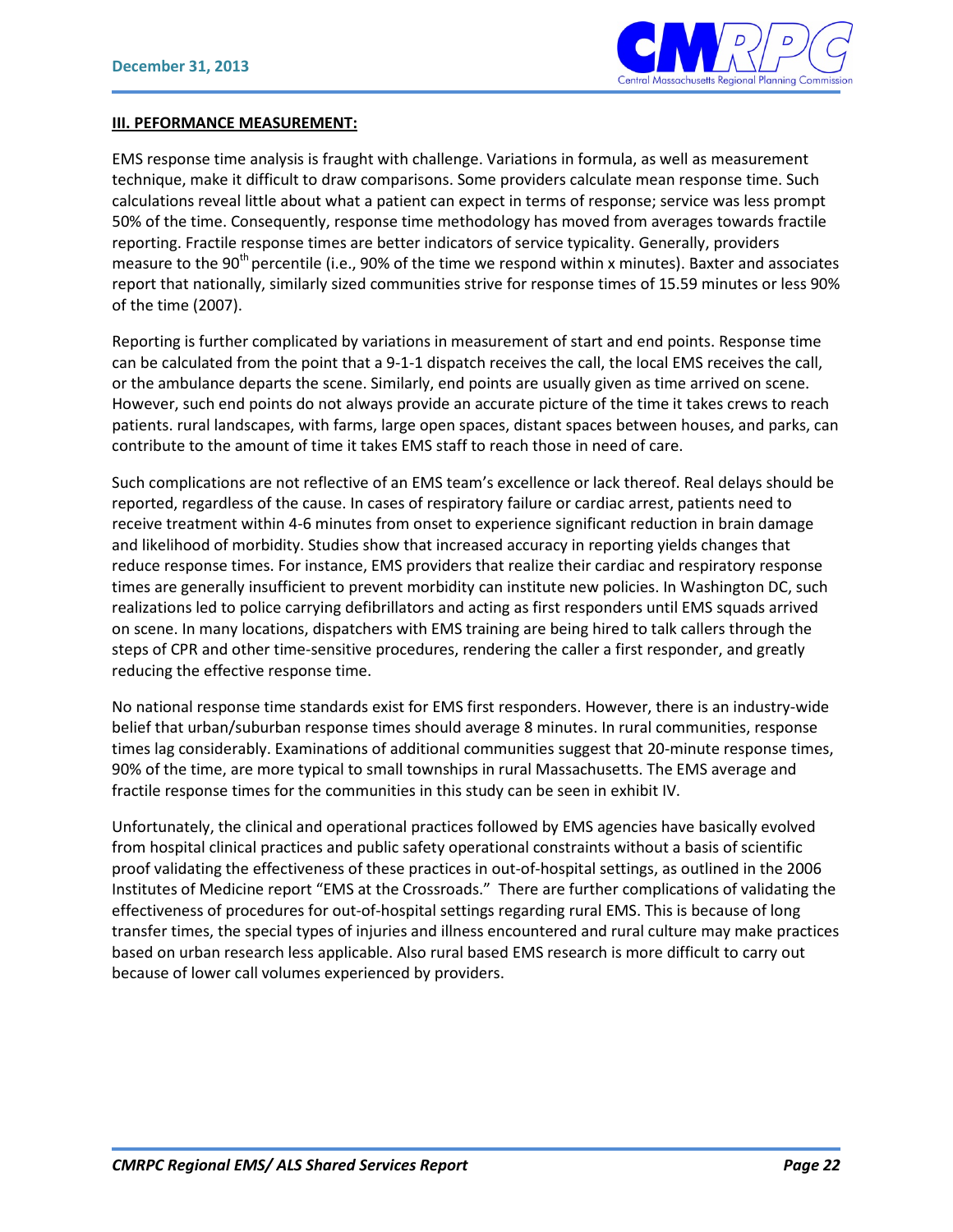

#### **Exhibit J**

| Reported EMS Service Response Times         |             |             |           |  |  |  |  |
|---------------------------------------------|-------------|-------------|-----------|--|--|--|--|
|                                             | Charlton    | Leicester   | Spencer   |  |  |  |  |
| Avg Response<br>Time                        | 2 to 5 min. | Not Given   | 7 min.    |  |  |  |  |
| Fractile<br><b>Response Time</b>            | Not Given   | 5 to 7 min. | 13 min.   |  |  |  |  |
| Average out of<br>Chute time                | $2$ min.    | Not given   | Not Given |  |  |  |  |
| Fractle out of<br>Chute time                | Not Given   | Not Given   | $3$ min.  |  |  |  |  |
| Cardiac and<br>Respiratory<br>Response time | Not Given   | Not Given   | Not Given |  |  |  |  |
| Measurement<br>Points                       | Not Given   | Not Given   | Not Given |  |  |  |  |

Performance measurements are often not a high priority in rural services struggling to recruit, retain and get volunteers to respond to medical calls. This study found quantitative data was limited with many of the issues involved in rural EMS rooted in local practices, opinions, beliefs and traditions. This study attempted to go beyond statistical measurements and tried to understand the nuances of the issues, culture and challenges facing the EMS providers involved in this study area.

Most pre-hospital providers have their own ideas and circumstantial evidence on how effective their service is to the patients and community they serve, but how many EMS systems can actually prove their worth? With the new Affordable Care Act's healthcare reforms, EMS agencies will need hard objective data that not only measures performance, such as accurate fractal response times, but this data will be used as the basis for monetary reimbursement and the development of consistent quality improvement and strategic planning.

The idea of performance based measuring in the EMS field is not a new idea. In 2006, the Institute of Medicine published a report, "Emergency Medical Services at the Crossroads," which recommended the development of "evidenced-based performance indicators that could be nationally standardized so that statewide and national comparisons can be made". One reason these standards are not already in-place is because of the inability of EMS providers and regulators to agree on specific performance indicators based on the current lack of uniformity in the data currently being collected. This is soon to change with core metrics required to determine EMS system performances likely to be in place within the next year. At this time many EMS agencies are incapable of gathering the data needed to do an effective job of benchmarking and substantiating service justifications or improvements.

Currently EMS organizational reimbursements are based solely on patient transport but governmental subsidies and local funding may supplement or replace patient generated revenues, especially in rural volunteer type services. As monetary incentives, which very likely could be tied to performance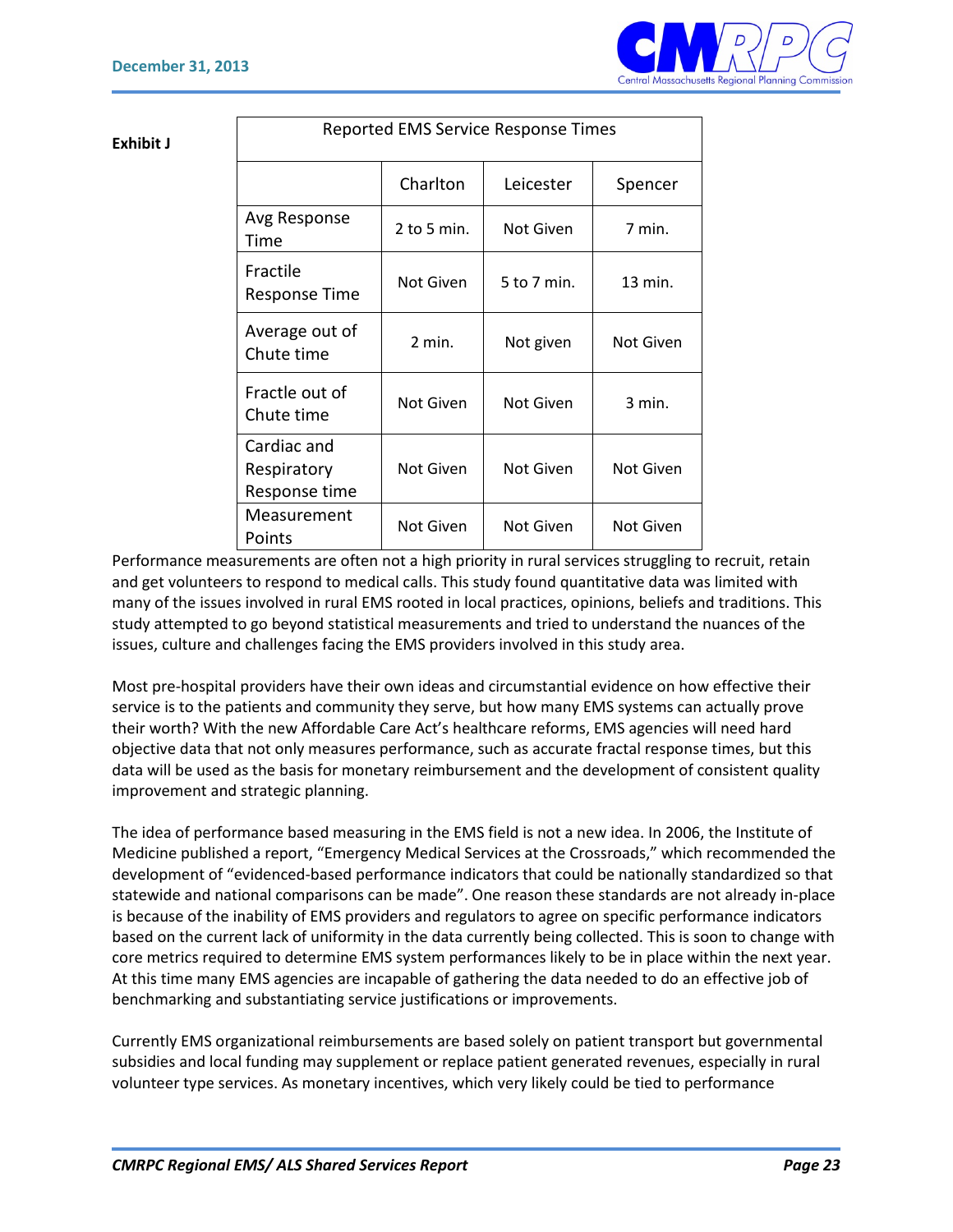

measures, are needed to replace disappearing volunteer subsidies, tracking evidence based performance measurements will become critical for EMS provider organizations.

The reported EMS service response times CMRPC received from services reviewed in this report is a good indicator how performance measurements are not often available or viewed as a low priority in rural services. Many services were not able to supply their response times or were unable to obtain the appropriate information from their record management systems. When the response time was analyzed many reported could not be confirmed nor correlate within reasonable expectations of accompanying service data.

Some agencies indicated the only way to obtain the information was requesting it from their central dispatch facility. Other agencies indicated they did not have the personnel or time to get the information together while some agencies referenced HIPPA regulations that prevented them from sharing the information, since personal patient information was involved.

In the near future, record management will become much more complicated. Not only will basic response times need to be tracked, but detailed and complex evidenced-based performance indicators will need to be recorded and maintained in a useable and verifiable format. In the future, the performance indicators will also be tied to reimbursements making data management critical.

The inability of providers to easily supply basic response call time information indicates the EMS agencies are going to be challenged to gather the data needed to do an effective job of benchmarking and substantiating service justifications or improvements.

#### **IV: LIMITATIONS**

Comparative analysis of EMS organizations is fraught with challenge. Provider organizations calculate performance measurements and expenses using different metrics. Systems evaluation is challenged by a lack of "uniformity in data collection and the lack of agreement over the validity of the performance indicators or assessment measures used in EMS research" (Sayed, 2011). Call data is often unreliable. Self-reported data often differs from calls records provided by dispatch services. Efforts to establish controls for research purposes are often unsuccessful. Researchers can request specific measurement techniques, but EMS organizations may not record data in ways conducive to those controls or have staff available to furnish data in ways that differ from initial recording methods. Small provider organizations often fail to comply with guidelines or requirements that entail reporting to State oversight offices. Alternatively, access to raw data is constrained by legal controls such as the Health Insurance Portability and Accountability Act (HIPAA). CMRPC encountered each of the aforementioned challenges during the course of this study.

Challenges specific to financial analysis included: organizational unresponsiveness, data that did not correspond to stated call volumes, and organizational inability to itemize cost estimates. These issues are not specific to the sub-region's EMS providers. Rather, financial analysis of EMS organizations often challenged by these factors. According to a 2012 EMS study prepared for the Franklin Regional Council of Governments, variation of cost estimates results from "costs being accounted for in different line items based upon individual communities' approaches to fiscal management" (Baxter and Associates, 2007). In some communities, fire and EMS expenses are not accounted for separately. Banking, legal fees, fuel, and other indirect expenses may or may not be included. In order to analyze the economics of the sub-region's EMS/ALS system, CMRPC applied a per-capita cost estimate derived from outside analysis to each of the communities.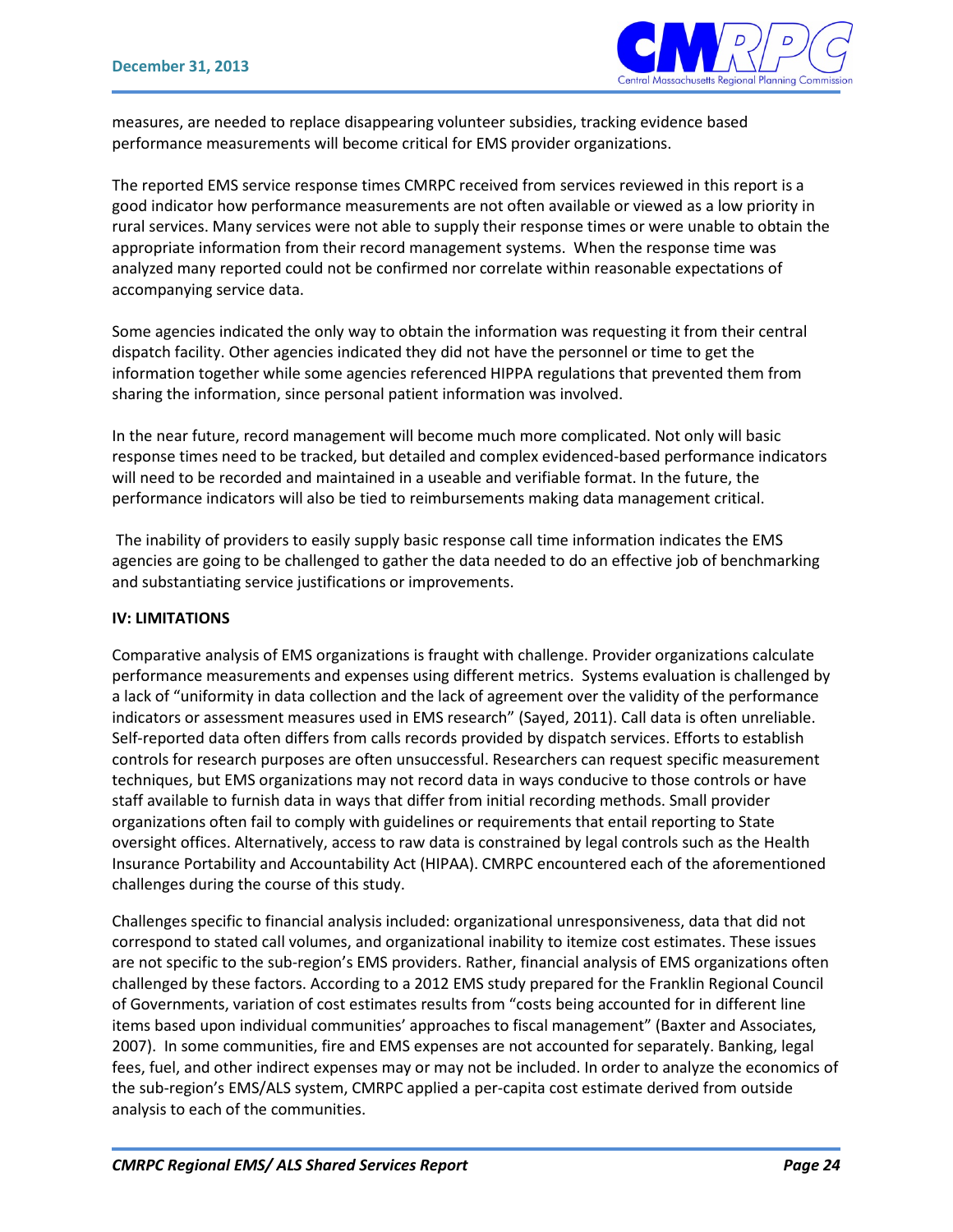

Analysis of performance metrics was also constrained by the availability and reliability of data. EMS providers can calculate response times using a variety of metrics. Often, providers calculate mean response time. Such calculations reveal little about what a patient can expect in terms of response; service was less prompt 50% of the time. Consequently, response time methodology has moved from averages towards fractile reporting. Fractile response times are better indicators of service typicality. CMRPC's data collection emphasized fractile data. Generally, providers measure to the 90th percentile (i.e., 90% of the time we respond within x minutes). Baxter and associates report that nationally, communities similar in size to those of the sub-region strive for response times of 15.59 minutes or less 90% of the time (2007). CMRPC sought to standardize performance metrics and utilize fractile response times where possible. However, some providers were unable to provide data using this methodology.

Performance analysis is also constrained by variations in the measurement of start and end points. Response time can be calculated from the point that a 9-1-1 dispatch receives the call, the local EMS receives the call, or the ambulance departs the scene. Similarly, end points are usually given as time arrived on scene. However, such end points do not always provide an accurate picture of the time it takes crews to reach patients. Self-reported data does not necessarily reflect multiple tones for response or the time it take to reach a mutual aid responder following an organization's failure to locate available personnel. Although no national response time standards exist for EMS first responders, provider organizations must meet or exceed the performance objectives outlined in their Statemandated Service Plans. Consequently, there is an incentive to measure response times using formulas that highlight performance successes. CMRPC had to assume the performance metrics used and reported by the providers were illustrative.

## **E. OPTIONS AND RECOMMENDATIONS**

CMRPC evaluated the feasibility and potential impacts of 4 courses of action. The communities can: (1) jointly hire a for-profit EMS/ALS organization; (2) continue addressing EMS/ALS provision on a percommunity basis; (3) develop a sub-regional ALS intercept system to serve each of the three communities; or (4) establish a sub-regional EMS system entailing both BLS and ALS provision.

#### **OPTION 1: CONTRACTING OUT** (Not recommended)

The three communities may be able to jointly contract with a private, for-profit ambulance company. Two such companies exist nearby: MedStar and AMR. Both offer standalone ALS as well as comprehensive ALS and BLS service. AMR has expressed significant interest in expanding its Central Massachusetts service area. Formerly, the company had a large footprint throughout the Region. Following the loss of a preferred provider contracts with Fallon insurance, AMR pulled out of Central Massachusetts. However, they recently re-signed with Fallon, and actively seek to re-enter the local market. Similarly, MedStar is "always interested in expanding," to new communities, pending economic feasibility (Gerard).

A placemat feasibility analysis by American Medical Response indicated that the communities' aggregate BLS and ALS call volumes are sufficient to support one private ambulance. At 1,400+ calls per year, the sub-region transport volume approaches a level that could render an ambulance self-sustaining. However, self-sustainment depends on a number of factors, including payer-mix. Several of the towns' median household incomes are below the state average. As previously stated, this increases the percentage of patients insured by Medicare/Medicaid, thereby reducing reimbursements. By jointly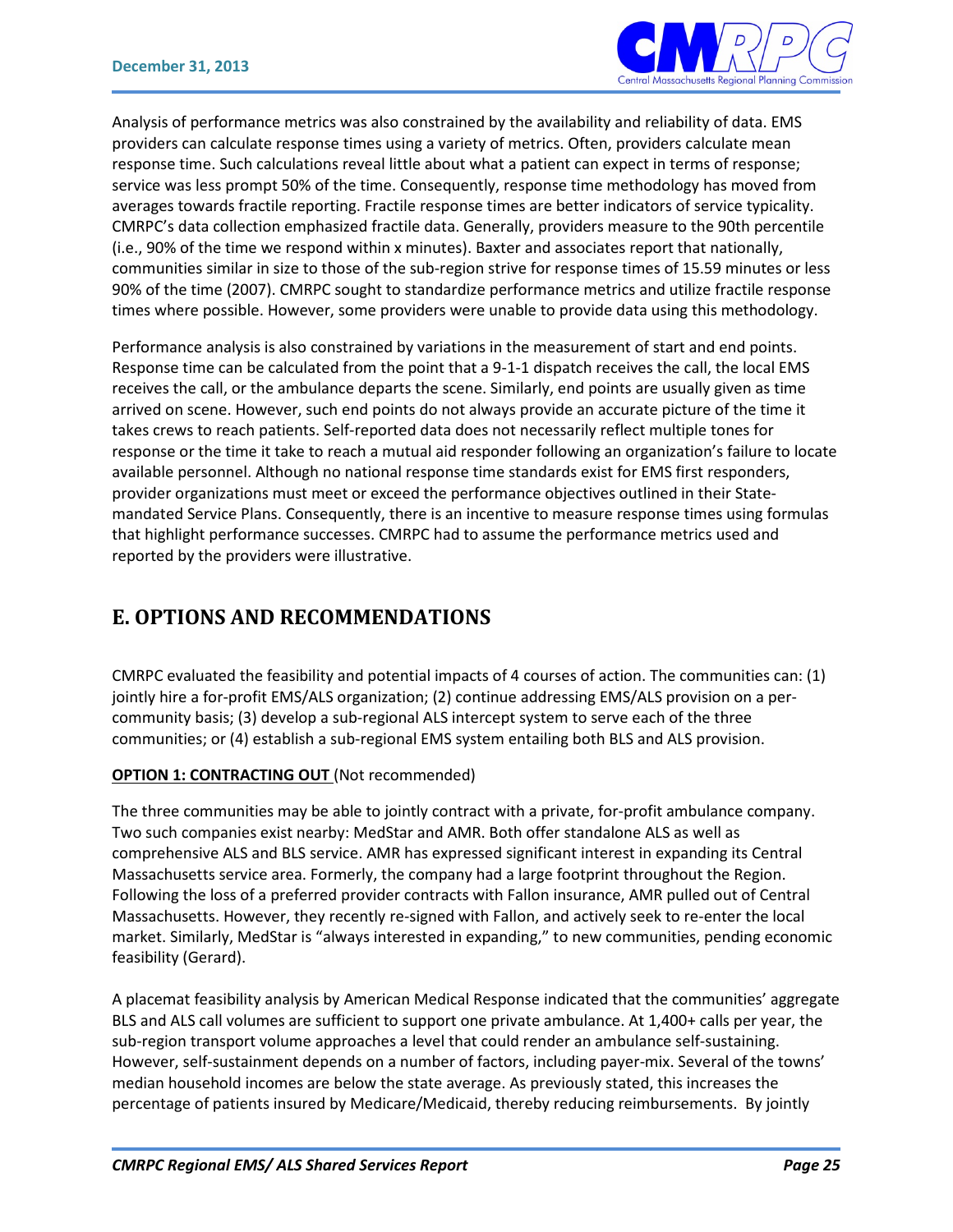

contracting, the sub-region's higher income communities would balance their lower-income counterparts. As such, a sub-regional approach would improve the payer mix and increase the viability of any EMS organization- for-profit or not. Be that as it may, contracting-out solely for ALS is less likely.

On a per-town basis, contracting out for ALS is rarely feasible. Following dismissal of Spencer Rescue, non-profit ALS service, The Town of Paxton engaged AMR as a potential ALS provider. Despite a very high median household income (\$107,000) and corresponding payer-mix, the Town's call volume proved insufficient to support an ALS system. AMR suggests that an appropriately positioned ambulanceunrestricted by community borders- could increase responsiveness and reduce response times and costs to the communities. However, MedStar indicated that the sub-region's ALS call volume is unlikely to support a one-ambulance ALS system, while noting that it is not "unheard of." If the aggregate ALS call volume proves sufficient to support an ambulance, the sub-region's land area nevertheless presents a challenge.

MedStar indicated that one ambulance is likely inappropriate for the sub-region's land area- 102 square miles. Typically, AMR aims for 10 minute ALS response times (Rose). MedStar aims for 5-6 minutes response times in towns with substations, and 8-10 minutes elsewhere (Gerard). Because of their reliance on mutual aid and other subjecting conditions, rural communities average 20 minute response times (nationally). An "appropriately-placed" sub-regional paramedic ambulance is likely to generate similar response times when response is possible. Similarly, EMS call times are not regularly dispersed. Approximately 28% of all fire and EMS calls occur simultaneously (Mauro). In these circumstances, mutual aid assistance will be necessary. However, expansion of the sub-region may allow for multiple ambulances.

Strategic engagement of potential partners offers a potential solution. Paxton's population is much smaller than any of the towns in this study, yet its high median income suggests an attractive payer-mix. Currently without an ALS provider, and actively seeking service, Paxton is a likely partner for the 3 communities. Incorporating the Town into the sub-regional ALS system could add 100+ ALS calls per year, at a high reimbursement percentage. Although its inclusion in the system will increase land area served, the additional revenue may outweigh the added service needs and increase the viability of multiple ALS ambulances. If the three communities pursue a sub-regional ALS system (for-profit or otherwise) they should examine opportunities to include such higher-income communities.

Barring ambulance privatization, hybrid strategies are an alternative. Elsewhere in the State, AMR is considering staffing fire department ambulances with private employees. The strategy allows for an equivalent level of service without the added expense of separate vehicles. Currently, MedStar staffs its own ambulances. However, a hybrid strategy is within the realm of possibility. For Towns concerned about ceding control to a for-profit organization, this may be a viable option. Yet, initial implementation presents personnel challenges. Pride, varying protocols, stereotyping, and resistance to change are typical to any merger or systems change. In the EMS community this is also true. Public, 501c3, and forprofit EMS companies would need to overcome biases about their counterparts in order to effectively work together.

It is beyond the scope of this study to vet and compare commercial ambulance services. However, MedStar and AMR are both substantial EMS operations. AMR is country's largest provider of Municipal 9-1-1 and non-emergent transport services. It is also the country's largest purchaser of ambulances. World-wide, it is the largest purchaser of Ford ambulance. Currently, over 100 of its ambulances are stationed in Fitchburg. As such, AMR has the ability to leverage its purchasing power on behalf of clients. MedStar's operation includes 2 primary hubs- one in Leominster and in Worcester- equipped with 12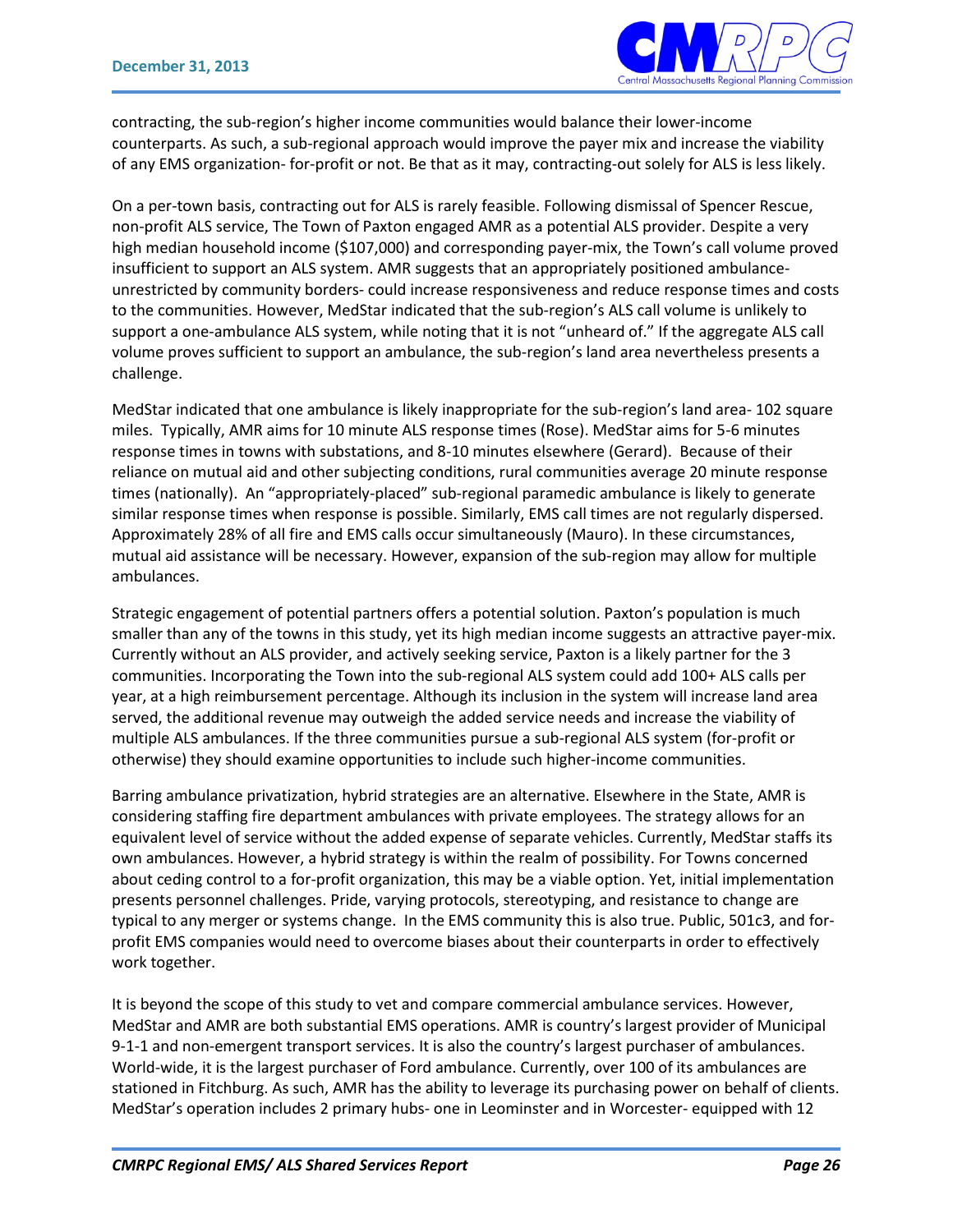

BLS ambulances each. In Fitchburg, MedStar provides ALS services, responding to BLS calls as needed. The company also operates ALS ambulances in Ayer, Westborough, Leominster, and Athol. Woods Ambulance, which provides ALS and BLS to Gardner, may be another viable option. Engaging the services of any commercial ambulance company will entail detailed analysis and provision of data beyond that which the 3 organizations were able to provide to CMRPC. It would also require the municipalities to issue a Request for Proposals (RFP), which potentially requires State approval. The communities should also evaluate the risks inherent to contracting with private ambulance services.

Private ambulance services do not operate with a public purpose mission. When revenue proves insufficient or service challenges arise, private contractors may eliminate service to a town or region. Private companies who go out of business may provide little or no notice to the municipalities they serve. In December 2013, First Med a private ambulance company that served six states and conducted more than 500,000 patient contacts per-year, closed without notice. 1,500 EMTs lost their jobs and more than 70 municipalities were left without EMS services. In spring of 2013, ETMC, a private EMS provider serving 17 Texas communities, announced its services would no longer be provided free of charge. With several months' notice, the communities scrambled to identify funds from \$12,000 to \$90,000 to cover the cost of providing ambulance service to their communities. These are not isolated incidents. CMRPC staffs have experienced the ramifications of private ambulance companies' failure to deliver services as promised. In December of 2004, the Metropolitan Ambulance Services Trust (MAST) estimated that it would need \$2.7 million in direct public subsidy to cover its cost of serving the city of Kansas City, Kansas (KCK). Within several months KCK had to come up with \$2.66 million to establish a city wide ambulance service which included 56 paramedics and emergency medical technicians and 11 ambulances.

Similarly, the City of Independence Missouri relied upon a private ambulance company to service 15,800 EMS calls per year. In 2008 the company issued a \$300,000 subsidy request and stated they could no longer continue service in Independence Missouri relying only on transport fees and rate increases. The community had no choice but to pay it; it would have cost over \$3.5 million to establish a citywide fire based EMS system. The city of independence has continued to pay AMR a subsidy each year.

#### **OPTION 2: CONTINUE ADDRESSING EMS ON A PER-COMMUNITY BASIS** (Not recommended)

The financial condition of the sub-region's EMS/ALS organizations, as well as impending changes resulting from National Standards adoption and the Patient Protection and Affordable Care Act, necessitate immediate action, rather than maintaining the status quo. CMPRC identified several strategies that will potentially reduce expenses and increase revenue. The following strategies are applicable to individual EMS/ALS providers as well a sub-regional system.

#### **a. Centralized dispatch**

Regional or sub-regional dispatch centers should be considered to not only to take advantages of operating economies of scale but also to position jurisdictions for the implementation of future advanced dispatch programs and systems. These include programs like Emergency Communications Nurse System (ECNS) or Telephone Triage (Telenurses). Not every emergency call needs a lights-andsiren response. In fact, not every call even needs a COLD (non-emergency) ambulance response. The ECNS and triage system is comprehensive and simple.

First, a call comes into the emergency dispatch center and answered by the Emergency Medical Dispatcher™ (EMD). If, after EMD questioning, the patient is assigned a pre-determined and locallydefined "non-emergency status ", the call is transferred to the Emergency Communication Nurse (ECN).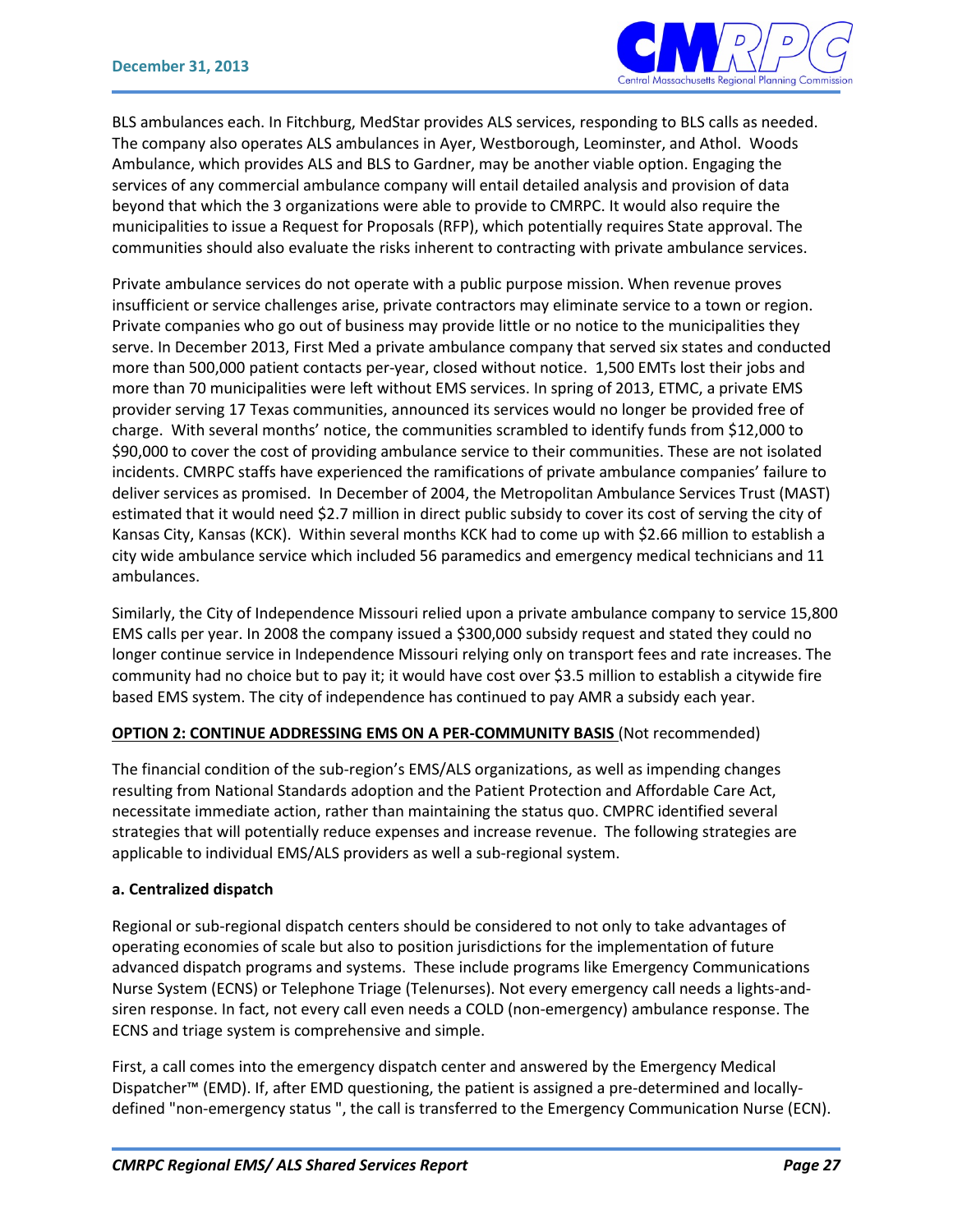

This specially-trained ECNS-certified Registered Nurse assesses the patient. It is imperative that the ECN be co-located within the communication center. After verifying there are no priority symptoms, additional information is gathered such as past medical conditions, medications, and allergies etc. Telenurses do not diagnose. Rather they collect data related to the presenting problem and medical histories, recognize and match symptom patterns to those in the protocol, and assign acuity. Telenurses provide for the safe, timely disposition of health-related problems. Telephone triage aids in getting the patient to the right level of care with the right provider in the right place at the right time.

Based on the caller's answers, a Recommended Care Level is determined, which includes tiered response levels from Send an Ambulance to Self-Care Instructions. These systems also have an integrated Directory of local services to help determine a Point of Care or a community local resource/ provider and possibly transportation alternatives, if necessary. This process can also schedule appointments in real time as well.

The problem is these triage system can be expensive to implement and maintain. "Nurse Dispatch" type systems can greatly reduce non-emergency ambulance calls and unneeded emergency room visits. In the future, Accountable Care Organizations (ACO) and Patient Home providers will help defer the cost of nurse dispatching systems, but record keeping and "Evidence Based" performance indicators will be imperative so these programs can prove their cost benefit advantages.

However smaller dispatch centers, because of call volume or personnel will not be able to implement or sustain these advanced dispatch methods. Regional or sub-regional dispatch centers should be considered to not only to take advantages of operating economies of scale but also to position jurisdictions for the implementation of future advanced dispatch programs and systems.

#### **b. Municipal subsidy**

Historically, EMS services have been volunteer-based and provided to municipalities free of charge. As previously noted, structural changes (such as the professionalization of EMS, increased regulations, and changing standards of care) have increased the cost of EMS provision and eliminated much of the previously enjoyed volunteer subsidy. However, similar to fire and police services, residents consider access to emergency medical services a basic function of government. Municipal administrators need to understand that EMS providers cannot bare the increased expenses alone.

The EMS providers reviewed in this study should increase outreach to elected officials and municipal employees. Policymakers need to be educated about the fragility of the local EMS system and the required structural changes and approaches demanded by future regulatory and economic conditions. As SafeTech Solutions explains, providers need to tell "a simple, unified story about rural EMS… that explains the crisis, real cost of operating ambulance services, and the emerging financial and workforce needs. Again, this should be a unified story that will need to be told repeatedly to EMS providers, tax payers, voters, municipal, township, county, and state government" (2011).

Currently, all three of the sub-region's EMS organizations are requesting or receiving substantial municipal subsidy. Spence Rescue Squad requested a \$150,000 subsidy from the Town of Spencer. Leicester EMS is a municipally operated ambulance service. In 2013 they reported operating revenues of \$260,408 with operating expenses of \$341,990. The \$81,990 deceit is subsidized by the town's general fund. The Charlton Fire Department in January 2014 notified the town of a \$35,000 departmental deficit and is running with reduced staffing due to town wide-budget constraints. (See Exhibit V)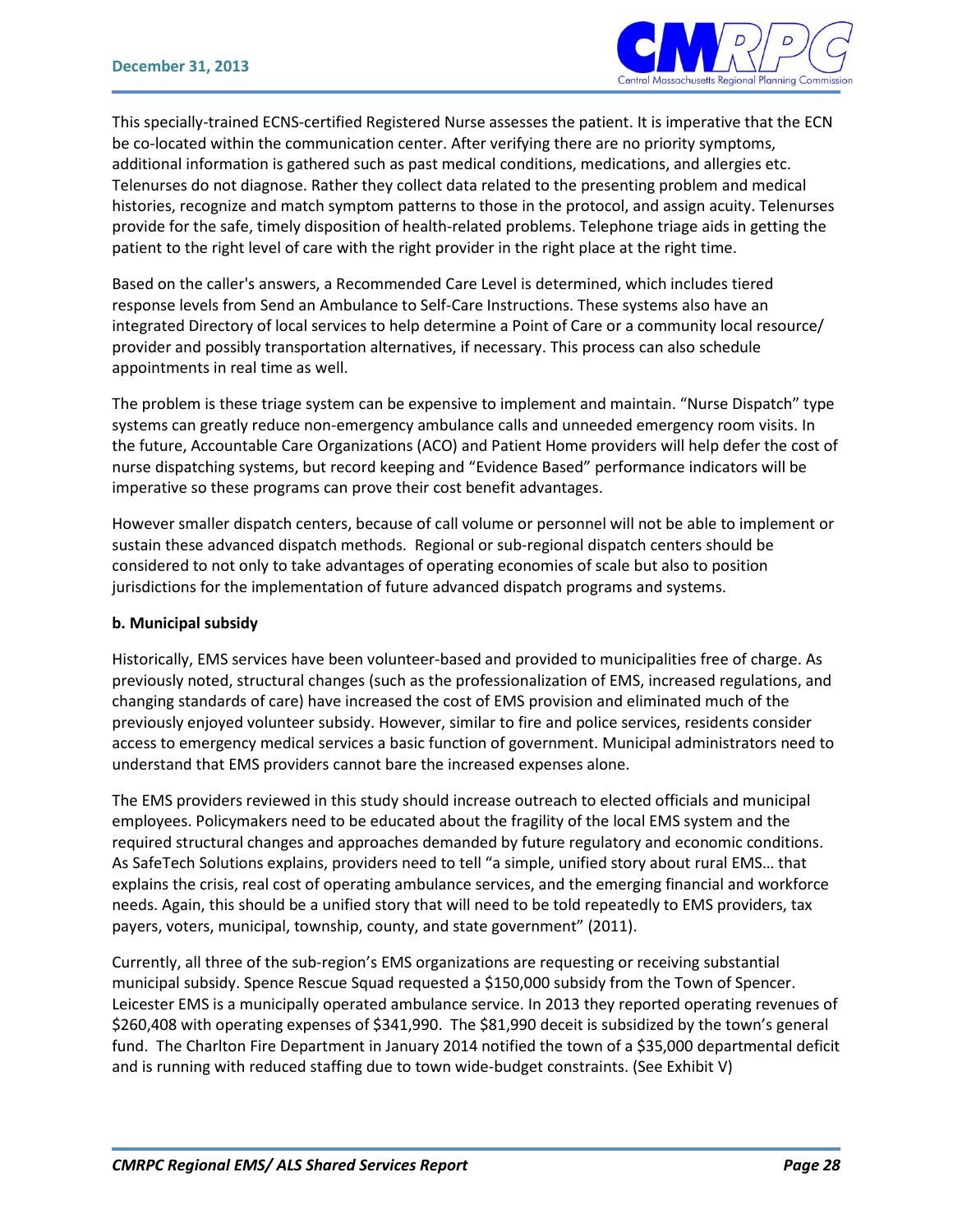

Given future regulatory and structural changes affecting EMS, minimal to no subsidy options are not practical. Currently, the organizations' collective operating deficit is approximately \$600,000.00 Offsetting this deficit through municipal subsidy alone would require a \$113.00 to \$256.00 per call contribution from each municipality. Many times the actual cost of running EMS services is 'Masked" under the marginal cost contribution related to municipal fire department services. First and foremost the municipalities should determine the actual costs of maintaining and operating their ambulance services. If EMS organization are to determine whether future revenue sources such as "Community Paramedicine" or "Primary Care Prevention Programs" are practical for the community, actual expenses must be known. The only way to determine if regional or sub-regional economies of scale exist is to know precise and current cost and revenue figures.

Exhibit L outlines the per-town contribution derived from revenue figures supplied by the three EMS organizations outline in this study. Since some municipalities are unlikely to absorb the entire subsidizes over time, EMS organizations should enhance lobbying efforts for municipal assistance and contracts.

|                                | Total          | Total           | Average         | Total           | Average           | Ambulance         | <b>Total</b>     | Average          |
|--------------------------------|----------------|-----------------|-----------------|-----------------|-------------------|-------------------|------------------|------------------|
| <b>Department</b>              | <b>ALS/BLS</b> | <b>Revenues</b> | <b>Charge</b>   | Collected       | <b>Collection</b> | <b>Associated</b> | Revenue          | <b>Loss/Gain</b> |
|                                | Calls          |                 | <b>Per Call</b> | <b>Revenues</b> | Per call          | <b>Expenses</b>   | <b>Loss/Gain</b> | <b>Per Call</b>  |
| <b>Charlton</b>                | 1097           | 1,745,582.00    | 1.591.00        | 763,972.00      | 696.00            | 000,000.00 0.1    | (236, 028)       | (215.00)         |
| Leicester                      | 933            | 886,350.00      | 950.00          | 236,408.00      | 248.00            | 341,990.00        | (105.582)        | (113.00)         |
| <b>Spencer Rescue</b><br>Squad | 1009           | 1.119.450.00    | 1.109.00        | 524,601.00      | 473.00            | 783,000.00        | (258,399)        | (256.00)         |

#### **Exhibit L**

#### **c. Regional Training**

With budget shortfalls, fragmented training programs, and few opportunities for EMTs to hone their expertise, the sub-region's EMS/ALS organizations would benefit from additional, low-cost training programs. Few of sub-region's EMS organizations offer training beyond that which is legally required. When asked whether they had any supplemental, formal quality improvement trainings or educational programs, only the Spencer Rescue Squad responded affirmatively (the Squad holds a monthly staff meeting in which it conducts training to correct problems or implement new policies). EMS agencies examined in another regional EMS study noted that Baystate Mary Lane Hospital offers monthly EMT Continuing Education courses. The courses are provided free of charge, and are worth two continuing education credits. However, new opportunities for continuing education and access to training beyond minimum standards would address some of the structural challenges facing this sub-region.

In 2013, CMRPC, in conjunction with 11 Towns and four 501c3s, applied for a Community Innovation Challenge (CIC) grant to establish a Regional Emergency Medical Services Training initiative. Although the initiative was not funded, a similarly-modeled joint-training initiative could be established to reduce training expenses and increase EMT personnel capacity. This training initiative would allow for development and implementation of mobile EMS training stations, as well as trainer development programs. The initiative is expected to reduce EMS education costs by \$608 per employee/volunteer while increasing EMT proficiency.

The proposed program would enable EMS organizations to conduct on-site trainings using their own staff and shared equipment. In doing so it will streamline training processes, remove barriers to nonmandatory training, and increase the proficiency of EMS personnel. Moreover, access to local training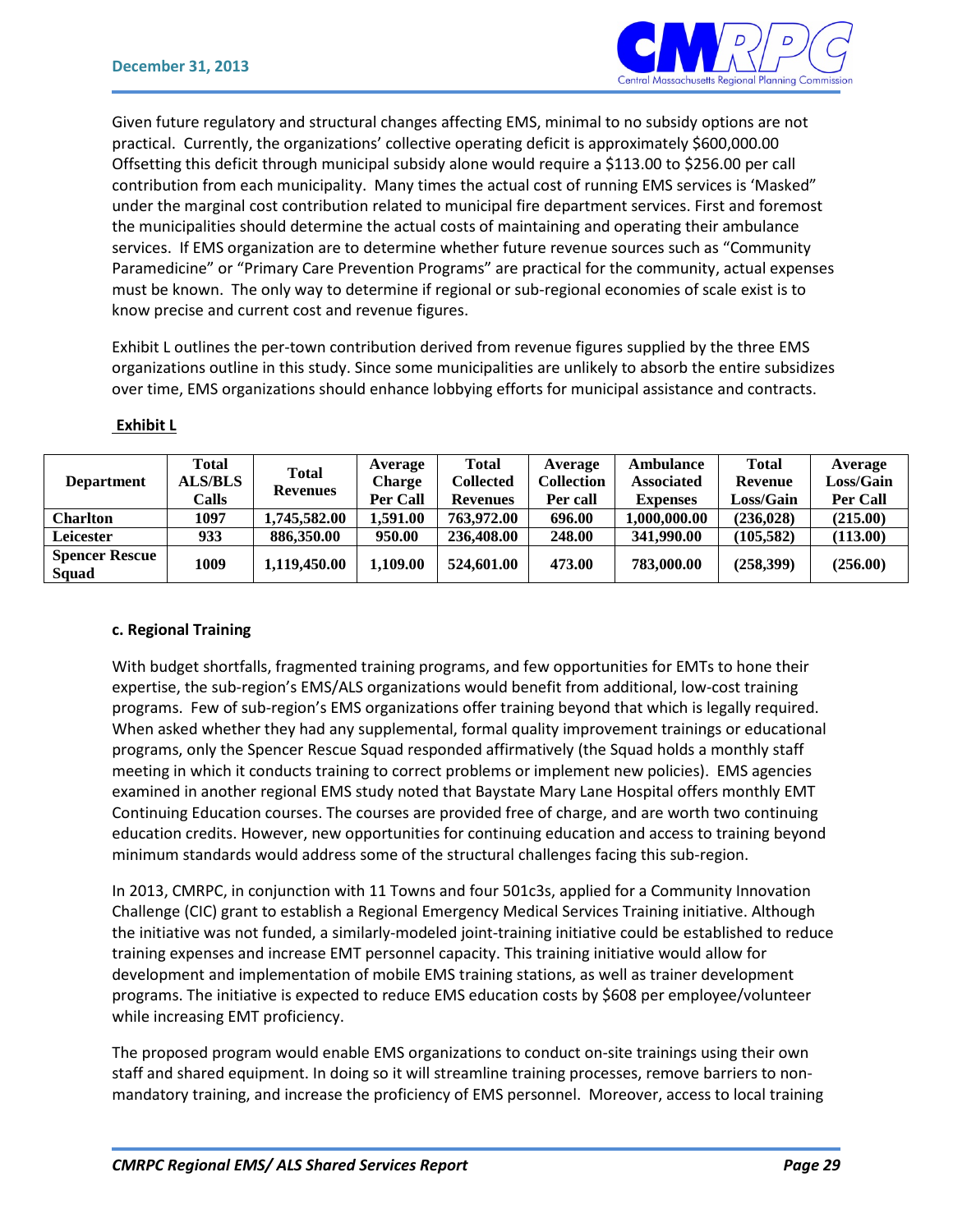

and quality training equipment will allow EMS organizations to increase staff capacity without large expenditures. As such, the initiative would reduce barriers to new and potential EMTs, thereby addressing turnover and changes in the labor pool. These expected benefits are well-founded.

According to the National Conference of State Legislatures, "An integrated [training] approach – where EMS providers receive training and education with other health care providers, and have a network to share best practices – will not only benefit recruitment and retention efforts, but will also expand the skill set among EMS workers." Mobilized, collaborative training is shown to: increase the amount and level of EMS training; improve the qualifications of EMS staff in the region; achieve cost savings by reducing training costs; increase job satisfaction; enhance the level of EMS service to the region; provide uniform training; and promote regional collaboration between the participating agencies. In doing so, it increases the quality of patient care in the participating communities.

Advanced training programs are going to become more expensive and required in the future because the current job skill requirements for EMS workers are changing. Expectations of town residents relative to the timeliness, quality and types of care levels of EMS response are changing. Many EMS providers who now use the Fee-For-Service (FFS) models are going to see revenues reducing and will be forced to expand into a more sophisticated concept of EMS services to take advantage of income streams such as "Community Paramedicine", "Primary Care Services", "Accountable Care Organizations" or "Community-Based Prevention Services". These Pay for Performance (PFP) revenue services will be necessary to help fund the cost of EMS system and will take very specific training programs that will need to be delivered at the local level to be effective. No matter what the future health care delivery systems will morph into, you can be sure it will involve additional and more sophisticated training.

#### **d. Joint Procurement**

CMRPC has established a joint purchasing consortium for EMS type medical supplies. Fire Departments, Police, Boards of Health, Municipal EMS, Schools, 501C3s, and other organizations that purchase medical supplies are eligible. In January, 2014 District Local Technical Assistance Funds (DLTA) was made available to start the purchasing program. The program is expected to generate substantial savings to all participants, including EMS organization.

From ambulances to stretchers, each of the sub-region's EMS organizations professes a need for new equipment and upgrades to existing stocks. Many of these organizations have similar, imminent equipment needs, including everyday supplies. By leveraging their collective purchasing power, as well as those of the Region's 37 other communities, the sub-region can reduce this formerly fixed expense. In 2012, CMRPC applied this strategy to Homeland Security purchases on behalf of 61 towns. Collectively, it saved \$220,000. Similarly, the Commission reduced the home heating oil expenses of eleven communities through joint procurement. Joint procurement of EMS supplies also generates known savings. EMS providers engaging in join procurement commonly save 20-50% off of catalogue prices (Widner, 2013). Contrary to popular assumption, accessing these economies of scale does not entail significant coordination. Elsewhere in the country, EMS purchasing consortiums operate via the internet. EMS providers simply log on and order as needed.

CMRPC strongly advises communities take advantage of CMRPC's Regional Purchasing Cooperative. The process entails no additional out of pocket expenses, and will yield substantial savings.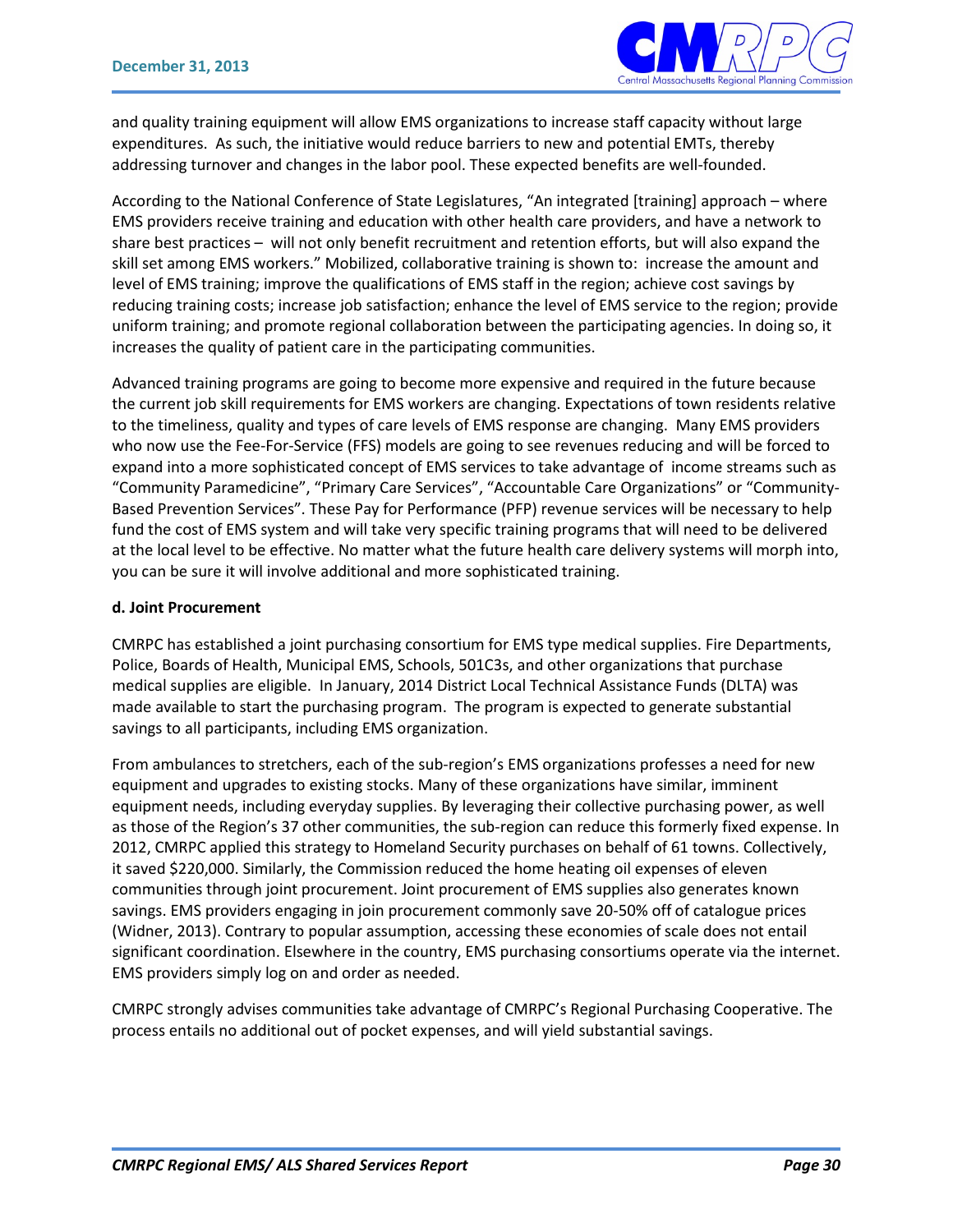

#### **e. No-transport billing**

No-transport billing offers another means of reducing operating deficits. Frequently, EMS calls do not entail transport. Bystanders of potential emergencies often call for EMS. When presumed emergencies prove non-emergent, potential patients refuse treatment. Similarly, patients often call an ambulance but determine transport unnecessary. Because EMS providers are not allowed to transport unwilling patients, and insurance reimbursements arise from only transport, these calls do not generate income (Lyford, 2013). Rather, EMS organizations incur up to \$1000 in expenses each time an ambulance leaves a station (Lyford, 2013). In response, some communities are implementing a new fee scale.

The Town of Princeton, Massachusetts recently implemented a "no transport" fee. The Town received approximately 175 EMS calls in 2012. Of these, 40 (22 percent) were refusals. In 2013, Princeton began charging \$100 for refused BLS calls, and \$400 for refused ALS calls. Using Princeton's no transport feescale the sub-region can issue approximately \$174,400 per year in extra billings.

|                                | <b>Total</b>         | <b>ALS</b>           | <b>BLS</b>    | <b>ALS</b>      | <b>BLS</b>      | <b>Total</b>  |
|--------------------------------|----------------------|----------------------|---------------|-----------------|-----------------|---------------|
| <b>Jurisdiction</b>            | <b>Non-Transport</b> | <b>Non-Transport</b> | Non-transport | <b>Revenues</b> | <b>Revenues</b> | Non-transport |
|                                | <b>Calls</b>         | <b>Calls</b>         | <b>Calls</b>  | (\$400/call)    | (5100/call)     | <b>Fees</b>   |
| <b>Charlton</b>                | 215                  | 133 (62%)            | 82 (38%)      | 53,200          | 8,200           | \$61,400      |
| Leicester                      | 211                  | 99 (47%)             | 112 (53%)     | 39,600          | 11,200          | \$50,800      |
| <b>Spencer Rescue</b><br>Squad | 234                  | 136 (58%)            | 98 (42%)      | 54.400          | 9,800           | \$62,200      |

CMRPC suggests the sub-region utilize this strategy judiciously, if at all. Although no-transport billing offers a way to mitigate per-call loss, it is not likely to be popular. Patients who refuse treatment called on their behalf may be less likely to pay bills since they did not call for the service. This type of fee policy would most likely incur a high political cost to the EMS provider and municipality.

#### **f. Address changes in insurance reimbursement policy**

As previously stated, Blue Shield Blue Cross's new reimbursement policy has decreased reimbursement revenue for providers outside its network. By contracting with BCBS as preferred providers, the EMS organizations can avoid losses resulting from un-forwarded patient reimbursements. However, innetwork negotiations can reduce billables by 30-35 percent (Andrews, 2011). The EMS providers should determine whether the loss of forwarded reimbursements outweighs potential reductions resulting from joining the BCBS network. Negotiating as a sub-region may yield higher reimbursement rates than bargaining individually. If joining the network will increase income, the providers should consider doing so. However, CMRPC offers this suggestion with a caveat.

The changes undertaken by BCBS represent a systemic change that, if implemented by other insurance providers, will jeopardize EMS as a field. If other insurers follow suit, EMS providers will need to negotiate on a routine basis or chase patient reimbursements to a greater extent. Several organization, include the Massachusetts Municipal Association, Fire Chiefs Association of Massachusetts, and the Massachusetts Ambulance Association, are lobbying for legislation that would prohibit insurance companies from reimbursing patients directly. Bill H. 863, *An Act relative to the use and payment of ambulance services*, was sponsored by Representative James Cantwell in 2013. It is currently before the Massachusetts House of Representatives Healthcare Financing Committee, where it has lingered since July. The proposed legislation would end practices such as those being undertaken by BCBS of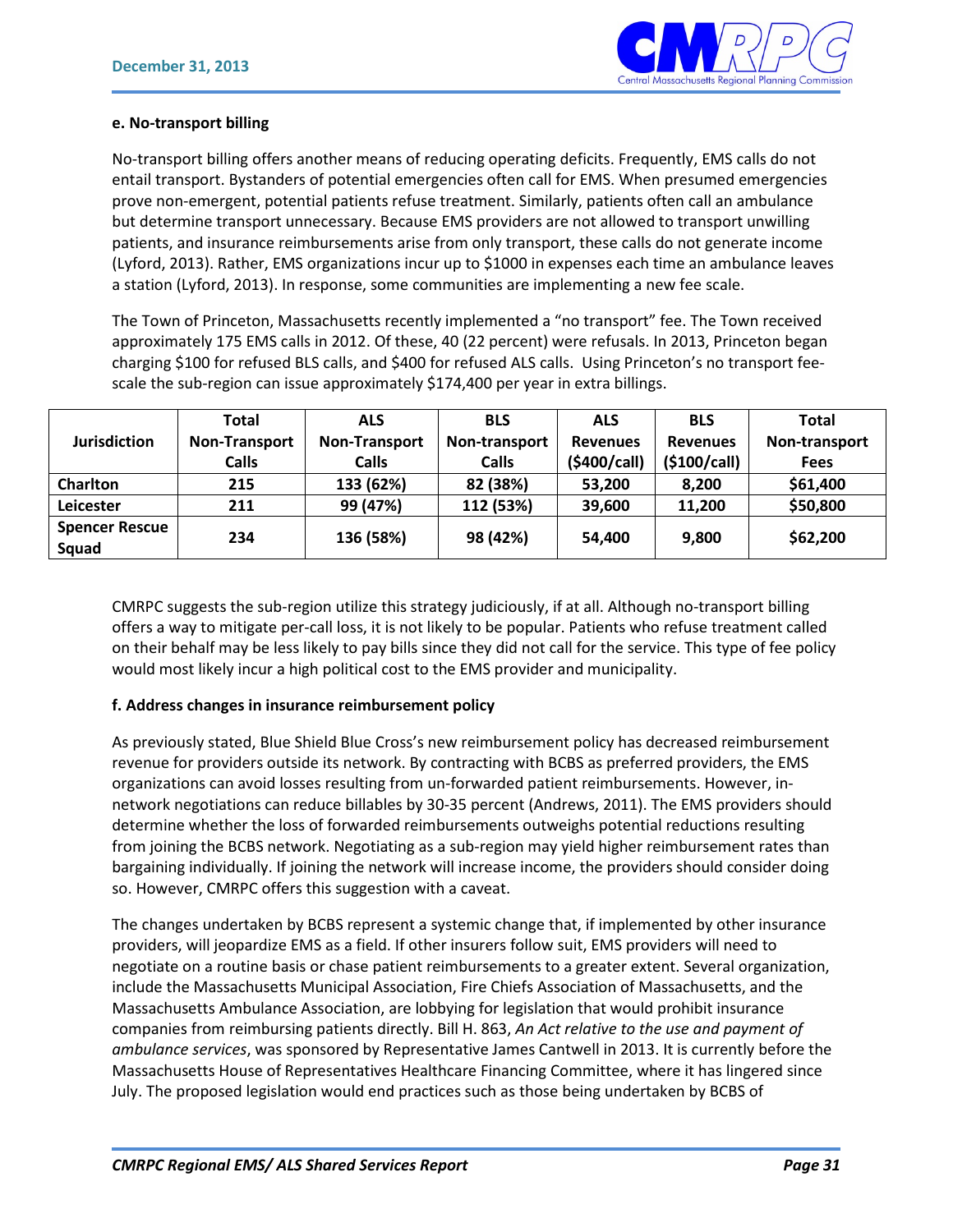

Massachusetts. The Bill follows several recently defeated bills that sought to prohibit patient reimbursement, including H. 3695 in 2011 and amendment of H 3028 Sect.31 in 2010 (Beckwith, 2011). The sub-region's EMS providers should consider partnering with the Bill's supporters to leverage support for its passage.

#### **OPTION 3: SUB-REGIONAL ALS CHASE CAR** (Not recommended)

Based on the limited availability of ALS in the sub-region, and the precarious condition of nearby ALS providers, CMRPC looked at the three communities maintain existing BLS services and establish a subregional ALS intercept system. This option would not increase or improve ALS service throughout the sub-region and not be financially viable.

A centrally-located ALS intercept vehicle could replace existing ALS services, in part or in total. By combining ALS departments, the three providers would eliminate redundancies and increase call volumes. Recommendations on location require greater analysis of call demographics; however, a middle location along the Charlton/Leicester/Spencer border would render the intercept vehicle central. Although the sub-region comprises more than 100 square miles, the distance between a middle location along the three-town border and the furthest sub-regional point (Spencer's northeastern tip) is approximately ten miles. Each of the communities currently travel further distances for transport. It is likely that back-to-back ALS calls on opposite ends of the sub-region will eventually occur. However, these calls can be handle by mutual aid, as they often are now.

Establishment of an ALS chase vehicle would entail approximately \$76,500 in up-font expenditures (\$41,500 for a 2013 Ford intercept vehicle, \$30,000 for a Life Pac 15 Monitor, and \$5,000 for a drug box and additional supplies). Maintenance of this system (replacement every five years) would entail \$15,300 in escrowed expenses. Fuel and vehicle maintenance can be expected to total \$10,000 per year. Consequently, the yearly cost of maintaining and ALS intercept vehicle (before staffing) is \$25,300.

Staffing an ALS chase car will cost approximately \$333,000 per year. There are 1,092 eight-hour shifts in a year. Paramedics can work five shifts per 40-hour week, or 260 eight-hour shifts per year. As such, staffing an ALS chase vehicle with one paramedic 24 hours per day, seven days per week, requires 4.2 paramedics per year. To allow for vacations and sick time, the organizations should retain five full-time paramedics. At \$20 an hour, a full-time paramedic earns \$800 per week or \$41,600 per year. Peremployee insurance and benefits can be expected to total \$25,000 per year. The cost per paramedic is therefore approximately \$66,600 per year, and \$333,000 for the five paramedics necessary to staff an ALS chase car.

In year one, the total ALS chase car cost will total \$409,500 (acquisition), and \$358,300 per year thereafter. Since all three jurisdictions in this study have ALS capabilities, having one ALS chase car for the region may not be practical, but the ALS chase car could be a practical tool regarding reducing the number of ALS calls. In the future EMS agencies will play a role in reducing hospital transports and cost saving to keep patients out of the hospital. They will be paid for performance outcomes and not fee-forservices.

Currently EMS providers agree that paramedic interventions are actually required and will make a difference in about 20% of current ALS responses (Widner, Mauro 2014). If an ALS chase car can effectively reduce current ALS call levels by a conservative 65%, the cost/benefit to insurance companies and hospitals are worth considering. The resulting reduction in cost could be \$610,000 in EMS provider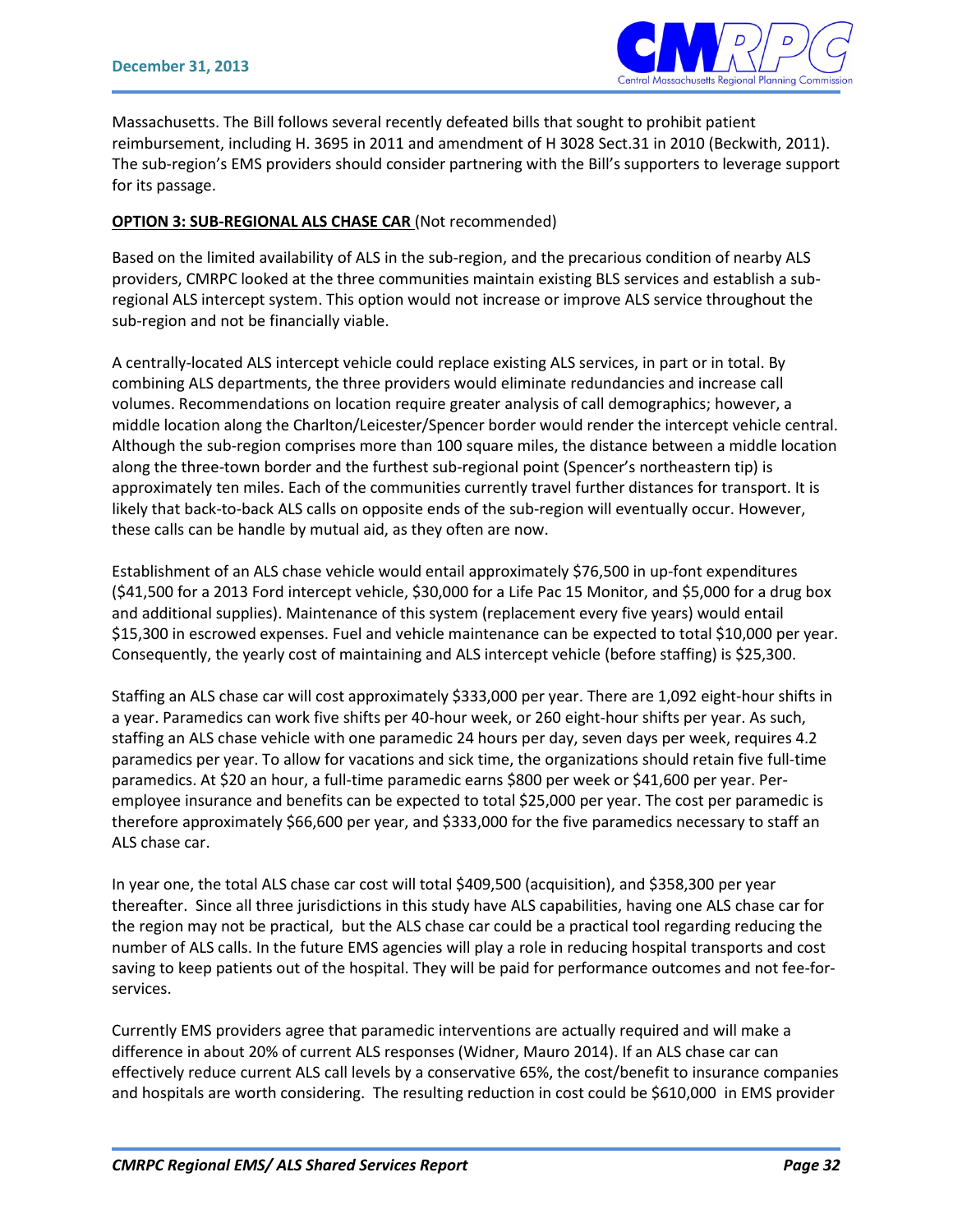

cost, as well as possible reductions in hospital emergency room charges. If EMS providers can show performance based outcomes and the cost of maintaining an EMS chase car is \$348,000 per year (333,000 plus 76,500/5 years = 348,120) a yearly savings of \$262,080 could be realized (\$610,000 less \$348,120). If EMS agencies could get 10 percent of the savings that would be \$34,800 for each community and they would have the service of the ALS chase car and its associated paramedics.

| <b>Jurisdiction</b>            | <b>Total</b><br><b>ALS/BLS</b><br>Calls/Year | Number of<br><b>ALS</b><br>Calls/Year | <b>Reduction in</b><br><b>ALS Calls</b><br>(65%) | <b>Billing Cost</b><br>Savings/Call<br>(550.00/Call) |  |
|--------------------------------|----------------------------------------------|---------------------------------------|--------------------------------------------------|------------------------------------------------------|--|
| Charlton                       | 1097                                         | 680 (62%)                             | 442                                              | 243,100                                              |  |
| Leicester                      | 933                                          | 440 (47%)                             | 286                                              | 157,300                                              |  |
| <b>Spencer Rescue</b><br>Squad | 1009                                         | 586 (58%)                             | 381                                              | 209,550                                              |  |
| <b>Totals</b>                  | 3,039                                        | 1,706                                 | 1,109                                            | \$610,200                                            |  |

#### **OPTION 4: SUB-REGIONAL EMS SYSTEM (BLS AND ALS) (Recommended)**

In order to stem the ever increasing costs of local EMS provision, the three service providers within the sub-region should consider undertaking significant restructuring. There are several ways this restructuring could occur. One way would be to look at forming a regional ALS service. Another alternative would be to create a combined ALS/BLS service. This recommendation is based on the study's findings regarding response times, cost, revenues and effects of future regulations/service provider models. This study predicts a future where small rural EMS services are going to face continued increases in municipal subsidies just to keep minimal EMS services available to their residents.

As previously stated, ALS provision on a per-town basis is rarely feasible for rural communities. Low call volumes and high fixed expenses usually prove prohibitive such services. These three communities are not exception. However, the towns' collective EMS call volumes may be sufficient to render a subregional system economical. The collective call volume (3,039 calls per year) would better support a sub-regional EMS system utilizing the economies of scale realized by larger organizations.

#### **Mutual-Aid – The Current Regional EMS System**

A type of regional EMS system now exists, at a high cost, when you consider the reliance on mutual aid between EMS services. As previously stated, heavy dependence on mutual aid could yield systemic failure. If the closure or scale-back of any one EMS/ALS organization occurs, it will affect multiple communities, each of whom are dependent upon that provider. The sub-region's three communities are no exception. Recently, Spencer Rescue Squad had an increase in medical calls in January and February 2014. One surrounding community indicated to the Director of Spencer Rescue they could not continue to respond to Spencer's calls because it was draining their organization's ability to meet its own jurisdictional EMS needs.

In 2013 Spencer Rescue Squad required mutual aid for ALS/BLS calls 271 times. This indicates 18% of Spencer's ambulance calls were responded to by adjoining jurisdictions in 2013. Many of these mutual aid calls occurred during Spencer's peak demand times between 8:00am through 7:00pm. In conversations with both Leicester and Charlton EMS services, they reported a reliance on mutual aid from surrounding jurisdictions as well. This study indicates Leister and Charlton are subsidizing EMS calls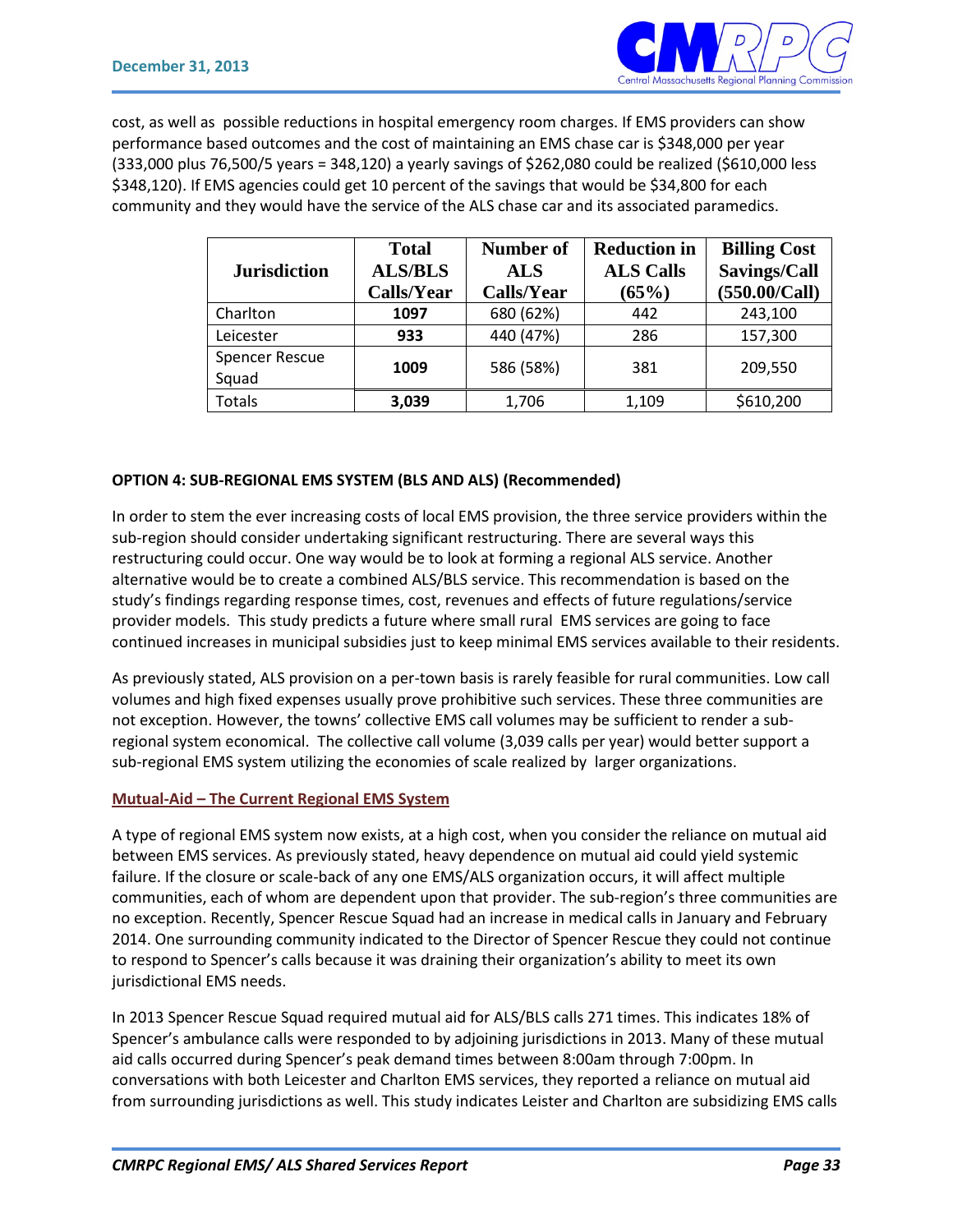

at \$113.00 and \$215.00 respectively. This means Leicester's mutual aid cost for responding to Spencer Rescue's calls was \$3,510.00 and Charlton's cost was \$1,075.00.

In 2013 Paxton responded with mutual aid 196 times (January through October) to Spencer. In October of 2013, the Town of Paxton stopped being the primary mutual aid provider to the Spencer Rescue Squad. After October, the mutual aid calls that normally went to Paxton had to be absorbed by the other surrounding communities. In the future, Leicester and Charlton EMS agencies could predict mutual aid requests from Spencer Rescue to triple. The numbers of mutual aid calls were not made available by Leicester or Charlton, but, most likely they have utilized mutual aid from Spencer and each other as well.

Creation of a regional EMS system would eliminate duplication of management and administrative functions and increase the organizations ability to efficiently handle increased call loads while reducing response times. A unified sub-regional EMS service could utilize priority dispatching and fleet management techniques to increase efficiency and reduce dependency on mutual aid. At this point, should any one surrounding jurisdiction's EMS service fail, the absorption effect to surrounding communities will result in increased EMS cost and subsidies and very likely a "domino effect" causing other EMS services to fail as well.

#### **Spencer Rescue Emergency Squad, Inc. Analysis of Mutual Aid Provided to Spencer Year Ended December 31, 2013**

| <b>Mutual Aid Provided</b> | <b>Total</b> | <b>Transport</b> | <b>No-Transport</b> |
|----------------------------|--------------|------------------|---------------------|
| <b>Brookfield</b>          |              |                  |                     |
| Charlton                   |              |                  |                     |
| East Brookfield            | 37           | 35               |                     |
| Leicester                  | 27           | 24               |                     |
| North Brookfield           |              | 3                |                     |
| Paxton **                  | 196          | 172              | 24                  |
| Rutland                    |              |                  |                     |
| <b>Totals</b>              | 271          | 240              |                     |

 $**$  Paxton was primary mutual aid provider until October 4<sup>th</sup> 2014

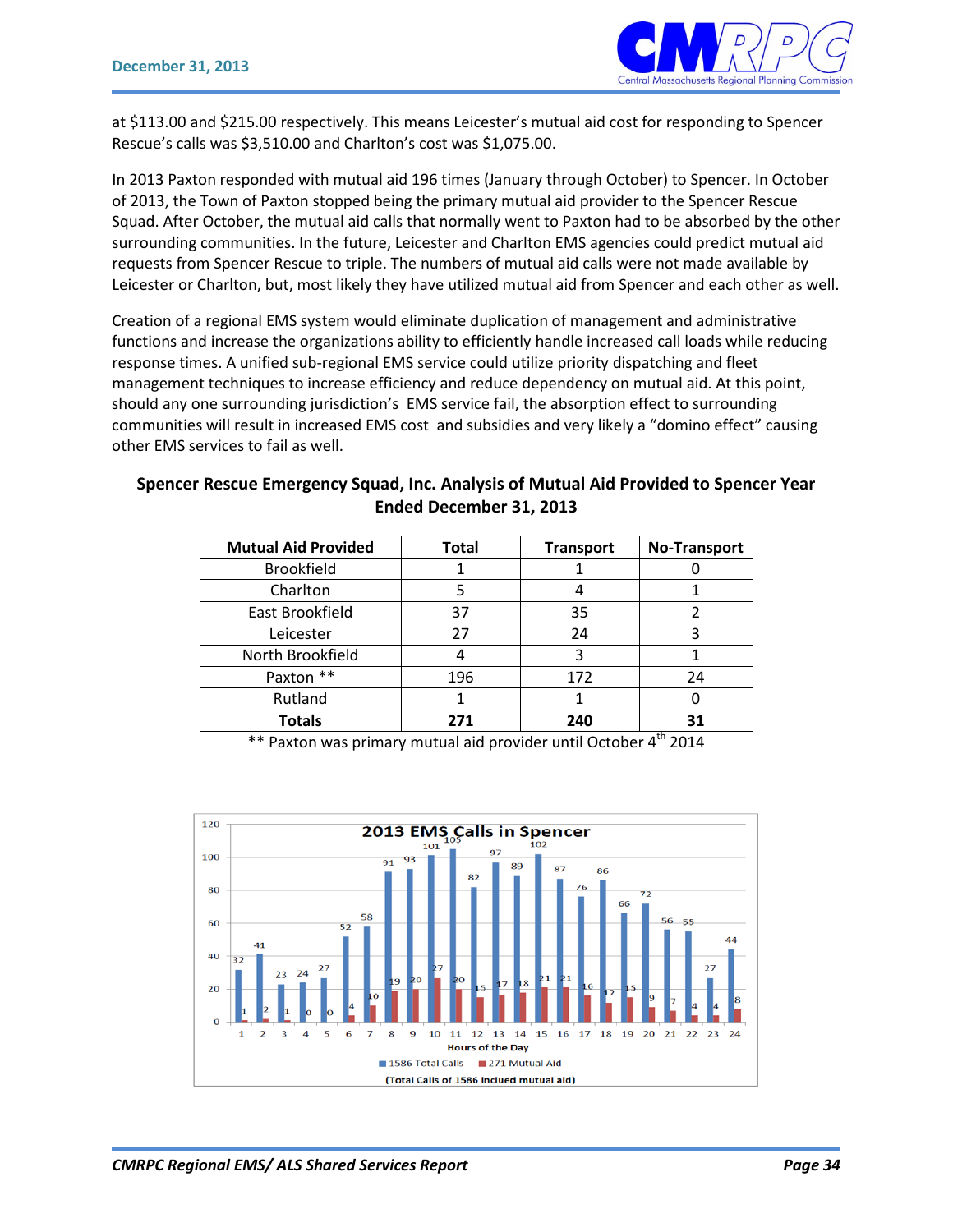



## Spencer Rescue Emergency Squad, Inc.<br>2013 Billing Analysis<br>As of March 18, 2014

|                              |      |               |                 | <b>Est. Medicare</b> |                  | <b>Write Offs</b> | <b>Transfer to</b> | <b>Total</b>   |                |
|------------------------------|------|---------------|-----------------|----------------------|------------------|-------------------|--------------------|----------------|----------------|
|                              |      | Count Charges | <b>Payments</b> | <b>Payments</b>      | <b>Write Off</b> | Contractual       | <b>Collections</b> | <b>Credits</b> | <b>Balance</b> |
|                              |      |               |                 |                      |                  |                   |                    |                |                |
|                              |      |               |                 |                      |                  |                   |                    |                |                |
| <b>Totals</b>                | 1009 | 1.119.450.20  | 492.102.46      | 32,498.41            | 15.148.47        | 506,001.27        | 8,154.37           | 1.053.904.98   | 65,545.22      |
| <b>ALS Intercepts</b>        | 8    | 2,000.00      | 2,000.00        | 0.00                 | 0.00             | 0.00              | 0.00               | 2,000.00       | 0.00           |
| <b>BLS</b>                   | 366  | 312,722.00    | 142,384.99      | 11,755.63            | 4,762.42         | 128,078.50        | 3,230.11           | 290,211.65     | 22,510.35      |
| <b>ALS</b>                   | 635  | 804,728.20    | 347,717.47      | 20,742.78            | 10,386.05        | 377,922.77        | 4,924.26           | 761,693.33     | 43,034.87      |
| <b>Totals</b>                | 1009 | 1,119,450.20  | 492,102.46      | 32,498.41            | 15,148.47        | 506,001.27        | 8,154.37           | 1,053,904.98   | 65,545.22      |
|                              |      |               |                 |                      |                  |                   |                    |                |                |
| <b>Breakdown:</b>            |      |               |                 | <b>Averages</b>      |                  |                   |                    |                |                |
|                              |      |               | %               | \$5                  |                  |                   |                    |                |                |
| <b>ALS Intercept Charges</b> |      | 2,000.00      | 0.18%           | 250.00               |                  |                   |                    |                |                |
| <b>BLS Charges</b>           |      | 312.722.00    | 27.94%          | 854.43               |                  |                   |                    |                |                |
| <b>ALS Charges</b>           |      | 804,728.20    | 71.89%          | 1,267.29             |                  |                   |                    |                |                |
| <b>Total Charges</b>         |      | 1,119,450.20  | 100.00%         | 1,109.47             |                  |                   |                    |                |                |
| <b>Actual Collections</b>    |      | 492,102.46    |                 |                      |                  |                   |                    |                |                |
| <b>Anticipated Medicare</b>  |      | 32.498.41     |                 |                      |                  |                   |                    |                |                |
| <b>Total Collections</b>     |      | 524.600.87    | 46.86%          | 519.92               |                  |                   |                    |                |                |
| <b>Actual Write Offs</b>     |      | 506,001.27    |                 |                      |                  |                   |                    |                |                |
| <b>Anticipated Medicare</b>  |      | 15,148.47     |                 |                      |                  |                   |                    |                |                |
|                              |      |               |                 |                      |                  |                   |                    |                |                |
| <b>Total Write Offs</b>      |      | 521,149.74    | 46.55%          | 516.50               |                  |                   |                    |                |                |
| <b>Uncollected</b>           |      | 73.699.59     | 6.58%           | 73.04                |                  |                   |                    |                |                |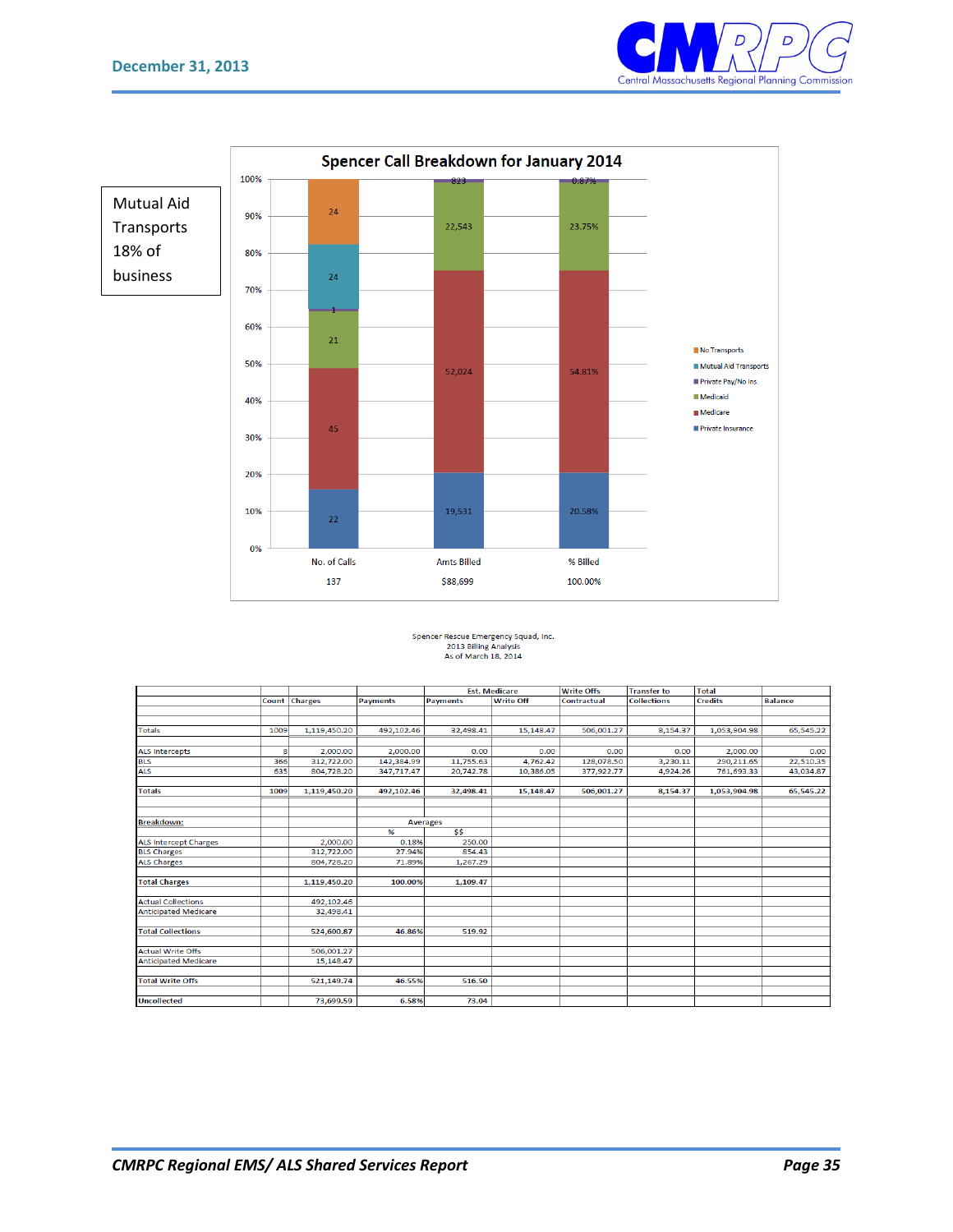

#### **Payer-Mix Demographics**

Consideration of regionalizing the EMS services would also improve overall reimbursement rates. The amount that EMS services collect is affected by "payer mix"- the amount of Medicaid, Medicare, private and uninsured payments the EMS service receives from its patients.

| <b>Payer-Mix for EMS Sub-Region</b> |                                                                                             |            |             |             |  |  |  |  |  |
|-------------------------------------|---------------------------------------------------------------------------------------------|------------|-------------|-------------|--|--|--|--|--|
| <b>Jurisdiction</b>                 | <b>Private Insurance</b><br><b>Medicaid</b><br><b>Uninsured/Self Pay</b><br><b>Medicare</b> |            |             |             |  |  |  |  |  |
| <b>Charlton</b>                     | 13.0% (Est)                                                                                 | 3.0% (Est) | 56.0% (Est) | 28.0% (Est) |  |  |  |  |  |
| Leicester                           | 19.0%                                                                                       | 6.0%       | 51.0%       | 24.0%       |  |  |  |  |  |
| <b>Spencer</b>                      | 49.75%                                                                                      | 17.99%     | 28.04       | 4.22        |  |  |  |  |  |
| National Standards*                 | 44.0%                                                                                       | 14.0%      | 14.0%       | 7.0%        |  |  |  |  |  |

\* National EMS Advisory Council (NEMSAC) average payer mix

A sub-regional EMS system would spread the payer-mix over a larger area, bringing the distribution closer to the State's median Payer-mix figures. A sub-regional EMS system would bring more diverse demographics regarding payment sources and improve overall revenues. This will be especially true as the population "baby boomers" age and other types of medical delivery systems develop as a result of regulatory changes such as the Affordable Care Act and patient-centered care models expand.

#### **Performance Measurements – We will be rated in the future**

As discussed earlier in the "Performance Measurement" section of this study, EMS reimbursements are currently based solely on whether a patient is transported. In the future governmental subsidies and other local funding from hospitals or ACOs may supplement or even replace revenues generated from patient transports. These subsidies will most likely be tied to incentive type performance measures that smaller EMS organizations may not be able to track. Larger EMS organizations will have a better chance of tracking this data because of larger call volumes, diverse demographics, increased budgets and larger cumulative bargaining power. This is already happening with hospitals.

Under the Affordable Care Act hospitals now receive performance-based bonuses or penalties from a measurement called Value-based purchasing (VBP), which generates a Total Performance Score (TPS) based on several criteria. In 2014 the VBP program links a portion of the hospitals payment from Medicaid and Medicare insurance to these performances based on the Patient Experience of Care. This performance-based measurement is determined from required patient surveys and accounts for 30% of the hospitals Total Performance Score. The lower the score the more a hospital's Medicare and Medicaid reimbursements are reduced.

These quality measurements are important to EMS organizations because one of the largest healthcare providers (Medicare/Medicaid) is providing bonuses and initiating penalties based on patient satisfaction scores at hospitals. CMRPC predicts an acceleration of these quality and outcome metrics for physicians, clinics and EMS providers. In the near future other insurance payers will follow suit requiring these quality measures as well. It is going to be very hard for smaller EMS agencies to accumulate and maintain these quality/performance measures. This will become especially true when the scope of EMS services expands to programs like "Community Paramedicine".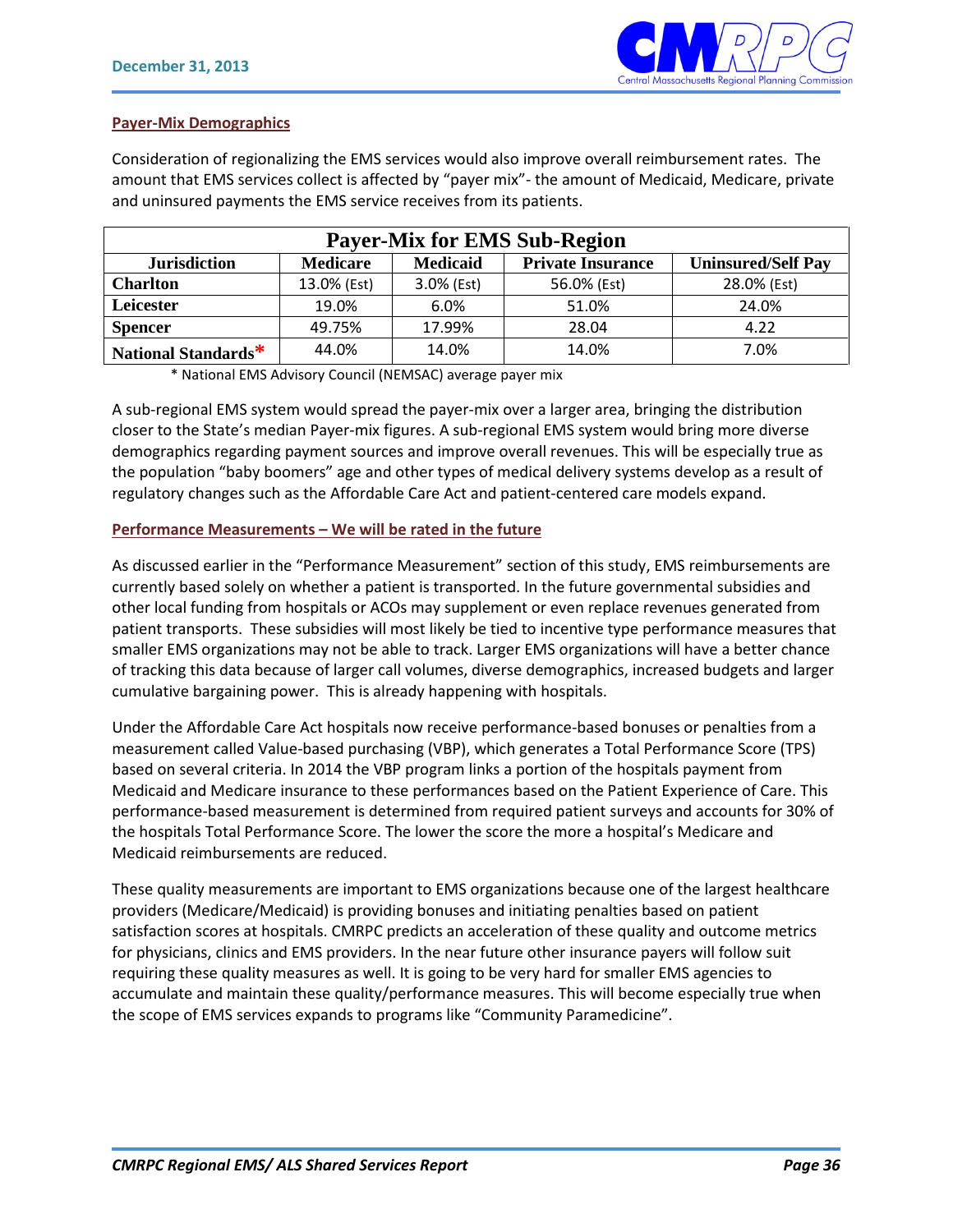

#### **Organizational Flexibility - Changing the way we provide EMS services**

Currently EMS systems are not viewed by insurance companies or medical professionals as providing medical care. EMS is thought of as mainly transportation taking patients to the hospital. That is why EMS services aren't paid if they don't transport. In the future, EMS agencies must be proactive and better trained, becoming an organization that delivers patient health care rather than delivering patients to health care. This will be tough challenge because many EMS organizations do not adapt to change easily.

Recently, the firefighter's union in Green Bay Wisconsin filed a grievance over firefighters making house calls to check on patients after they had been discharged from the hospital. To reduce hospital remittance rates, the local hospital partnered with the fire department to follow-up and check on specific patients discharged back to their home. The hospital pays the fire department \$50.00 per house call. The union grievance indicated the house call program was an inappropriate expansion of firefighter's duties without union approvals. Many municipal fire/EMS organizations may have personnel that would feel checking on home patients was not a part of their "Scope of Work".

Some of the arguments brought out by the union and public included:

- The hospital should take that money and use it to hire some nurses to do the job! While firefighters are usually trained to at least the EMT level, this is in NO WAY in their scope of practice! One mistake and guess who gets sued? The Fire Department.
- Would home health nursing be a better fit for this program? Could RNs make the visits for less money? How detailed is the documentation and protocols for the firefighters? Is this program a good use of the community's firefighters when there are nurses trained to do the same thing?
- The hospital only pays the city \$50 per call. When you figure in gas and salary costs for each call is the cost to the city more expensive. The hospitals should hire a nurse/doctor for these house calls not use firefighters who might be needed elsewhere.

Clearly municipal EMS organization's responsibilities are steeped in tradition and set job expectations. How will they transition to paying for outcomes rather than receiving a fee for a service? Hospitals are already starting to partner with EMS providers to brainstorm unconventional care delivery options. The issue is how can smaller EMS organizations just trying to survive have the funding and personnel to participate in a pilot program or be proactive with new healthcare programs. A larger EMS organization may have a better chance of implementing these future changes.

#### **Medical Director – Service based medical director**

As previously discussed in the near future, Massachusetts is expected to move from hospital-based Medical Control Physicians to service-based Controllers. In the future, inpatient (hospital/clinical) and out-of-hospital (EMS/pre-hospital care) practice will converge. With future programs such as Paramedicine and community health initiatives, EMS agencies are going to need more directed medical control protocols and oversight. These programs will be an EMS/hospital/ACO partnership contracting and reimbursing local EMS services to provide routine checks and evaluations of patients in the field. This will increase individual scopes of practice for EMS providers and will require a service-based Medical Control Physician. The cost of contracting a Medical Control Physician will most likely not be practical for a small EMS organization. The distributed cost for a medical director over a regional EMS organization would be more affordable to individual communities but increase service quality, training and performance management.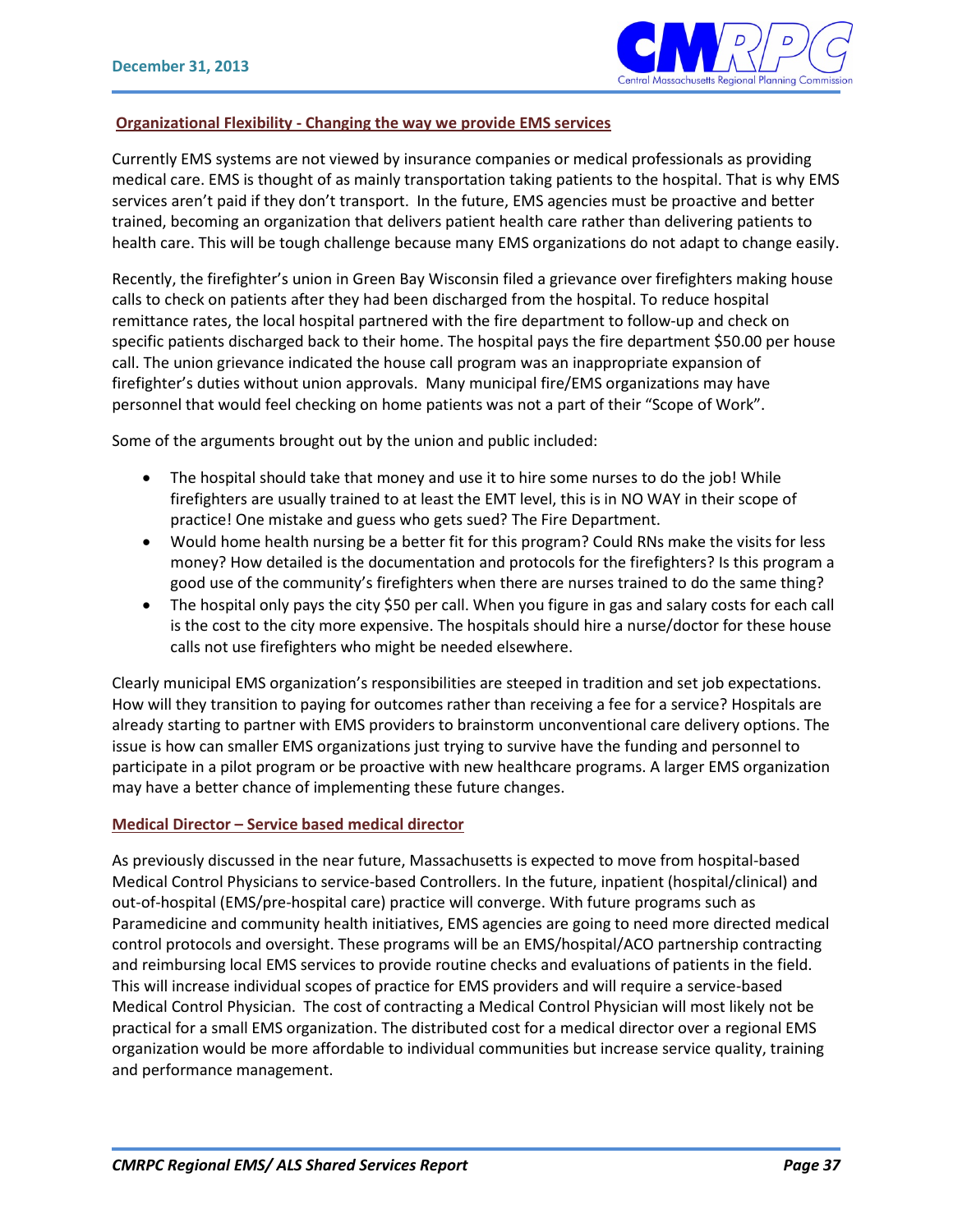

#### **Health Information Technologies – How to prove our effectiveness**

In the future, pre-hospital provider's health care delivery decisions are going to be compared to patient outcomes. Historically, EMS agencies have not done a great job of measuring the patients' outcome experience based on provided services and at best have only maintained minimal required records. In the future, the Department of Health and Human Services (DHHS) is going to increase efforts to combat unnecessary provider services and Medicare/Medicaid fraud. DHHS recently reported that for every dollar spent on the medical billing auditing process, they can recover approximately seven dollars in recoupments and refunds.

In the future, EMS agencies can expect increased audits of their services for Medicare/Medicaid billings. Should a Medicare representative notice an increase in a certain type of transport an EMS organization provides over a two year period (such as above average ALS vs. BLS transports or trips not medically necessary) they can do a random sampling of transport records. If their review finds a certain percentage of trips and associated charges were not medically necessary, DHHS could ask for a reimbursement for not only those costs, but they could also extrapolate the reimbursement over the two year period.

As previously stated, many smaller EMS services are just trying to keep up with service call demands and volunteer staffing. They are having a hard time keeping the patient records currently required, yet alone future evidence-based performance indicators. Most EMS provider agencies lack the sophistication to measure patient outcomes in a way that is verifiable and comparable to the levels used by medical directors or other health care organizations.

EMS services will need to embrace the growing use of health information technology and tracking systems that will ensure the service has a "Quality Management System" in place that can measure every aspect of their "delivery-of-care" to patients. In the future, EMS provider revenues are going to be determined based on why specific treatments were performed to patients presenting very specific symptomatic conditions tied to verifiable patient outcomes. These "Root-Cause" analyses are going to be used as the basis for reimbursements. A good example of this is many EMS providers place Oxygen on patients solely based on SaO2 protocols. Now many medical directors are questioning pre-hospital use of high flow oxygen.

The technology needed to perform "Root Cause" analysis can be very expensive and will take dedicated personnel at the local provider level to input and follow-up on data. This technology will be unaffordable to smaller jurisdictional EMS providers. A larger regional service could utilize economies of scale to better implement and support these performance based requirements.

#### **What Would a Regionalized ALS/BLS Service Look Like and How Could It Happen**

A regional ALS/BLS service could happen in many ways, but before any regionalization could start the following research would need to be implemented and fully completed.

1. Complete review of all records of each EMS organization including review all revenue, balance sheets, accurate response times, transport numbers and cost. A complete understanding of revenue streams and payer-mix trends will be vital in determining if regionalization of EMS services is practical. During the course of this study it was found obtaining exact call numbers and cost can be challenging to some organizations.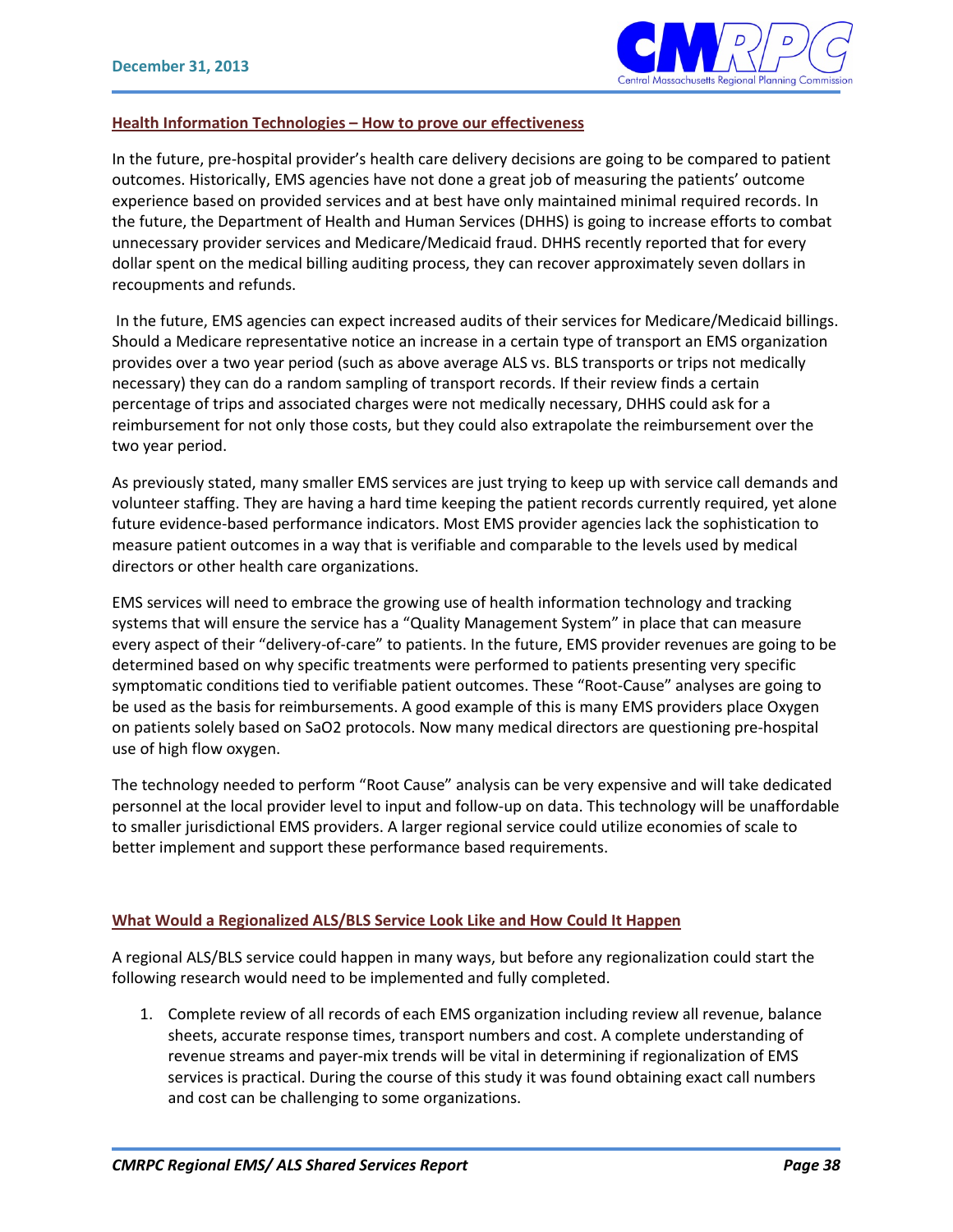

- 2. A call load study will need to be done for each organization. This study would determine the location of all calls, call modality and response times. This study would also help all agencies understand their call prioritization processes and actual ALS/BLS requirements.
- 3. Start an EMS coordination committee to review local and regional EMS issues. This group would monitor key industry issues, publications and other information sources. This would include regular meetings with State Office of Emergency Medical Services (OEMS), hospital administrators, insurance companies, local ACO's and physicians.
- 4. Increase individual EMS organizational record keeping. After the record review any gaps of information shortages will need to be resolved so all EMS organizations will have consistent and standardized information available. This way factual and verifiable evaluation of potential regional partnerships can be done.
- 5. Jurisdictional surveys need to be completed (political and resident levels) to determine the desire for local and regional EMS service levels. These surveys need to determine the cost residents are willing to pay for levels of EMS services. Very specific EMS service questions need to be explored. This includes time related issues such as "are you willing to pay \$500.00 per year to have EMS service within 5 minutes of a 911 call or \$250.00 for a 7 minute response time.
- 6. Review the dispatch systems each jurisdiction now uses. Is utilizing a regional dispatch practical or even possible. Should a new regional EMS entity be created what cost savings will be realized by utilizing an existing dispatch facility?
- 7. A review of how communications are now done between agencies will be vital. A potential regional communications plan will need to be explored.
- 8. A staffing study will be vital for any type of regional EMS system. A larger EMS organization would have improved economies of scale, but since personnel cost are the largest expense category of EMS service, appropriate staffing requirements must be known. This study would need to look at how current employees would be incorporated into the new organization, shift schedules (Burkley, Kelly, 12 hr.) etc.
- 9. Review of State regulations regarding regional EMS provider systems and Regional Service Zone implementations.
- 10. Mutual Aid Standards need to be reviewed for all EMS organizations in the region. This not only includes the review of local Service Zone Plans but reviews how surrounding jurisdictional EMS providers who are unable to maintain their call loads or cease operations will affect other EMS providers.
- 11. Determine the practicality of having a shared service based medical director for all EMS services. This study would coordinate with the State OEMS regarding current and potential regulations for medical directors and potential opportunities for community paramedicine etc.

Once the research is completed, and as many factors as possible are brought to light, then the determination of whether or not a regional or sub-regional EMS is practical could be determined. If even practical, this regional system could be done in many ways.

- 1. It could be made-up of existing EMS provider organizations and personnel.
- 2. A private provider could be contracted to service the area.
- 3. A new service entity could be created out of the current provider assets and equipment.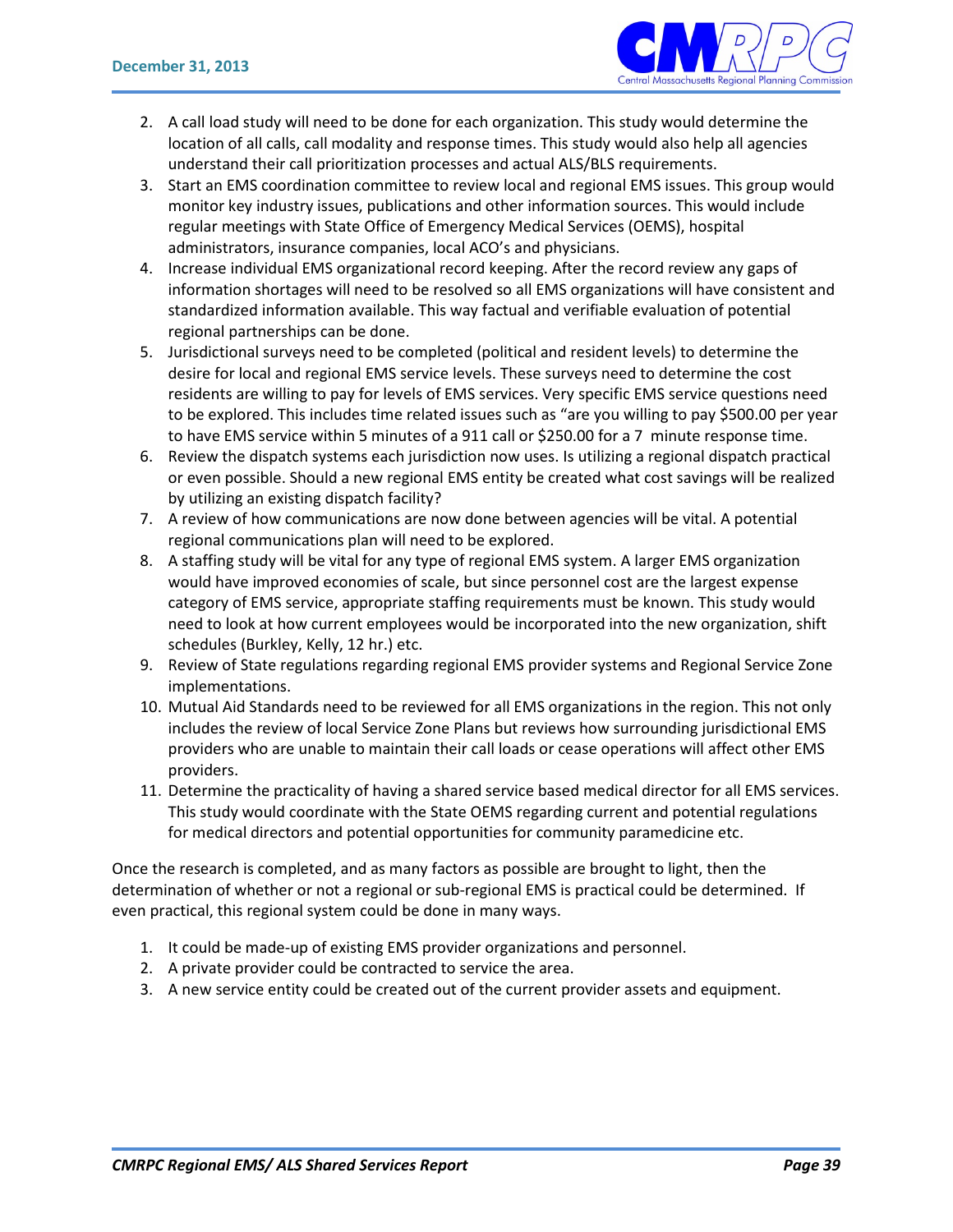

## **F. SUMMARY**

It is beyond the scope of this study to develop a detailed regional or sub-regional EMS organizational model. The study's findings do support a strong potential for cost savings and improved EMS services to the community utilizing a regional approach.

In Summary, CMRPC recommends the following steps be considered by the three (3) Towns outlined in this study:

- 1. Maintain the existing EMS services until additional data can be determined and verified that could be used in a regional EMS study.
- 2. There are several cost saving initiatives that can be done by the individual jurisdictions at this time that do not involve a regionalization process:
	- a. Start coordination efforts immediately.
	- b. Explore joint training opportunities.
	- c. Review and implement better record management procedures.
	- d. Review Mutual-aid absorption issues regarding all surrounding jurisdictions.
	- e. Public information outreach (telling the same story).
	- f. Utilization of CMRPC's Regional Joint Purchasing Cooperative for supplies, equipment and vehicles.
	- g. Implement jurisdictional EMS service surveys; find out what citizens really want in an EMS system.
	- h. Conduct a communications study.
- 3. Develop an EMS coordination group between the three (3) Towns to explore the potential for regional expansion possibilities.
- 4. Review the need for unified medical director local services.
- 5. Start preparing for future changes that are coming regarding managed care systems and ACOs. Determine how these changes will affect your call load and opportunities for potential partnerships.
- 6. Immediately start discussions with local hospitals regarding customer service to their patients and re-admittance ratios. How can local EMS services help with patient care issues to increase their patient quality of service ratings or programs to reduce specific patients from returning to the hospitals? How might this relate to potential revenue sources?
- 7. Start regional training opportunities which can decrease cost and increase the quality of training.
- 8. Explore the possibility of how advanced forms of dispatching may affect local EMS agencies.

The following proactive measures should be considered in the near future.

- Conduct a regional EMS study to determine if regionalization is practical.
- Develop an Opportunity Assessment Process (OAP) that will allow jurisdictions to explore key facets of the ever changing pre-hospital provider arena such as :
	- o Legal and political obstacles such as restrictions on publically funded staff or competitive or tax implications for public entities competing with private industry.
	- o Operational readiness regarding current system capabilities such as billing, records, staffing, training and certifications. What expanded services can be provided based on current expertise, equipment and what would need to be put in place to implement new programs?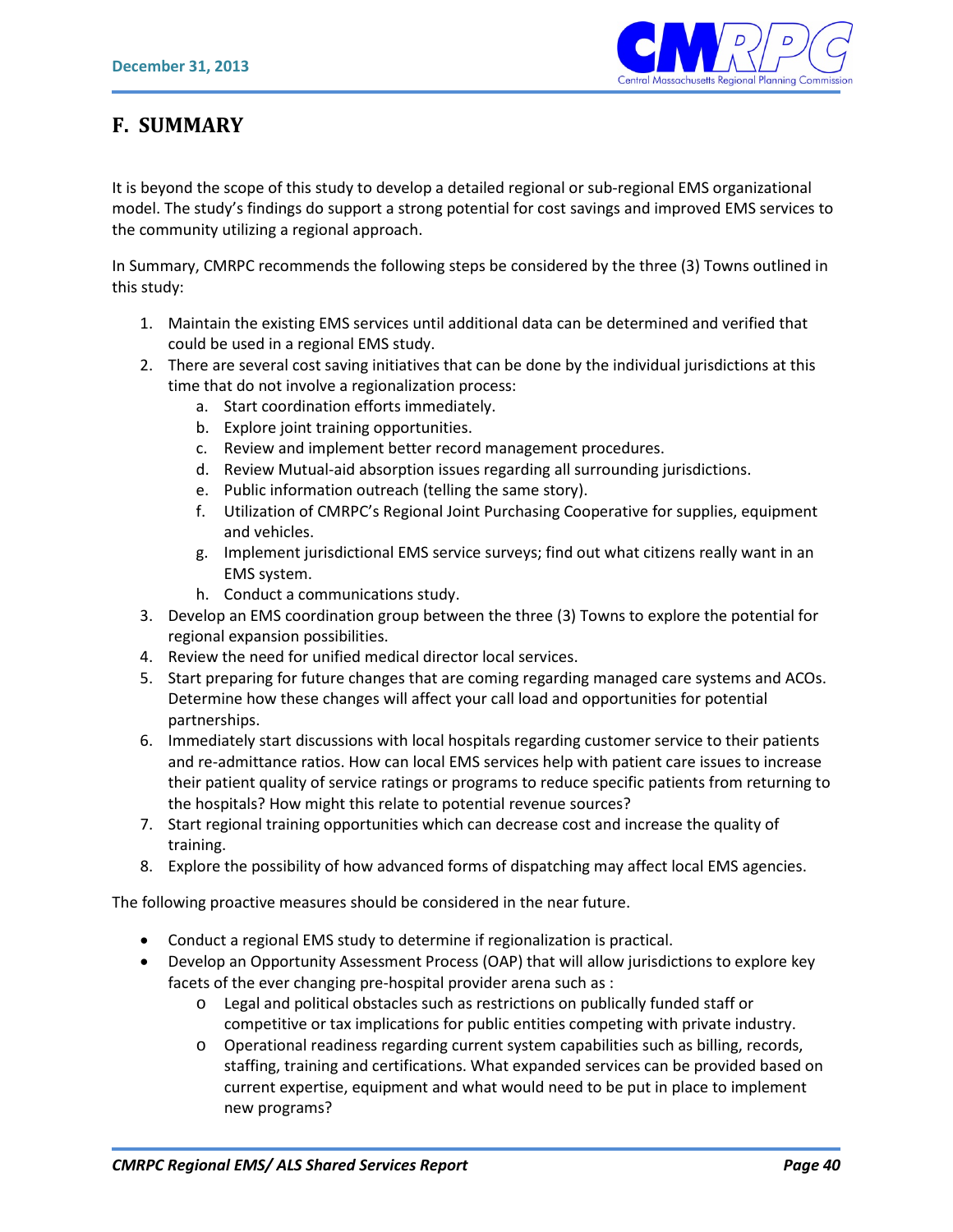

- o Operational prioritization regarding how core EMS responsibilities could be balanced with the new services being explored.
- o Financial assessments and modeling where a pro-forma plan is developed looking at start-up cost, utilization of service, market needs assessment, reimbursements and profit and loss
- o Explore partnerships but keep in mind the following issues:
	- Determine whether there is the potential for improved quality and lower cost perusing the new partnership that involves a municipal EMS/fire department model. Having current hard data will be vital.
	- Assess the impact the opportunity may have on existing for-profit entities. The fact that a public resource may be used to compete with companies that pay taxes could create significant issues for local elected officials. However, under the concept of a "public/private partnership," if the opportunity for improved efficiency and greater value can be demonstrated this issue may be palatable.
	- The method of reimbursement for emergency services will be important and must be completely analyzed. Since the concepts of "global", "bundled", "episode-based", Shared-savings" and 'capitation" payments are prevalent among hospitals today, they may desire to pay for emergency services by using a flat fee versus a charge per service. Financial analysis is essential to determine whether this method of reimbursement is reasonable and whether safeguards can be built in to protect against unanticipated surges in utilization or payer-mix severity.
	- There are going to be other services, besides emergency treatment and transportation, which local EMS organizations may be able to provide on a cost effective basis. This report has covered many of these services including postdischarge patient consultation and care management for patients with chronic conditions. Although these new opportunities may look enticing as a way to broaden the scope of services and revenues, departments should consider whether these services can be offered within the current resource deployment model or whether a new resource deployment configuration is necessary.
	- The terms of any initial agreement will be important. Since changes to the healthcare system and to the EMS system continue to evolve, the municipality should assure an adequate termination clause in any agreement in case the financial terms turn-out to be unfavorable due to unforeseen changes in regulatory or healthcare issues.
- Be open and communicate with EMS staffing regarding the implementation of Community Paramedicine or Community Health Check programs. These services may be seen as additional work without compensation to EMS personnel. Look at expanding organizational "Mission Statements" which include advancement of "Total Community Health" issues.
- Volunteerism in the EMS field is not dead just changing. Implement programs that will increase volunteer interest such as training contracts to help pay for certifications and training, child care when volunteers are on shift and local businesses to allow employees to leave work and answer emergency calls.
- Be ready to embrace performance-based issues and evidence based protocols.
- Be proactive and find roles EMS can play in community based prevention programs. This will expand the EMS role in the eyes of the community making entry into future health programs easer and visualized as part of the municipalities EMS mission.